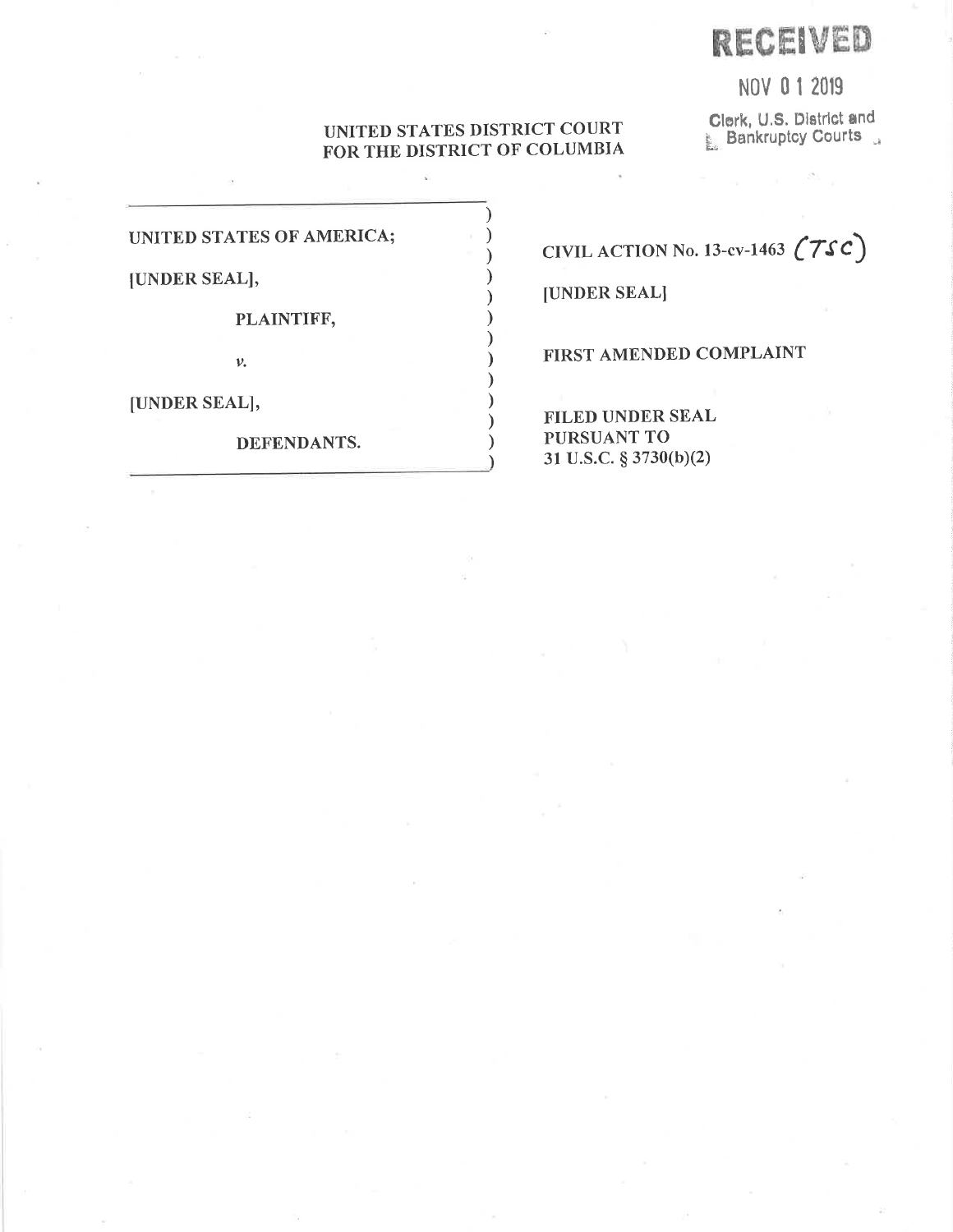# **UNITED STATES DISTRICT COURT FOR THE DISTRICT OF COLUMBIA**

| UNITED STATES OF AMERICA,                        |             | $C_{\mathcal{C}}$ |
|--------------------------------------------------|-------------|-------------------|
| ex. rel. DUQUOIN BURGESS                         |             |                   |
| 109 Waltman Place NE                             |             | F                 |
| Washington, DC 20011                             |             |                   |
|                                                  |             | F(                |
| <b>BRINGING THIS ACTION ON BEHALF OF</b>         |             | FI                |
| THE UNITED STATES OF AMERICA                     |             | $\sqrt{3}$        |
|                                                  |             |                   |
| c/o William Barr, Esq.                           |             | FI                |
| Attorney General of the United States of America |             | T <sup>(</sup>    |
| <b>U.S. Department of Justice</b>                |             |                   |
| 950 Pennsylvania Avenue NW,                      |             |                   |
| Washington, DC 20530                             |             | JU                |
|                                                  |             |                   |
| and                                              |             |                   |
|                                                  |             |                   |
| Jessie K. Liu, Esq.                              |             |                   |
| U.S. Attorney for the District of Columbia       |             |                   |
| 555 4th Street NW,                               |             |                   |
| Washington, DC 20530                             |             |                   |
|                                                  |             |                   |
|                                                  | Plaintiffs, |                   |
|                                                  |             |                   |
| vs.                                              |             |                   |
|                                                  |             |                   |
| NAVISTAR INTERNATIONAL, LLC                      |             |                   |
| 2701 Navistar Drive                              |             |                   |
| Lisle, IL 60532                                  |             |                   |
|                                                  |             |                   |
| <b>NAVISTAR DEFENSE, LLC</b>                     |             |                   |
| 4201 Winfield Road                               |             |                   |
|                                                  |             |                   |
| Warrensville, IL 60555-4025                      |             |                   |
|                                                  |             |                   |
|                                                  | Defendants. |                   |
|                                                  |             |                   |
|                                                  |             |                   |
|                                                  |             |                   |

Case No.  $13$ -cv- $1463$  (TSC)

# **FIRST AMENDED COMPLAINT**

OR VIOLATIONS OF THE FEDERAL FALSE CLAIMS ACT [31 U.S.C. § 3729 *et seq*.]

ILED UNDER SEAL PURSUANT O 31 U.S.C. § 3730(b)

JRY TRIAL DEMANDED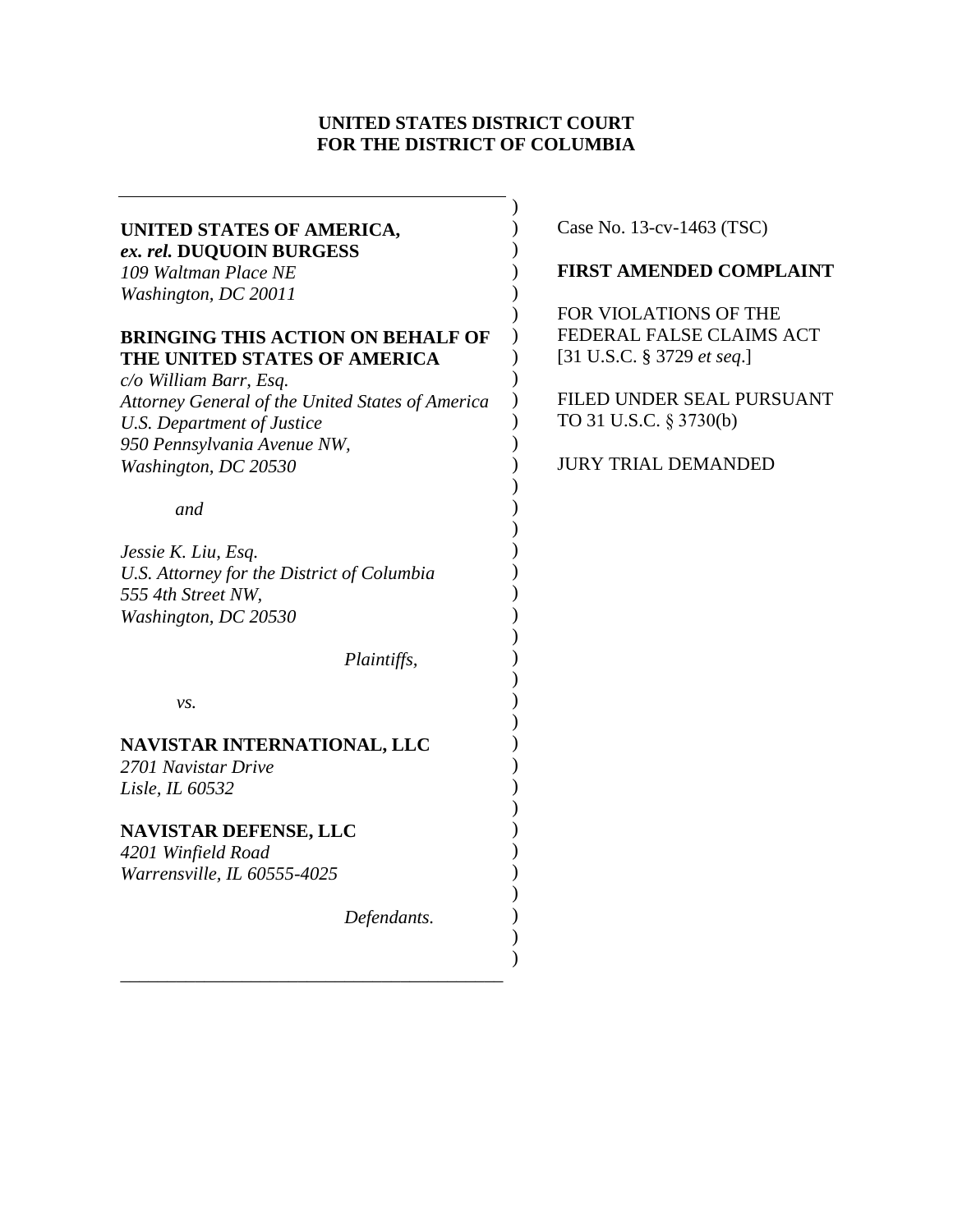# **TABLE OF CONTENTS**

| I.              |    |                                                                                  |  |  |
|-----------------|----|----------------------------------------------------------------------------------|--|--|
| II.             |    |                                                                                  |  |  |
| III.            |    |                                                                                  |  |  |
| IV.             |    |                                                                                  |  |  |
| А.              |    |                                                                                  |  |  |
| <b>B.</b>       |    | Criminal Liability for Making False Statements to the Government  7              |  |  |
| $\mathcal{C}$ . |    |                                                                                  |  |  |
|                 |    | 1. Acquisition of Non-Commercial Goods Through a Negotiated Contract Under       |  |  |
|                 |    | a.                                                                               |  |  |
|                 |    | b.                                                                               |  |  |
|                 |    | Exceptions to and Waivers from the Certified Cost or Pricing Data<br>$c_{\cdot}$ |  |  |
|                 |    |                                                                                  |  |  |
|                 |    | e.                                                                               |  |  |
|                 | 2. |                                                                                  |  |  |
|                 |    | a.                                                                               |  |  |
|                 |    | $\mathbf{b}$ .                                                                   |  |  |
|                 |    | $\mathbf{c}$ .                                                                   |  |  |
|                 |    | $d_{\cdot}$                                                                      |  |  |
|                 |    |                                                                                  |  |  |
| V.              |    |                                                                                  |  |  |
| A.              |    |                                                                                  |  |  |
|                 |    |                                                                                  |  |  |
|                 | 2. |                                                                                  |  |  |
| <b>B.</b>       |    | Navistar Defense's Fraudulent Misrepresentations Concerning the 7400 Chassis  30 |  |  |
|                 | 1. |                                                                                  |  |  |
|                 | 2. | Navistar Defense's False Representations Concerning the 7400 Chassis.  36        |  |  |
|                 | 3. | Damages to the Government Resulting from Navistar Defense's Fraudulent           |  |  |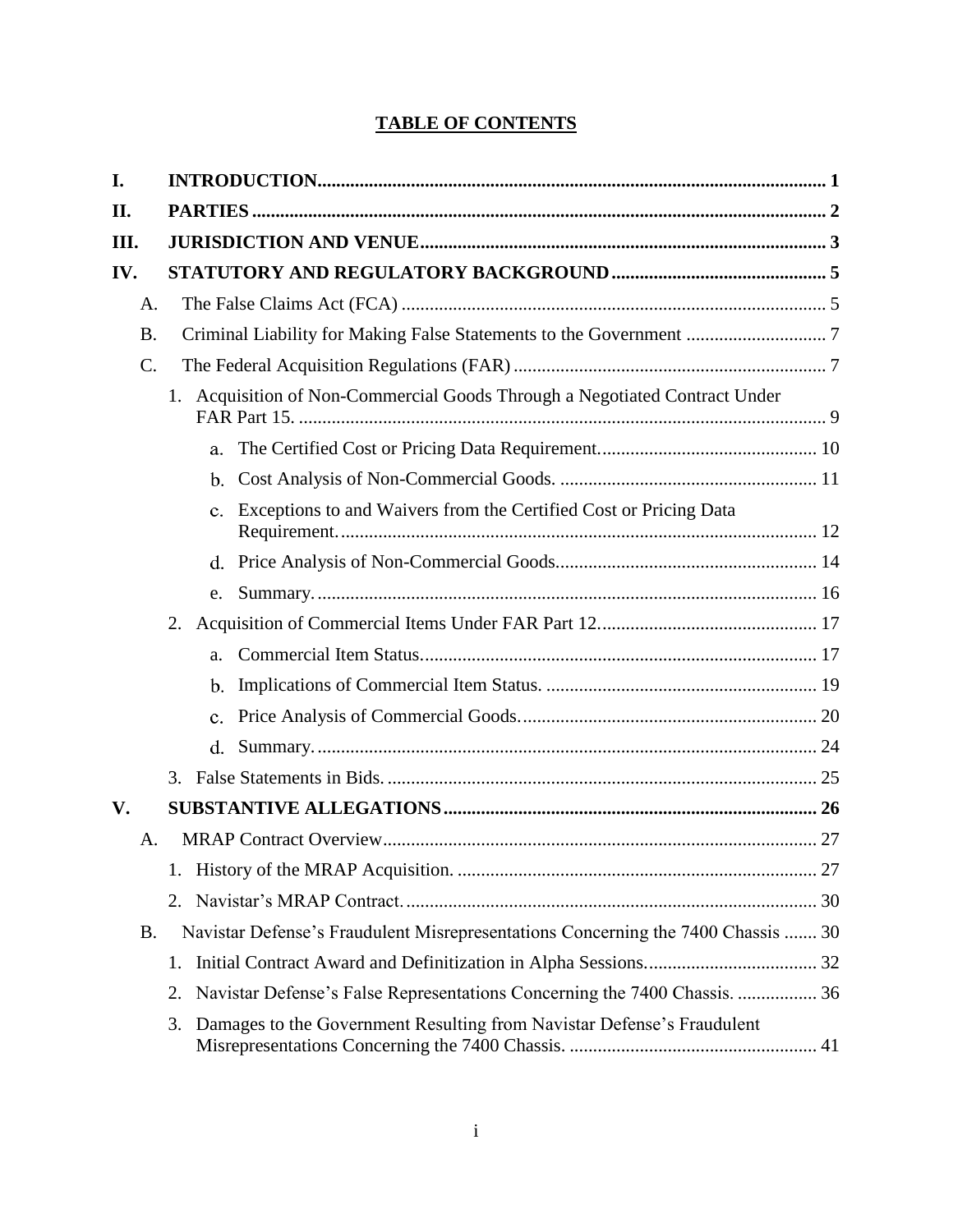| VIII. |                                                                                                                                           |  |
|-------|-------------------------------------------------------------------------------------------------------------------------------------------|--|
| VII.  |                                                                                                                                           |  |
| VI.   |                                                                                                                                           |  |
| F.    | Navistar Defense's C-Suite Was Aware of and Supported the Company's                                                                       |  |
| Ε.    | Total Damages to the Government as a Result of Navistar Defense's Fraudulent                                                              |  |
|       | Damages to the Government Resulting from Navistar Defense's Fraudulent<br>4.                                                              |  |
|       | Navistar Defense Presented Express False Certifications of its Cost and Pricing<br>3.                                                     |  |
|       | 2. Navistar Defense's False Representations Concerning the ISS Kit 49                                                                     |  |
|       | 1. Navistar Defense's Efforts to Hide Cost Data During the Preparation of the ISS                                                         |  |
| D.    | Navistar Defense's Fraudulent Misrepresentations in Connection with the                                                                   |  |
|       | 2. Damages to the Government Resulting from Navistar Defense's Fraudulent<br>Misrepresentations Concerning the MaxxForce D9.3I6 Engine 46 |  |
|       | 1. Navistar Defense's False Representations Concerning the MaxxForce                                                                      |  |
| C.    | Navistar Defense's Fraudulent Misrepresentations Concerning the MaxxForce                                                                 |  |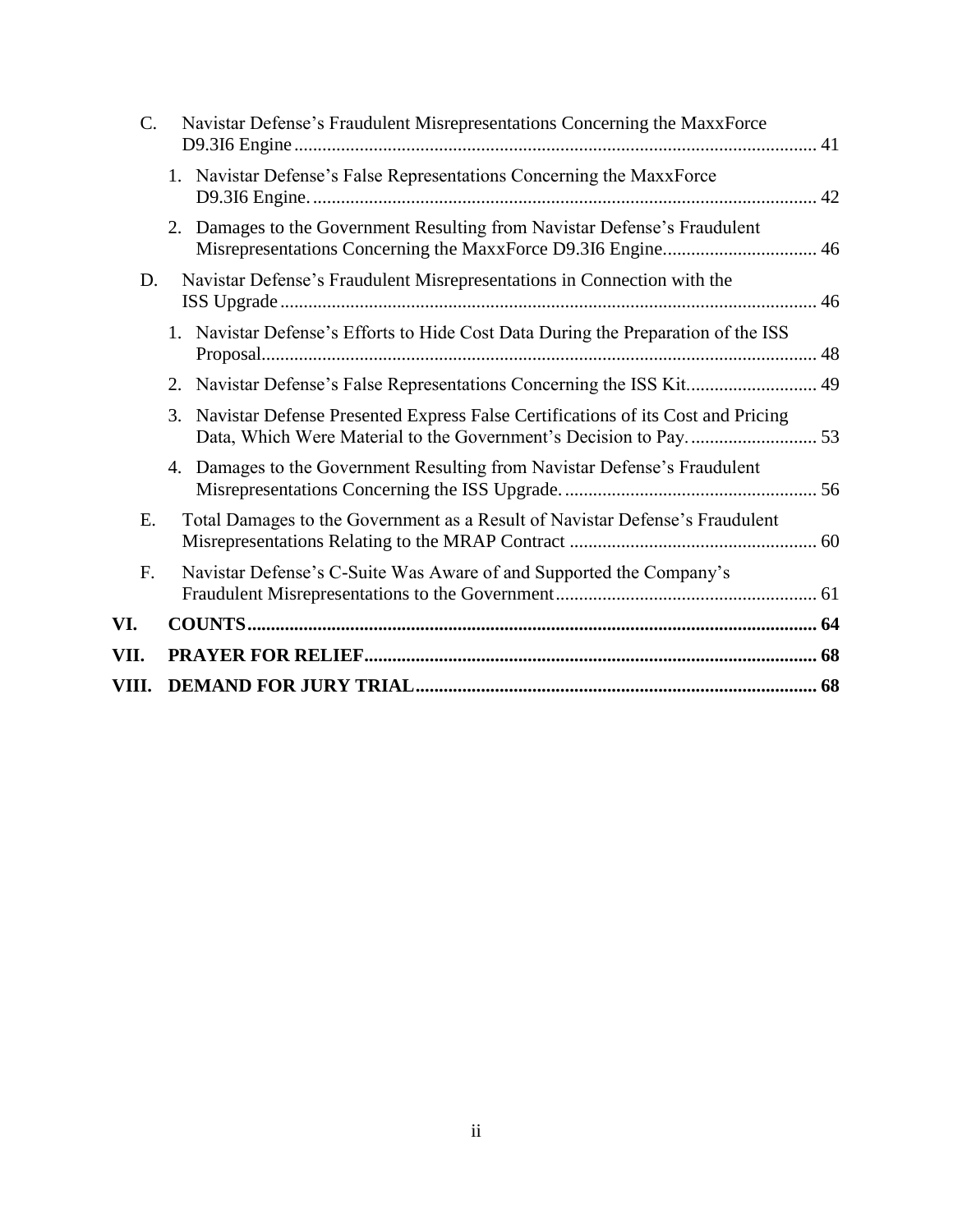# **GLOSSARY**

| <b>CAS</b>     | <b>Cost Accounting Standards</b>                  |
|----------------|---------------------------------------------------|
| <b>CBOM</b>    | <b>Consolidated Bill of Materials</b>             |
| $\bf CO$       | <b>Contracting Officer</b>                        |
| <b>DCAA</b>    | <b>Defense Contract Auditing Agency</b>           |
| <b>DFARS</b>   | Defense Federal Acquisition Regulation Supplement |
| D <sub>O</sub> | Delivery Order                                    |
| <b>DoD</b>     | Department of Defense                             |
| <b>FAR</b>     | <b>Federal Acquisition Regulation</b>             |
| <b>FCA</b>     | <b>False Claims Act</b>                           |
| <b>FERA</b>    | Fraud Enforcement and Recovery Act                |
| G&A            | <b>General and Administrative Costs</b>           |
| <b>IED</b>     | <b>Improvised Explosive Devise</b>                |
| <b>ISS</b>     | <b>Independent Suspension System</b>              |
| M&H            | Material and Handling Costs                       |
| <b>MRAP</b>    | Mine-Resistant Ambush Protected                   |
| <b>TINA</b>    | Truth in Negotiations Act                         |

# **LIST OF NAVISTAR DEFENSE EMPLOYEES**

| <b>Duquoin Burgess</b>   | Contracts Manager (2009–12), Director of Contracts (2012)             |
|--------------------------|-----------------------------------------------------------------------|
| <b>Archie Massicotte</b> | <b>President of Navistar Defense</b>                                  |
| <b>Robert Walsh</b>      | Vice President of Navistar Defense                                    |
| <b>Candace Tabor</b>     | Director of Finance $(2009-11)$ , Chief Financial Officer $(2011-14)$ |
| <b>James Feller</b>      | Director of Compliance, Pricing, and Contracts                        |
| <b>Michael Cavanaugh</b> | <b>Pricing Manager</b>                                                |
| Linda DiToro             | Director of Contracts (2008–09)                                       |
| <b>Michael Lyons</b>     | Manager of Government Contracts                                       |
| <b>Mary Gillie</b>       | <b>Manager of Financing</b>                                           |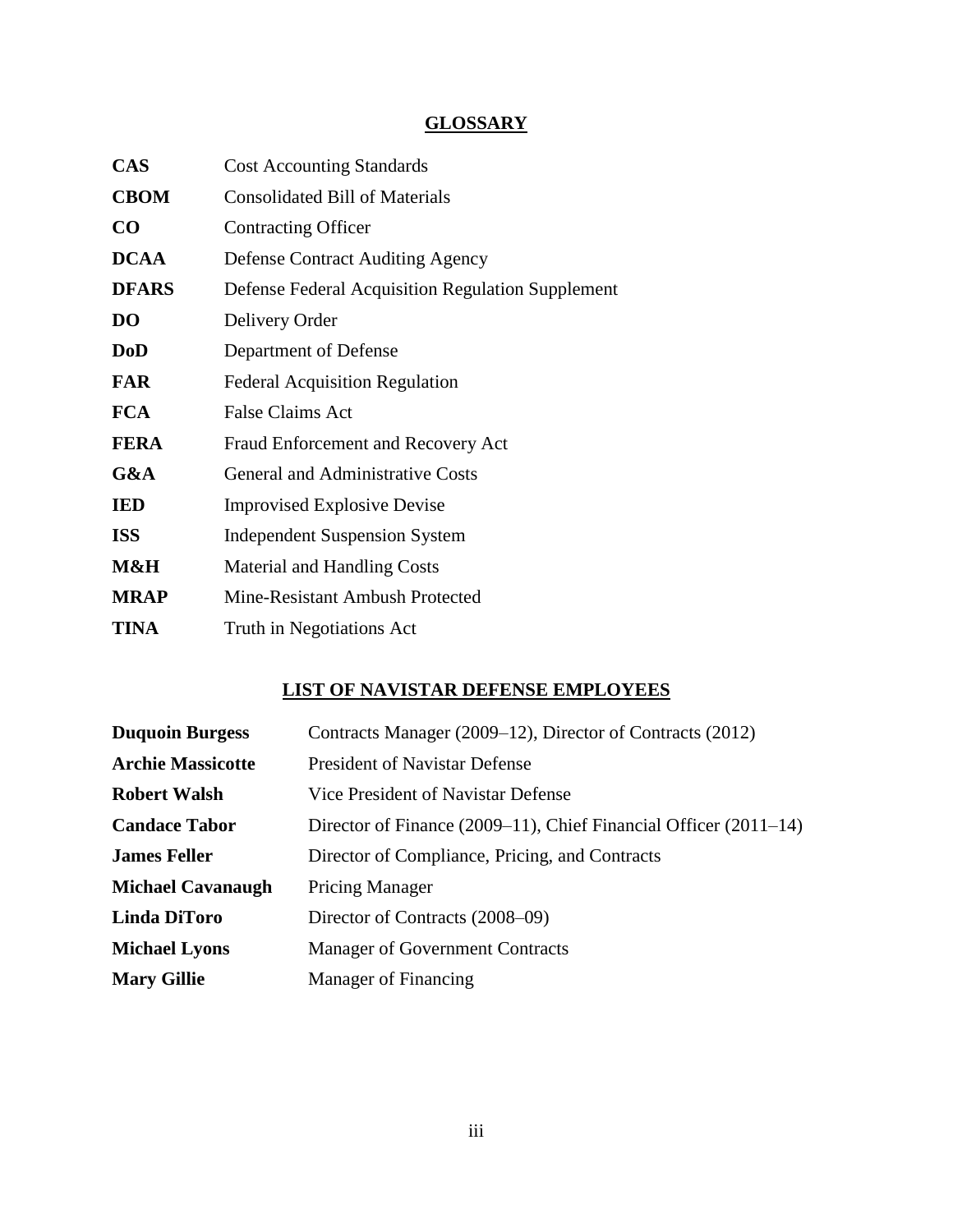On behalf of The United States of America, Plaintiff-Relator Duquoin Burgess ("Relator") files this *qui tam* Complaint under the federal False Claims Act, 31 U.S.C. §§ 3729 *et seq*. ("FCA") against defendants Navistar International, LLC ("Navistar International") and Navistar Defense, LLC ("Navistar Defense") (jointly, "Defendants"), and alleges as follows:

# <span id="page-5-0"></span>**I. INTRODUCTION**

1. This *qui tam* action arises out of Defendants' pervasive and long-running scheme to charge the U.S. Government wildly inflated prices for components of Mine-Resistant, Ambush-Protected ("MRAP") vehicles, which were critical to the Government's military efforts in Iraq and Afghanistan.

2. Defendants knowingly presented forged and highly misleading documents to the Government for purposes of inducing the Government to award Defendants a multi-billion-dollar contract and various subsequent contract actions.

3. Specifically, Defendants presented forged invoices, fabricated catalogue prices, and other fraudulent and misleading documents to support alleged "commercial prices" of various MRAP components, including the vehicles' chassis, engines, and suspension systems.

4. The forged and fraudulent documents presented to the Government served to mask that these components either had no commercial sales history at all, or when they did, that the true commercial price was as little as half the price that Defendants charged the Government.

5. Defendants certified their false and misleading cost and pricing data on all but one of the delivery orders placed under the contract.

6. Navistar Defense's executive leadership—including the company's President and Vice President—was aware of, supported, and participated in perpetrating this extensive fraud upon the Government.

1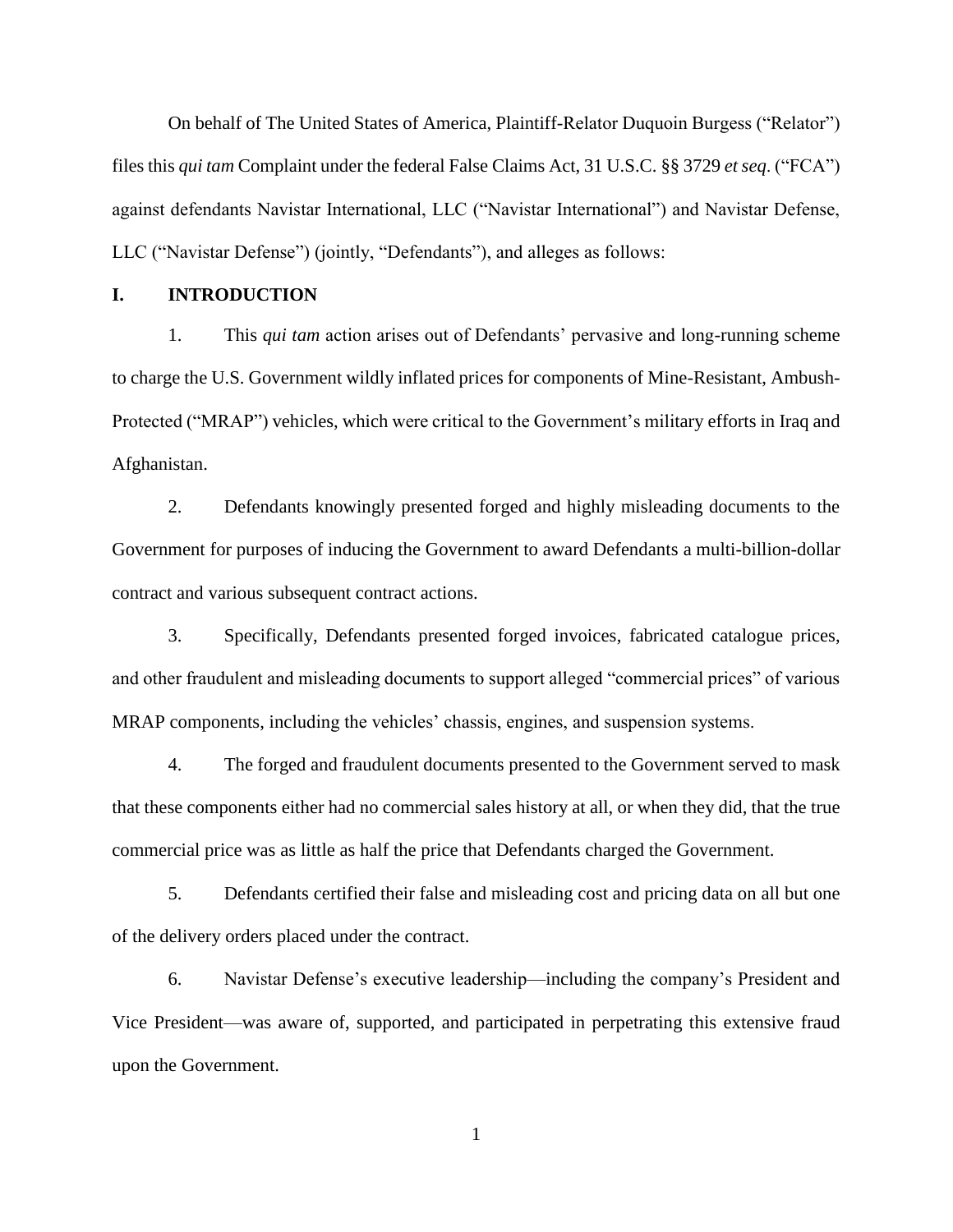7. Employees who voiced concerns about Defendants' pricing practices were accused of being more loyal to the customer (*i.e.*, the Government) than to the company, and their positions were threatened.

8. On a conservative estimate, the Government has suffered approximately \$1.28 billion in single damages as a result of Defendants' fraudulent conduct.

#### <span id="page-6-0"></span>**II. PARTIES**

9. **Relator Duquoin Burgess** is a resident of Washington, D.C. At all times relevant herein, he worked as a member of the Contract Management Department for Navistar Defense, LLC, first in Warrenville, Illinois and then in Lisle, Illinois. Relator's duties included ensuring that contract activities performed by the Program Management, Operations, Logistics, Quality, Accounting, Finance, and Engineering teams were in full compliance with legal and governmental regulations such as Federal Acquisition Regulations ("FAR"), Department of Defense Federal Acquisition Regulation Supplement ("DFARS"), Cost Accounting Standards ("CAS"), and Defense Contract Audit Agency ("DCAA") rules. While employed by Navistar Defense LLC, Relator negotiated a variety of contracts including Firm Fixed Price, Indefinite Delivery Indefinite Quantity, Time and Material, Cost Plus Fixed Fee, Cost Plus Award Fee, Basic Ordering Agreement, and Blanket Purchase Agreements. As a result of working in these positions, he gained knowledge about a variety of Navistar contracts. Relator managed a team of contract professionals, ranging from Contract Coordinators to Senior Managers. Relator was employed by Navistar Defense LLC from March 9, 2009 to October 30, 2012. In this capacity, he gained direct and independent knowledge of the allegations contained in this Complaint.

10. **Defendant Navistar International Corporation** is an American holding company that owns various truck, bus, van, spare parts, and engine manufacturing and service companies.

2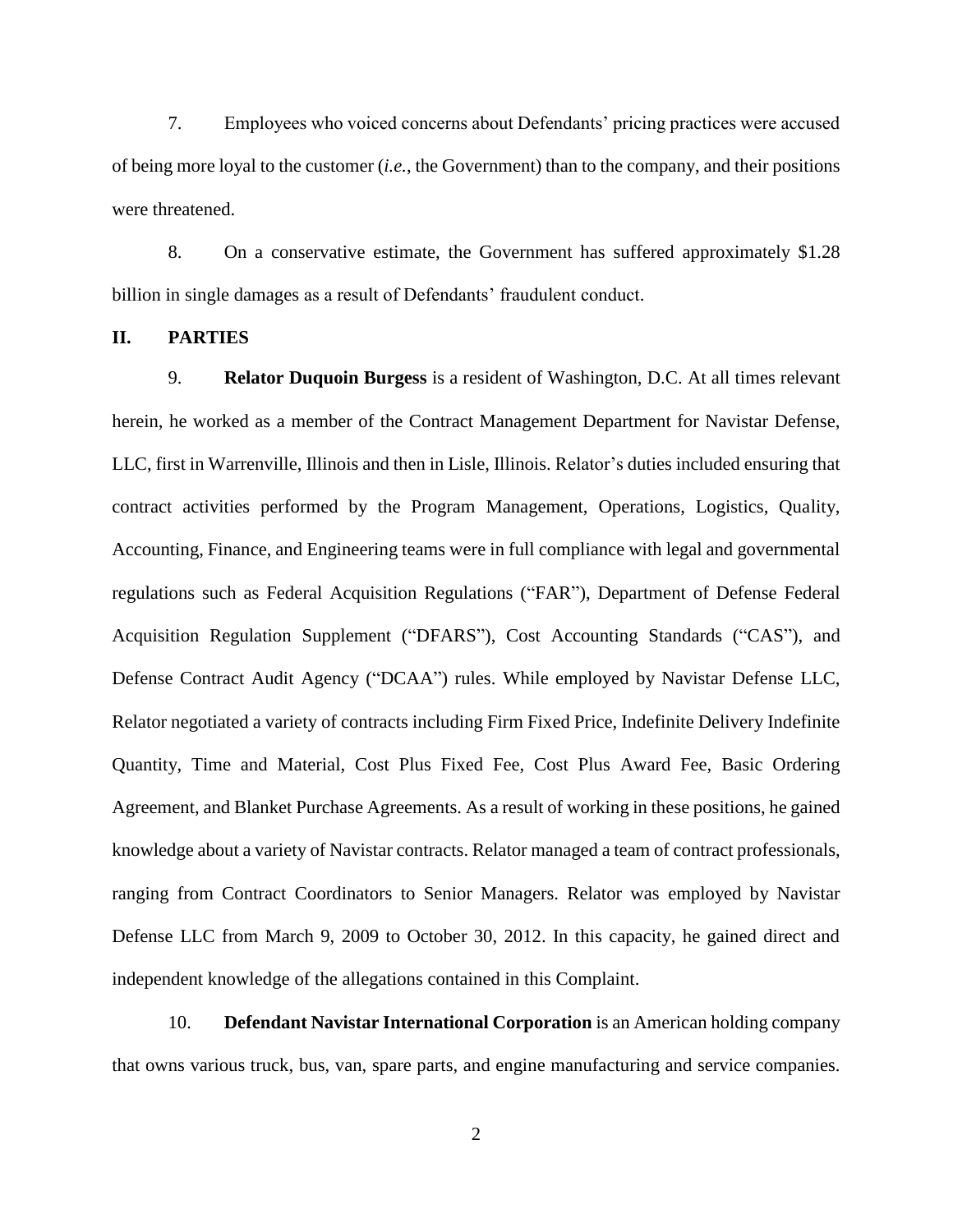Navistar International is headquartered in Lisle, Illinois, and employs approximately 16,500 employees. Navistar International's annual revenue was \$10.775 billion in the 2013 fiscal year. Navistar International's products, parts, and services are sold through a network of nearly 1,000 dealer outlets in the United States, Canada, Brazil, and Mexico and more than 60 dealers in 90 countries throughout the world. Navistar International also provides financing for its customers and distributors through its wholly owned subsidiary, Navistar Financial Corporation. Navistar International has been registered to do business in Washington, D.C. since February 7, 1966.

11. **Defendant Navistar Defense** is a wholly-owned subsidiary of Defendant Navistar International and headquartered in Lisle, Illinois. Navistar Defense originated as International Harvester Company, a company founded in 1902. International Harvester Company became the International Military and Government division of Defendant Navistar International, when it was acquired by the latter company in 1986. The division has been doing business under the name of Navistar Defense from 2003 to the present. Navistar Defense manufactures tactical wheeled vehicles for military, law enforcement, and government purchasers. In the period from 2004 to 2018, Navistar Defense has delivered approximately 37,000 tactical vehicles to customers. On December 3, 2018, Cerberus Capital Management acquired a 70% interest in Navistar Defense. From August 27, 2010 to the present, Defendant Navistar Defense has leased an office suite in 1747 Pennsylvania Avenue NW, Washington, District of Columbia.

#### <span id="page-7-0"></span>**III. JURISDICTION AND VENUE**

12. This Court has jurisdiction over the subject-matter of this action under 28 U.S.C. § 1331, as this civil action arises under federal law, and 31 U.S.C. § 3732(a), which specifically confers jurisdiction on this Court for actions brought under the FCA.

13. This Court has personal jurisdiction over Defendants pursuant to 31 U.S.C. §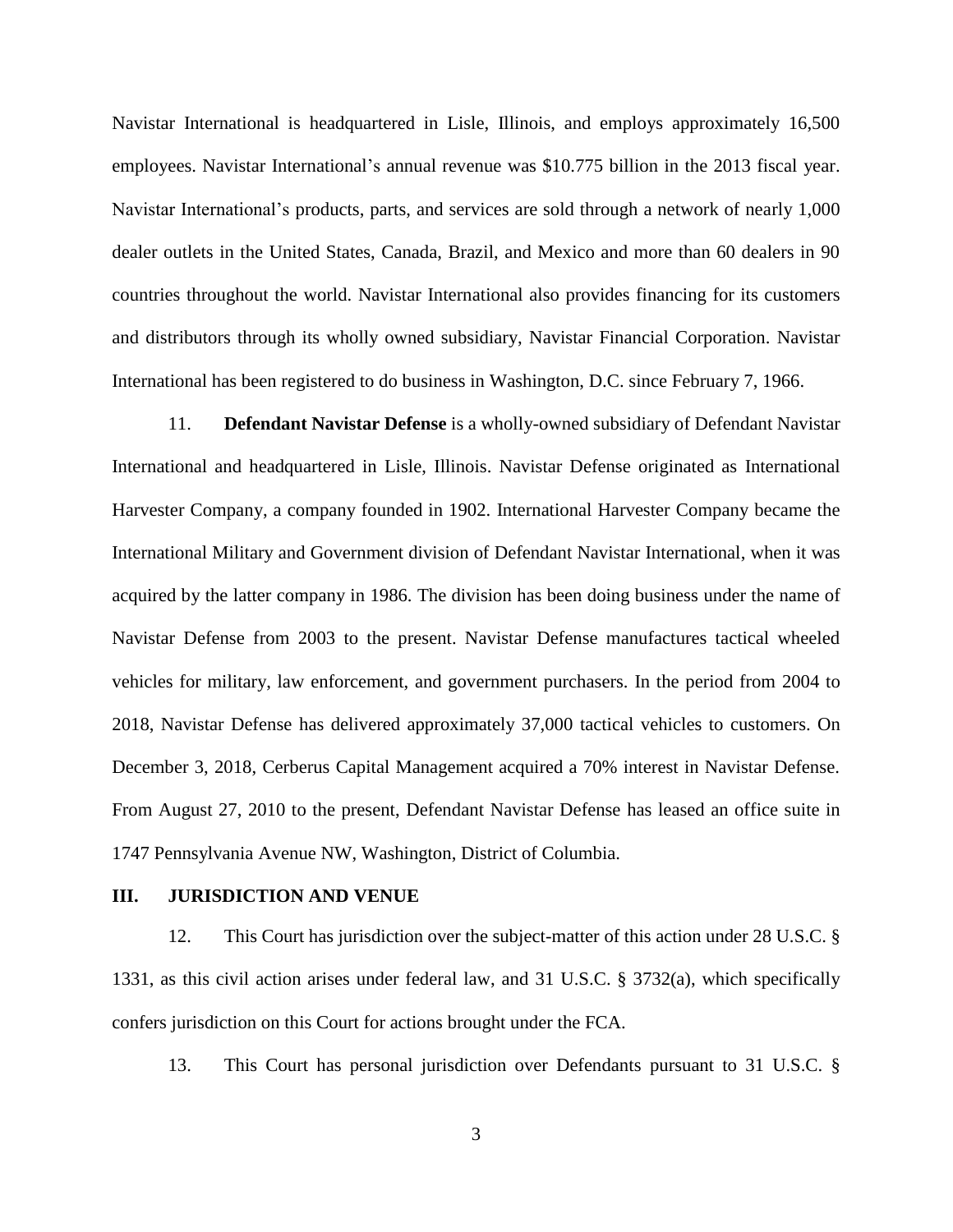3732(a), which authorizes nationwide service of process, as Defendants have minimum contacts with this jurisdiction and Defendants can be found in, and transact business within, this judicial district.

14. Venue is proper in this judicial district pursuant to 31 U.S.C. § 3732(a), because Defendants transact business in this district. Defendant Navistar International has been registered to do business in the District of Columbia since 1966. Defendant Navistar International transacts business in the District of Columbia through its wholly-owned subsidiary Navistar Defense, as described in more detail below, as well as through its wholly-owned subsidiary International Trucks. For example, Defendant Navistar entered into delivery contracts that specified the District of Columbia as the "principal place of performance" of the contract. *See* Exhs. 1, 2.

15. Defendant Navistar Defense has leased an office in Washington, D.C. from August 27, 2010 to the present. This office served as the home base for Navistar Defense employees working in various departments (including Sustainment, Communications and Government Relations) from 2010 to 2014. In addition, negotiations relating to the contract at issue in this Complaint occurred in the Defendants' Washington, D.C. office. Specifically, Relator conducted negotiations of modifications to and delivery orders under the contract governing the Government's procurement of Mine-Resistant Ambush Protected ("MRAP") vehicles in Navistar Defense's Washington, D.C. office in January 2010. On information and belief, numerous meetings between representatives of the Government and employees of Navistar Defense have taken place in the Washington, D.C. office of Navistar Defense.

16. The facts and circumstances which give rise to Defendants' violation of the False Claims Act have not been publicly disclosed in a criminal, civil, or administrative hearing, nor in any congressional, administrative, or General Accounting Office report, hearing, audit, or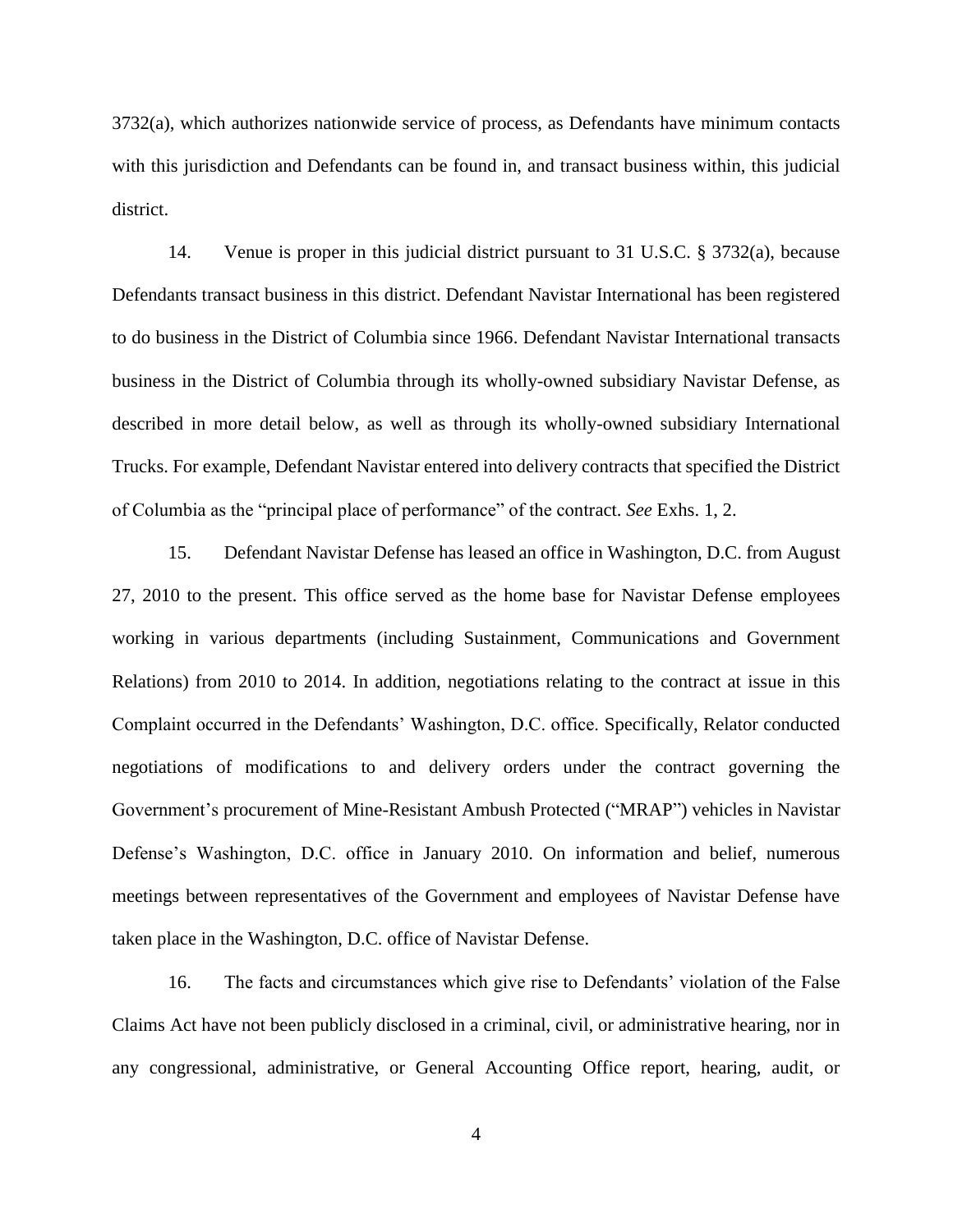investigation, nor in the news media, as enumerated in 31 U.S.C. § 3730(c)(4)(A).

17. To the extent that there has been a public disclosure unknown to the Relator, the Relator is the "original source" under 31 U.S.C. §  $3730(e)(4)(B)$ . The Relator has independent material knowledge of the information on which the allegations are based and has voluntarily provided the information to the Government before filing this *qui tam* action based on that information.

# <span id="page-9-1"></span><span id="page-9-0"></span>**IV. STATUTORY AND REGULATORY BACKGROUND**

# **A. THE FALSE CLAIMS ACT (FCA)**

18. The FCA, 31 U.S.C. §§ 3729 *et seq*., was originally enacted in 1863 during the Civil War and was substantially amended by the False Claims Amendments Act of 1986, as signed into law on October 17, 1986. Congress enacted these amendments to enhance the Government's ability to recover losses sustained as a result of fraud against the United States and to provide a private cause of action for the protection of employees who act in furtherance of the purposes of the FCA. Congress acted upon finding that (a) fraud in federal programs and procurement is pervasive and that (b) the FCA—which Congress characterized as the primary tool for combating fraud in Government contracting—was in need of modernization.

19. The FCA is the Government's primary tool to recover losses due to fraud and abuse by those seeking payment from the United States. *See* S. Rep. No. 345, 99 Cong., 2nd Sess. at 2 (1986), *reprinted in* 1986 U.S.C.C.A.N 5266.

20. The FCA provides that any person who knowingly submits a false or fraudulent claim to the Government for payment or approval is liable for a civil penalty of up to \$22,363 for each such claim, plus three times the amount of the damages sustained by the Government, including attorneys' fees. *See* 31 U.S.C. § 3729(a)(1); 28 C.F.R. § 85.5.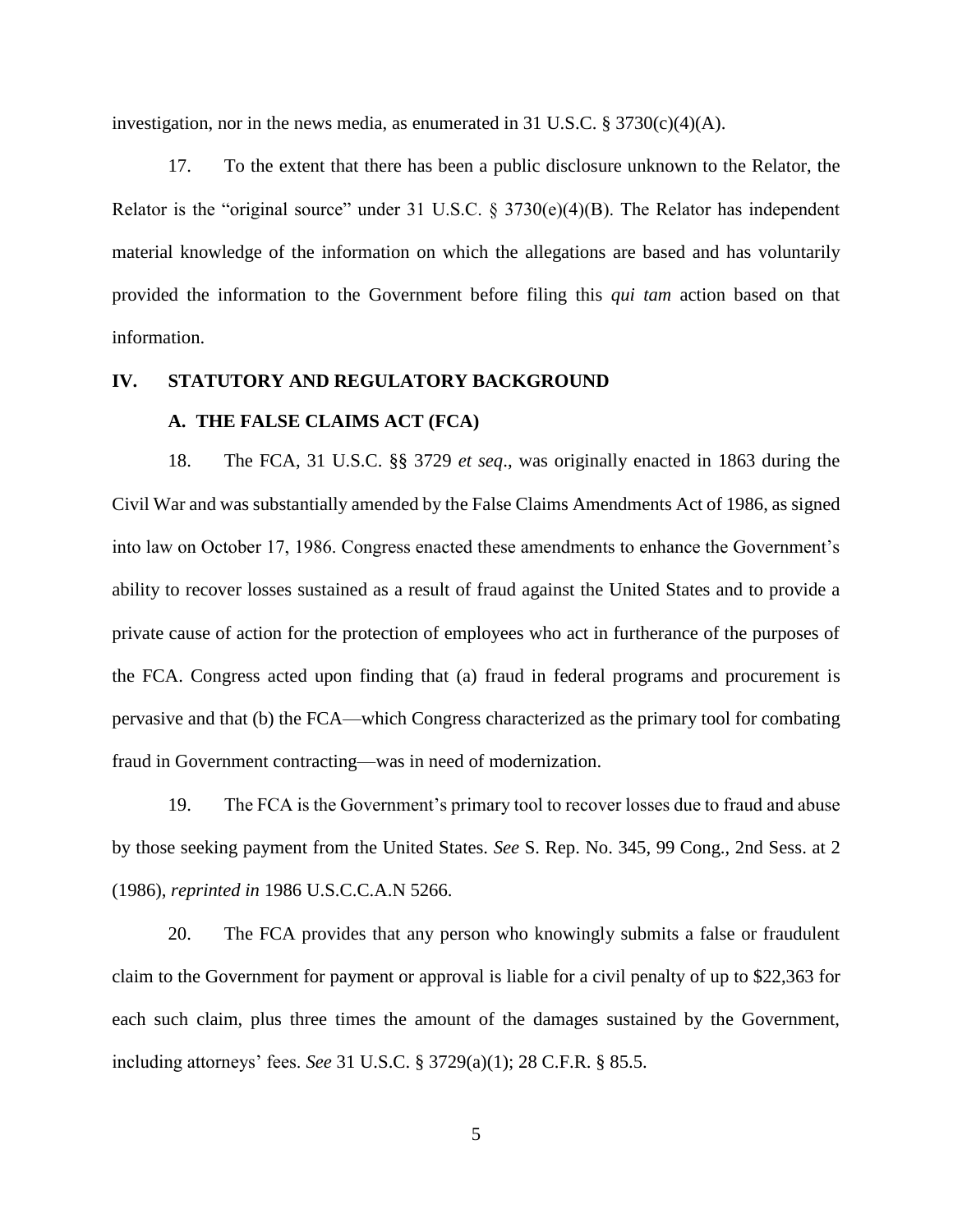21. The FCA allows any person having information regarding a false or fraudulent claim against the Government to bring a private cause of action on behalf of the Government. A person who brings a *qui tam* suit under the FCA as a relator on behalf of the Government is entitled to share in any recovery.

22. A *qui tam* complaint is to be filed under seal for sixty days (without service on the Defendants during such sixty-day period). This enables the Government (a) to conduct its own investigation without Defendants' knowledge or awareness, and (b) to determine whether to join the action.

23. The FCA was further amended by the Fraud Enforcement Recovery Act ("FERA"), passed by Congress and signed into law on May 20, 2009, for the express purpose of strengthening the tools available to combat fraud and to overturn judicial decisions that had weakened the False Claims Act. Pub. L. No. 111-21, 123 Stat. 1617 (2009).

24. While most of the new provisions apply only to claims after the effective date of the statute, Congress determined that 31 U.S.C. § 3729(a)(l)(B), which revised the former section designated as 31 U.S.C. § 3729(a)(2) pertaining to liability for false statements, ". . . shall take effect as if enacted on June 7, 2008, and shall apply to all claims . . . that are pending on or after that date." 123 Stat. at 1625 (see note following 31 U.S.C. § 3729).

25. For claims prior to June 7, 2008, 31 U.S.C. § 3729(a)(2) holds liable any person who "knowingly makes, uses, or causes to be made or used, a false record or statement to get a false or fraudulent claim paid or approved by the Government."

26. For claims after June 7, 2008, 31 U.S.C. § 3729(a)(1)(B) holds liable any person who "knowingly makes, uses, or causes to be made or used, a false record or statement material to a false or fraudulent claim."

6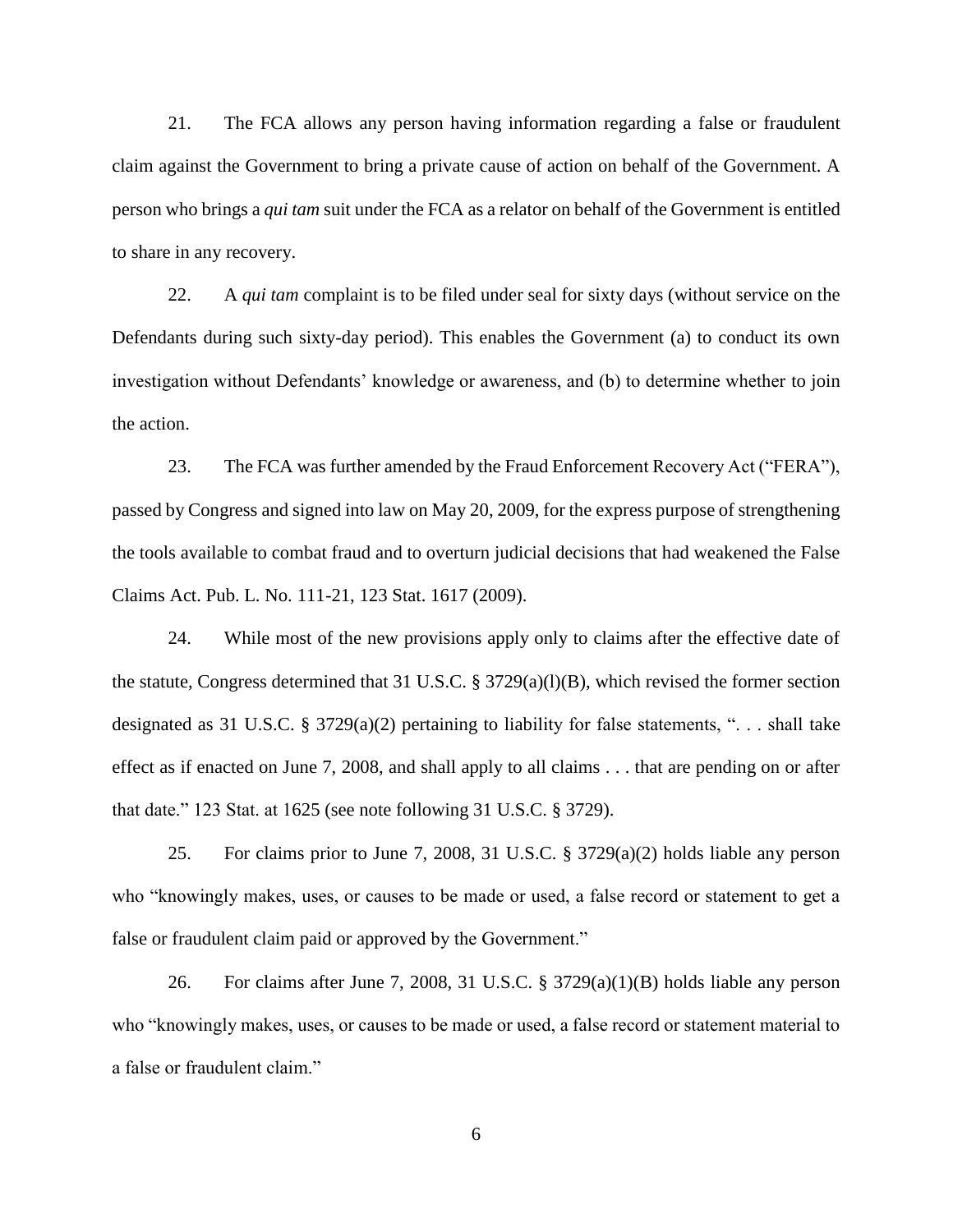27. To establish that a defendant acted "knowingly" under the FCA, no "proof of specific intent to defraud" is required; it is sufficient when a defendant knows that information provided is false, acts in deliberate ignorance of its truth or falsity, or acts in reckless disregard of its truth or falsity. 31 U.S.C. § 3729(b)(1).

28. For purposes of the FCA, a "claim" is any request for money submitted to the contract, which covers both false claims made while entering into a contract with the federal Government as well as claims for payment under an existing contract. 31 U.S.C. § 3729(b)(2).

# <span id="page-11-0"></span>**B. CRIMINAL LIABILITY FOR MAKING FALSE STATEMENTS TO THE GOVERNMENT**

29. The vital importance of complete truthfulness in dealings with the Government is underscored by the federal statutes that expose contractors who present false statements to the Government not just to civil, but also to criminal liability.

30. Specifically, 18 U.S.C. § 287 provides that the making or presenting of claims for payment to the Government while "knowing such claim to be false, fictitious, or fraudulent" exposes the fraudster to "imprison[ment] not more than five years and . . . a fine."

31. Furthermore, 18 U.S.C. § 1001 likewise imposes a prison term of up to five years for (a) "falsifyi[ng], conceal[ing], or cover[ing] up . . . a material fact," for (b) "mak[ing] any materially false, fictitious, or fraudulent statement or representation" to the Government, and for (c) "mak[ing] or us[ing] any false writing or document knowing the same to contain any materially false, fictitious, or fraudulent statement or entry."

32. As these statutes make clear, submission of forged documents and records to the Government is an especially grave offense.

# <span id="page-11-1"></span>**C. THE FEDERAL ACQUISITION REGULATIONS (FAR)**

33. The Federal Acquisition Regulations are the principal set of rules governing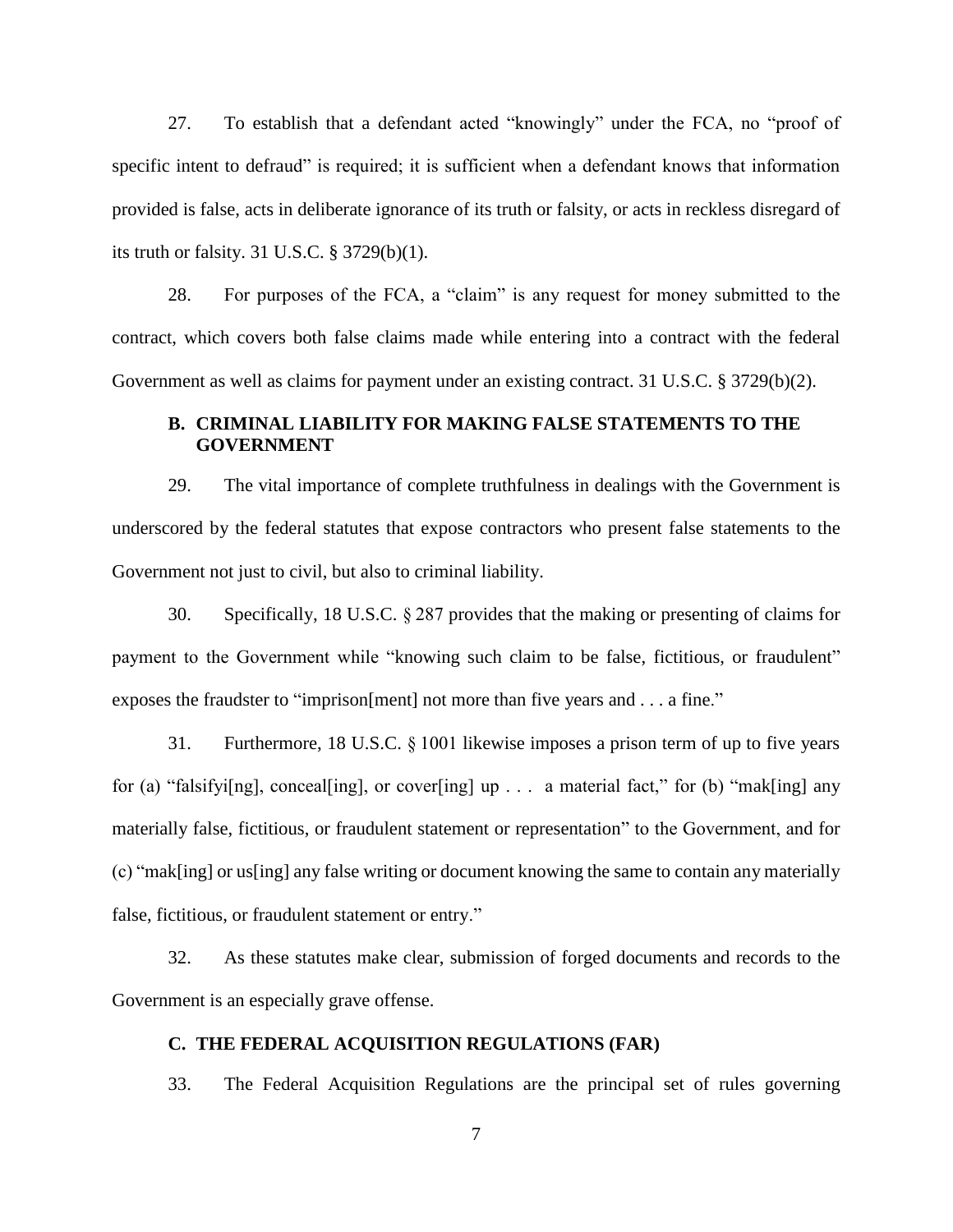government procurement in the United States. FAR governs the acquisition process by which executive agencies of the United States federal government acquire (i.e., purchase or lease) goods and services by contract with appropriated funds. 48 C.F.R. § 1.101.

34. All federal agencies must comply with the FAR unless specifically exempted.<sup>1</sup> As relevant here, the Department of Defense ("DoD") is not exempted from FAR.

35. FAR distinguishes between different contracting methods and sets out specific rules for each method in FAR Parts 12 through 18. *See* 48 C.F.R. §§ 13.000–18.205. As relevant here, **negotiated contracts** are governed by FAR Part 15, 48 C.F.R. §§ 15.000 *et seq*. In addition, FAR sets out specific rules for acquisition of **commercial items**, governed by FAR Part 12, 48 C.F.R. §§ 12.000 *et seq*.

36. As detailed below, a Contracting Officer ("CO") must determine whether the price of an item is "fair and reasonable" regardless of whether the item is commercial or not—the only difference is the method by which price reasonableness is to be determined. For non-commercial items, a CO must request—and an offeror must provide—"certified cost or pricing data," whereas for commercial items, no certified data is required.<sup>2</sup> However, for every acquisition, a CO must obtain sufficient data to determine whether the price the Government pays is "fair and reasonable," and a CO must therefore in all circumstances "[o]btain the type and quantity of data necessary to establish a fair and reasonable price . . ." 48 C.F.R. § 15.402(a)(3).

37. Government contractors are bound by the Contractor Code of Business Ethics and Conduct, which obligates them to actively enforce the FCA's ban on false representations. Failure

 $\overline{\phantom{a}}$ 

<sup>&</sup>lt;sup>1</sup> See, e.g., 49 U.S.C § 40110(d)(2) (exempting Federal Aviation Administration); 31 U.S.C § 5136 (exempting U.S. Mint).

<sup>&</sup>lt;sup>2</sup> There are additional exceptions to the requirement that contractors must provide certified cost or pricing data, beyond those for commercial items. These are discussed in ¶¶ 59–64 below.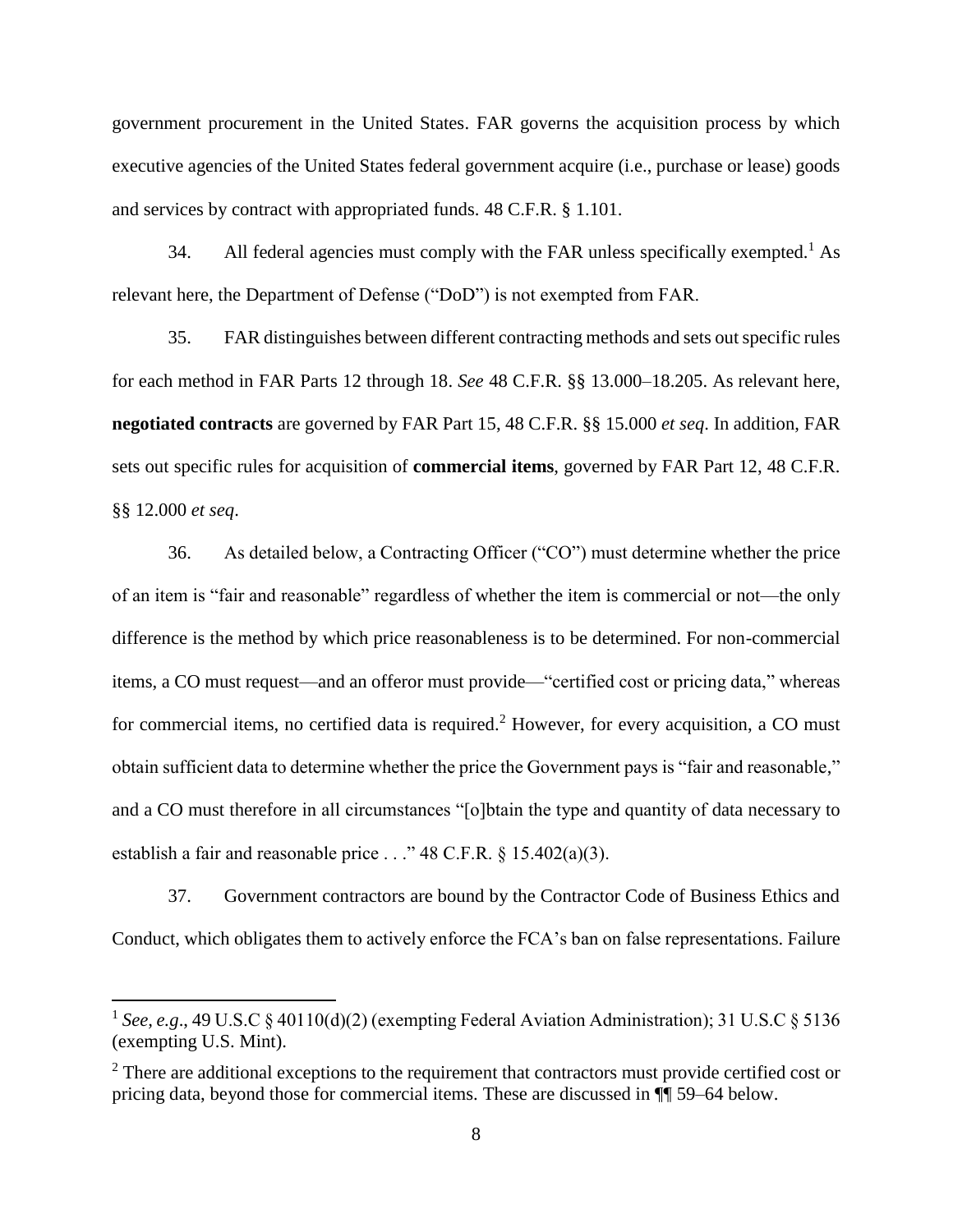to abide by the statutory ban on misrepresentations exposes contractors both to liability under the FCA and to disciplinary agency action, including suspension and disbarment.

# **1. Acquisition of Non-Commercial Goods Through a Negotiated Contract Under FAR Part 15.**

<span id="page-13-0"></span>38. Any government contract awarded using a method other than a sealed bidding procedure is a "negotiated contract." 48 C.F.R. § 15.000. If the aggregate value of the contract exceeds the simplified acquisition threshold, such contracts are governed by FAR Part 15. *See* 48 C.F.R. § 13.000 (carving out agreements with aggregate values below the simplified acquisition threshold).

39. The aggregate value of each contract at issue in this matter exceeds the simplified acquisition threshold as defined in 48 C.F.R. § 2.101. Consequently, rules governing acquisitions that fall below the threshold will be set aside in the remainder of this Complaint.

40. FAR Part 15 sets out detailed, mandatory "cost and price negotiation policies and procedures for pricing negotiated prime contracts (including subcontracts) and contract modifications . . . " 48 C.F.R. § 15.400.

41. As relevant here, in contract negotiations governed by FAR Part 15, COs are under an obligation to "[p]urchase supplies and services at fair and reasonable prices," 48 C.F.R. § 15.402(a), and must therefore make a determination whether the price of goods offered is "fair and reasonable." In short, COs must make what is known as a "price reasonableness determination." *See also* 48 C.F.R. § 15.404-1(a)(1) ("The contracting officer is responsible for evaluating the reasonableness of the offered prices.").

42. To make a price reasonableness determination in a negotiated contract acquisition, a CO is required to obtain "certified cost or pricing data," unless an exception to this requirement applies. 48 C.F.R. §§ 15.402(a)(1); 15.403-4(a)(1).

9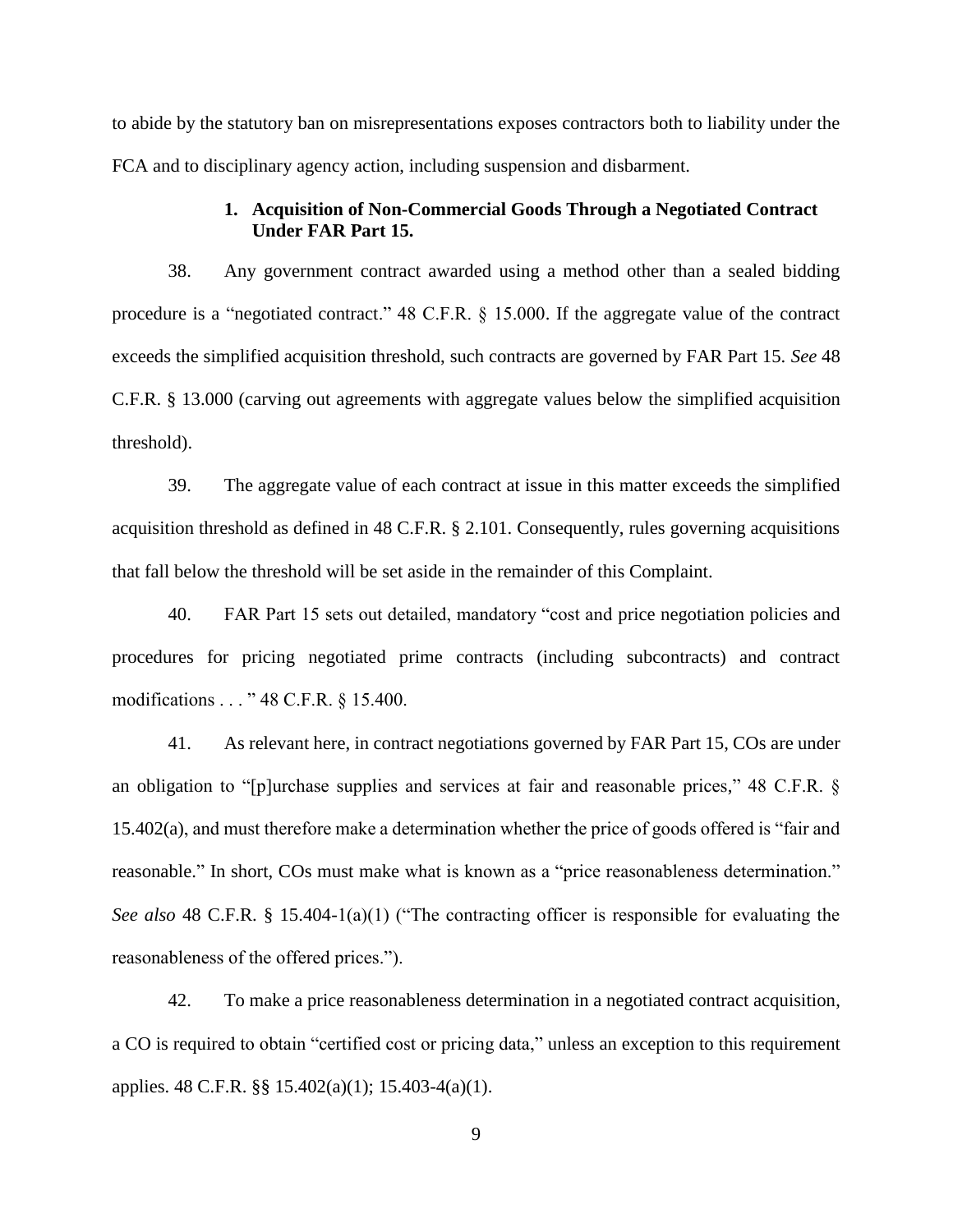43. When a CO is not required to obtain certified cost or pricing data, the CO remains under an obligation to make a price reasonableness determination, and the CO must therefore "obtain data other than certified cost or pricing data as necessary to establish a fair and reasonable price" when certified data is not required. 48 C.F.R. § 15.402(a)(2).

44. The certified cost or pricing data requirement and the exceptions to the requirement that are set out in FAR Part 15, and discussed in detail below, all serve to implement the Truth in Negotiations Act ("TINA"), 10 U.S.C § 2306a.

#### **The Certified Cost or Pricing Data Requirement.**

<span id="page-14-0"></span>45. "Certified cost or pricing data" is defined under FAR as "'cost or pricing data' that were required to be submitted . . . and have been certified, or are required to be certified . . ." 48 C.F.R. § 2.101. The required certification "states that, to the best of the person's knowledge and belief, the cost or pricing data are accurate, complete, and current as of a date certain before contract award." *Id*.

46. "Cost or pricing data" is defined under FAR as "all facts that, as of the date of price agreement, or, if applicable, an earlier date agreed upon between the parties that is as close as practicable to the date of agreement on price, prudent buyers and sellers would reasonably expect to affect price negotiations significantly." *Id*.

47. 48 C.F.R. § 2.101 specifically provides that "cost or pricing data" include "[v]endor quotations."

48. To certify cost or pricing data, the offeror of goods must attest that, to the best of his or her knowledge, the cost or pricing data provided are "accurate, complete, and current." 48 C.F.R. § 15.406-2. The executed certificate becomes part of the contract file. *Id*.

49. When certified cost or pricing data are required, offerors must provide the data and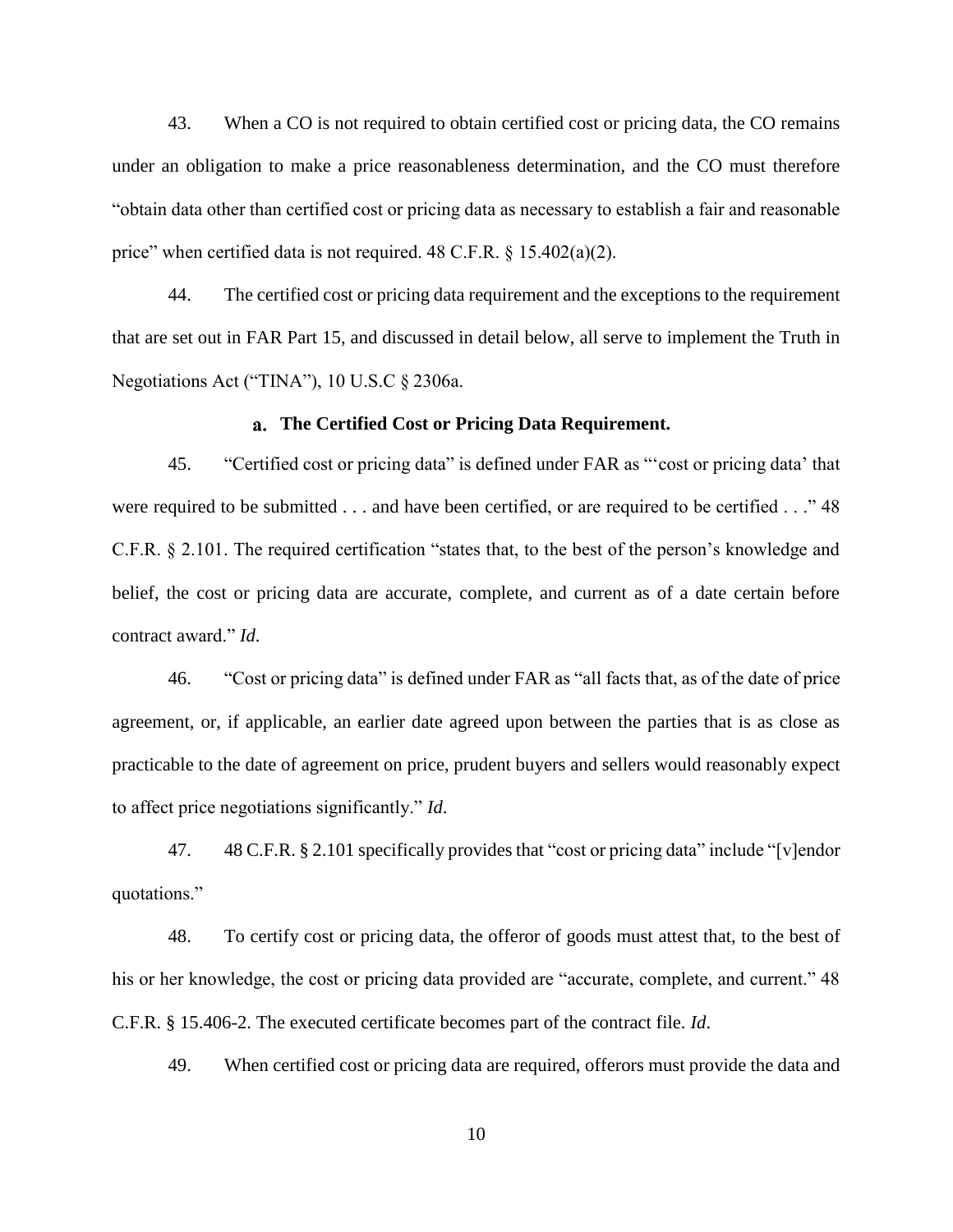a certificate when submitting a proposal. 48 C.F.R. § 15.403-4(b).

50. Under 48 C.F.R. § 15.403-4(a), when certified cost or pricing data is required, a CO must obtain an executed certificate before he or she can:

- Award a negotiated contract; or
- Modify a negotiated contract.

51. An offeror who is required to provide certified cost or pricing data is under a duty to obtain "information reasonably available at the time of the agreement" if such information would show "that the negotiated price was not based on accurate, complete, and current data." 48 C.F.R. § 15.406-2. Notably, a "lack of personal knowledge" does not excuse a contractor who failed to provide such data. *Id*.

52. Certified cost or pricing data must be submitted in a format prescribed by FAR Part 15, Table 15-2 ("15-2 Table"). The instructions for completing a 15-2 Table set out in FAR are attached to this Complaint as Exhibit 3.

## **Cost Analysis of Non-Commercial Goods.**

<span id="page-15-0"></span>53. When certified cost or pricing data is required, a CO must discharge his or her duty to evaluate the reasonableness of the offered prices by performing a cost analysis. 48 C.F.R. §  $15.404 - 1(a)(3)$ .

54. Cost analysis refers to "the review and evaluation of any separate cost elements and profit or fee in an offeror's or contractor's proposal, as needed to determine a fair and reasonable price or to determine cost realism, and the application of judgment to determine how well the proposed costs represent what the cost of the contract should be, assuming reasonable economy and efficiency." 48 C.F.R. § 15.404-1(c)(1).

55. 48 C.F.R. § 15.404-1(c)(2) provides the following non-exhaustive list of techniques and procedures a CO may use to conduct a cost analysis: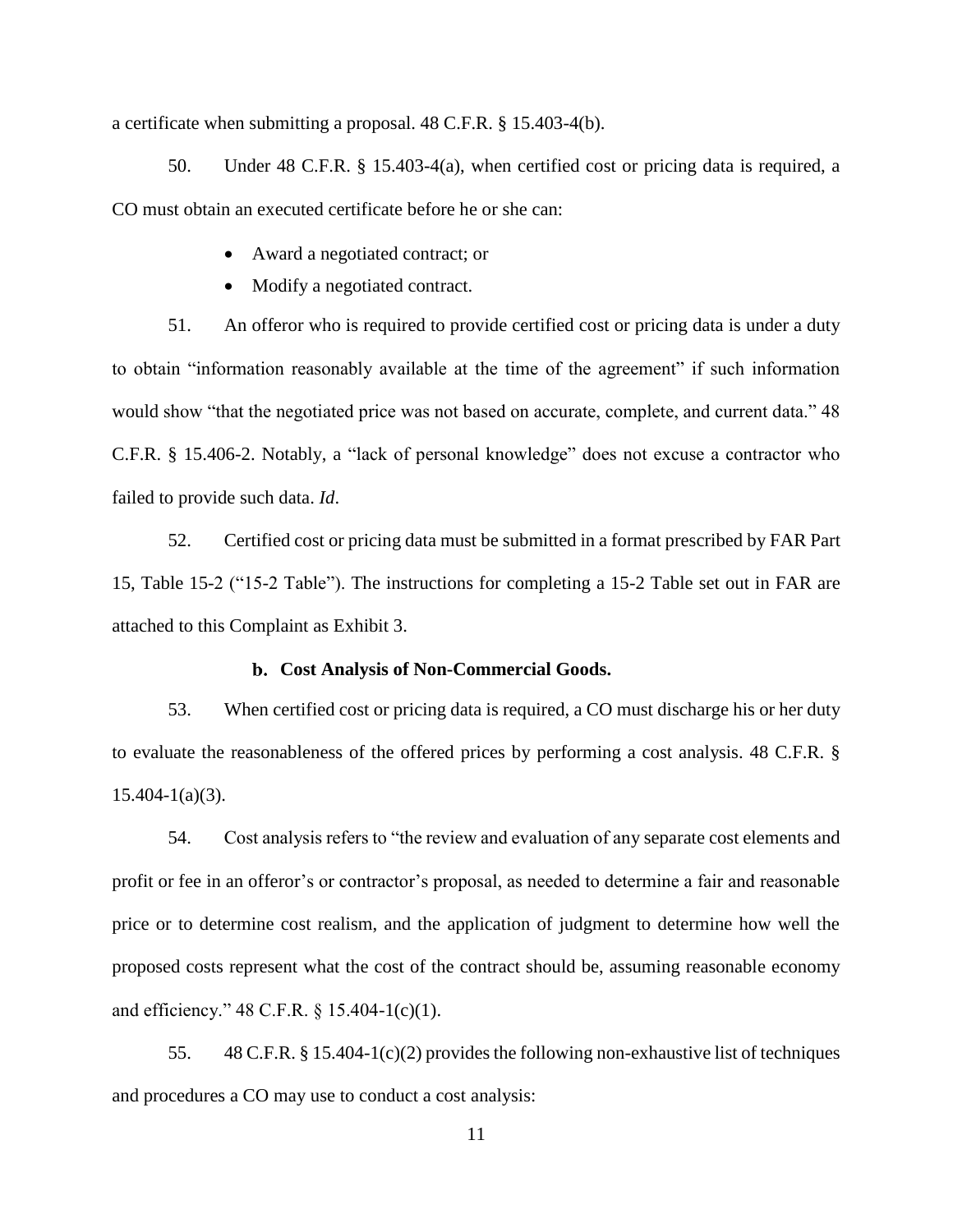- (i) Verification of cost data or pricing data and evaluation of cost elements  $\dots$
- (ii) Evaluating the effect of the offeror's current practices on future costs  $\dots$
- (iii) Comparison of costs proposed by the offeror for individual cost elements with

(A) Actual costs previously incurred by the same offeror;

(B) Previous cost estimates from the offeror or from other offerors for the same or similar items;

(C) Other cost estimates received in response to the Government's request;

(D) Independent Government cost estimates by technical personnel . . .

56. The purpose of performing a cost analysis is to determine whether a proposed price

is "fair and reasonable." 48 C.F.R. § 15.404-1(a).

57. 48 C.F.R. § 31.201-3(a) explains the concept of "cost reasonableness" as follows:

A cost is reasonable if, in its nature and amount, it does not exceed that which would be incurred by a prudent person in the conduct of competitive business. **Reasonableness of specific costs must be examined with particular care in connection with firms or their separate divisions that may not be subject to effective competitive restraints**. No presumption of reasonableness shall be attached to the incurrence of costs by a contractor. If an initial review of the facts results in a challenge of a specific cost by the contracting officer or the contracting officer's representative, the burden of proof shall be upon the contractor to establish that such cost is reasonable (emphasis supplied).

58. Whenever a CO used a cost analysis to make a price reasonableness determination,

the contract file must include "[a] summary of the contractor's proposal," and this summary must

<span id="page-16-0"></span>"address each major cost element."  $48$  C.F.R.  $\frac{6}{5}$  15.406-3(a)(7).

# **Exceptions to and Waivers from the Certified Cost or Pricing Data Requirement.**

59. COs are under an obligation to determine whether an exception applies to the

general rule requiring certified cost and pricing data.  $48 \text{ C.F.R.}$  §  $15.403-4(a)(1)$ .

60. As relevant here, 48 C.F.R. § 15.403-1(b) sets out the following exceptions to the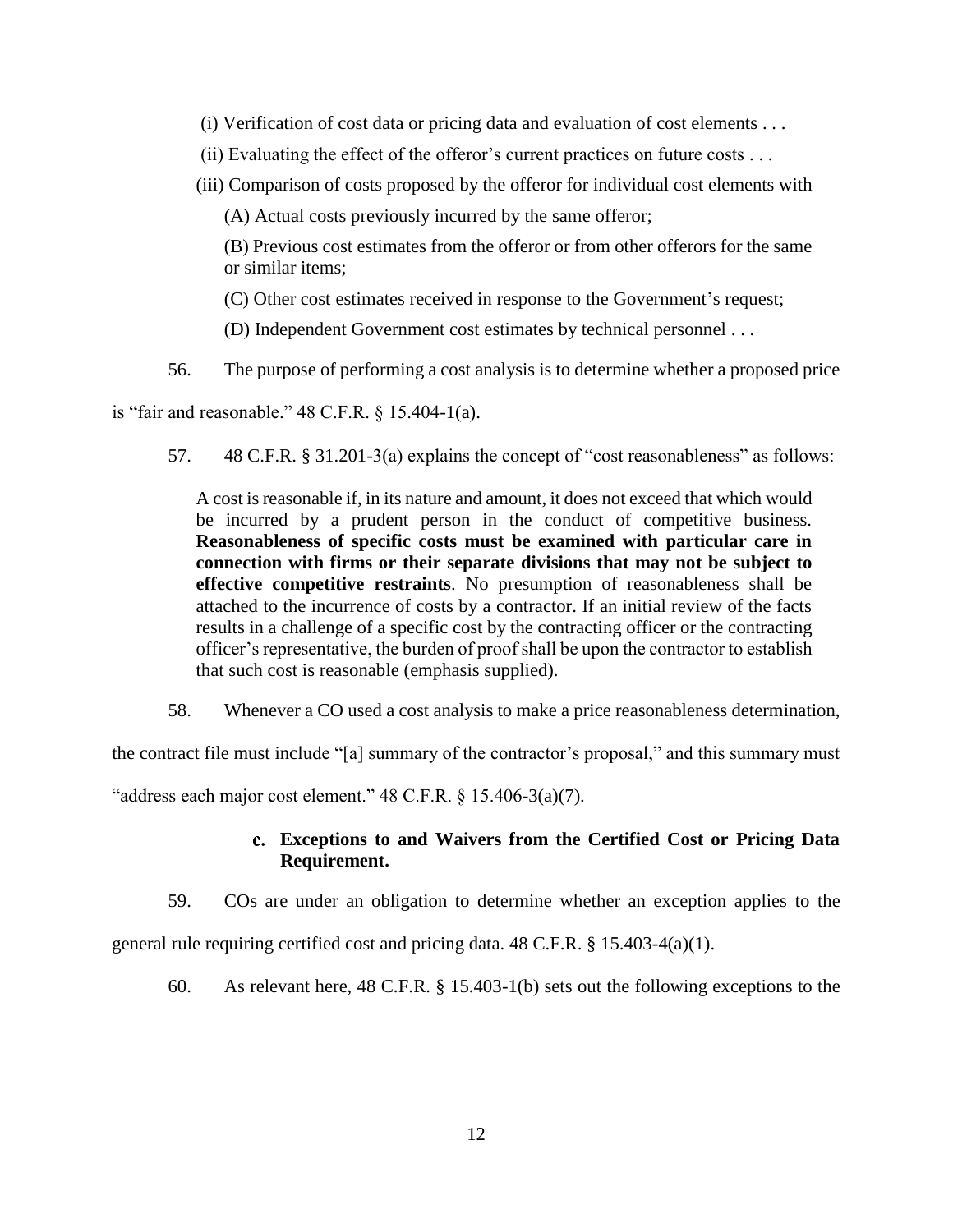rule that certified cost and pricing data are required:<sup>3</sup>

(i) The CO has determined that prices agreed upon are based on "adequate price competition";

(ii) The CO has determined that the acquisition concerns a commercial item, or is modifying a contract or subcontract for commercial items; or

(ii) A waiver has been granted.

61. **Adequate price competition** exists only when (a) two or more offerors, who are "competing independently," submit "priced offers that satisfy the Government's expressed requirement[s]"; (b) the Government selects one of these offerors, and "price is a substantial factor" in the Government's decision; and (c) "[t]here is no finding that the price of the otherwise successful offeror is unreasonable." 48 C.F.R. § 15.403-1(c)(1).

62. When adequate price competition exists, a CO should not request certified cost or pricing data. However, the CO remains under an obligation to determine whether the price the Government pays is "fair and reasonable." *See* 48 C.F.R. § 15.402(a)(2) (explaining that, when certified cost or pricing data are not required, the CO "shall obtain data other than certified cost or pricing data as necessary to establish a fair and reasonable price").

63. A **waiver** of the requirement that certified cost or price data be submitted—what is known as a "TINA Waiver"—may be granted only "if the price can be determined to be fair and reasonable without submission of certified cost or pricing data." 48 C.F.R. § 15.403-1(c)(4). To illustrate: "[I]f certified cost or pricing data were furnished on previous production buys and the contracting officer determines such data are sufficient, when combined with updated data, a waiver may be granted." *Id*.

 $\overline{\phantom{a}}$ 

 $3$  48 C.F.R. § 15.403-1(b)(3) further exempts contracts where prices agreed upon are based on prices set by law or regulation. This exception has no bearing on the contracts discussed in Section V of this Complaint.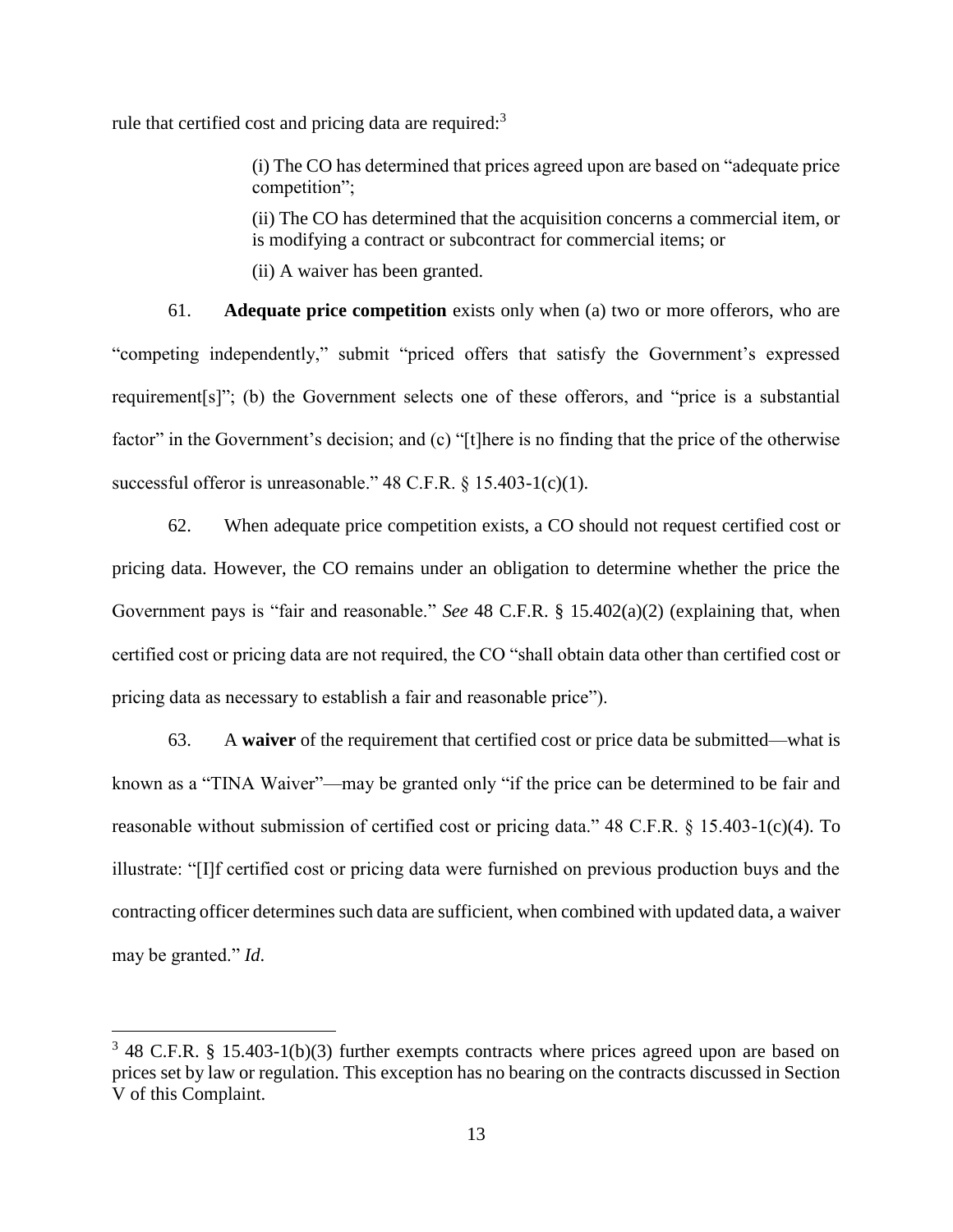64. When a waiver has been granted, a CO should not request certified cost or pricing data. However, a CO unequivocally remains under an obligation to determine whether the price the Government pays is "fair and reasonable." *See* 48 C.F.R. § 15.402(a)(2) (explaining that, when certified cost or pricing data are not required, the CO "shall obtain data other than certified cost or pricing data as necessary to establish a fair and reasonable price"); 48 C.F.R. § 15.403-1(c)(4) (noting that waiver may be granted only when price reasonableness determination can be made on other basis).

65. The exception for **commercial item** acquisitions is discussed in detail below, in ¶¶ 75–102 of this Complaint.

#### **Price Analysis of Non-Commercial Goods.**

<span id="page-18-0"></span>66. When cost analysis is required to make a price reasonableness determination, a CO must supplement his/her analysis with a price analysis "to verify that the overall price offered is fair and reasonable." 48 C.F.R. § 15.404-1(a)(3).

67. The term "price analysis" refers to "the process of examining and evaluating a proposed price without evaluating its separate cost elements and proposed profit." 48 C.F.R. § 15.404-1(b)(1). Price analysis, like cost analysis, serves to "ensure that the final agreed-to price is fair and reasonable." 48 C.F.R. § 15.404-1(a).

68. To perform a price analysis, a CO "at a minimum . . . shall obtain appropriate data, without certification, on the prices at which the same or similar items have previously been sold and determine if the data is adequate for evaluating the reasonableness of the price." 48 C.F.R. §  $15.404 - 1(b)(1)$ .<sup>4</sup>

 $\overline{\phantom{a}}$ 

<sup>4</sup> As alleged in ¶¶ 96–100 *infra*, data "other than" certified cost and pricing data is understood to include the exact same data that contracts would provide when required to submit certified data, except without certification.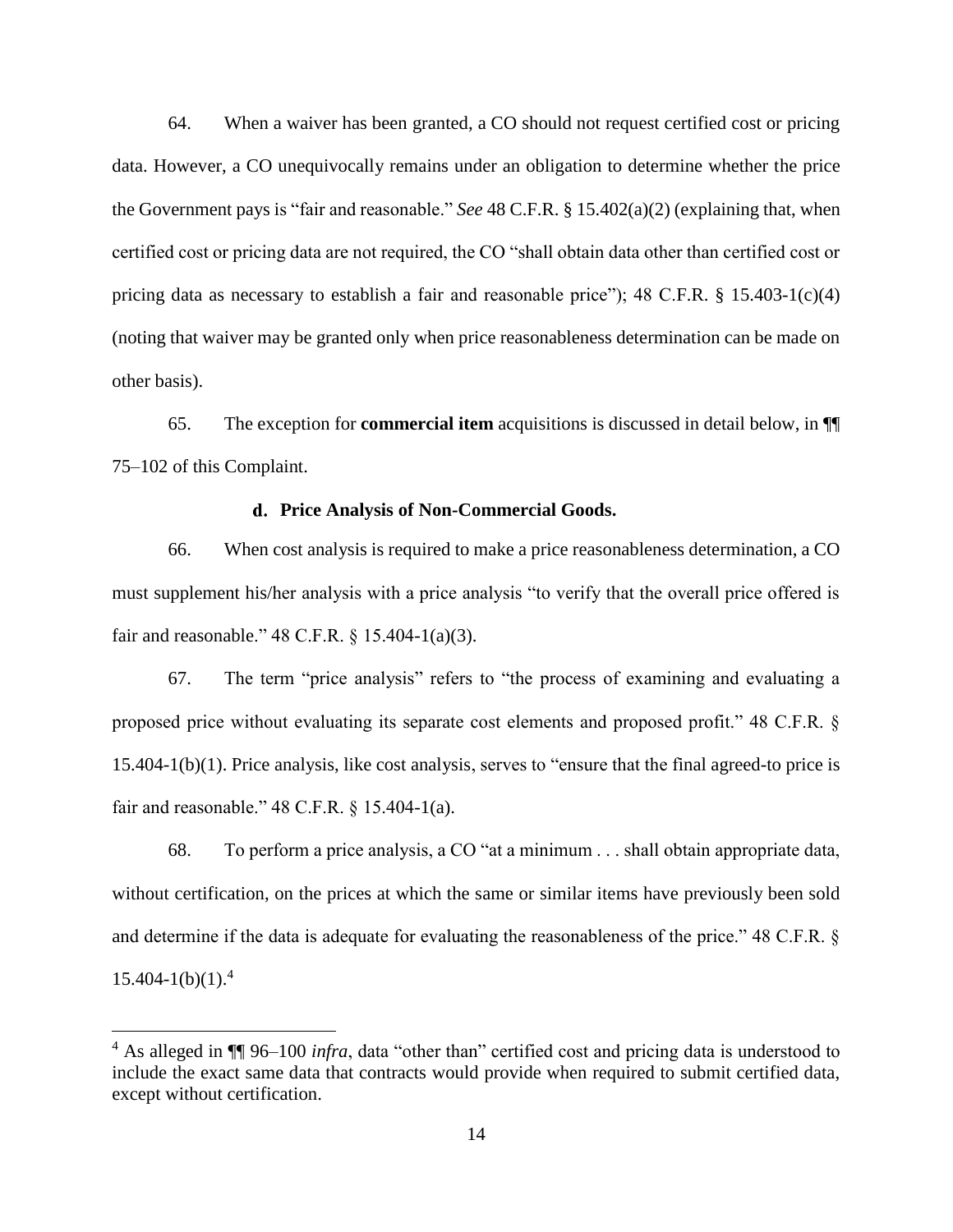69. As relevant here, the only circumstance in which a CO is not required to obtain data showing "the prices at which the same or similar items have previously been sold" is when the CO has made a determination that "prices agreed upon are based on adequate price competition." *See* 48 C.F.R. § 15.404-1(b)(1); § 15.403-1(b)(1).<sup>5</sup>

70. As detailed in 48 C.F.R. § 15.403-1(c)(1), a finding of "adequate price competition" requires that a CO determine that three conditions are met:

(A) Two or more responsible offerors, competing independently, submit priced offers that satisfy the Government's expressed requirement;

(B) Award will be made to the offeror whose proposal represents the best value . . . where price is a substantial factor in source selection; and

(C) There is no finding that the price of the otherwise successful offeror is unreasonable.

71. Furthermore, "[p]rice analysis may include evaluating data other than certified cost

or pricing data obtained from the offeror or contractor when there is no other means for determining a fair and reasonable price." *Id*.

72. 48 C.F.R. § 15.404-1(b)(2) supplies, in relevant part, the following non-exhaustive

list of "techniques and procedures" that a CO can employ to perform the required price analysis:

(i) Comparison of proposed prices received in response to the solicitation. . . .

(ii) Comparison of the proposed prices to historical prices paid, whether by the Government or other than the Government, for the same or similar items.<sup>6</sup>....

(iv) Comparison with competitive published price lists, published market prices of

 $\overline{a}$ 

 $5$  The other circumstance in which a CO is not required to obtain this data is when "the contracting officer determines that prices agreed upon are based on prices set by law or regulation." *See* 48 C.F.R. § 15.404-1(b)(1) (noting exception); § 15.403-1 (detailing conditions). This condition does not apply to any of the acquisitions discussed in this Complaint.

<sup>&</sup>lt;sup>6</sup> This suggested technique is subject to two important limitations: (a) "The prior price must be a valid basis for comparison," meaning that "[i]f there has been a significant time lapse between the last acquisition and the present one, [or] if the terms and conditions of the acquisition are significantly different, or if the reasonableness of the prior price is uncertain," a CO should be hesitant to rely on prior price; and (b) "The prior price must be adjusted to account for materially differing terms and conditions, quantities and market and economic factors." 48 C.F.R. § 15.404-  $1(b)(2)(ii)$ .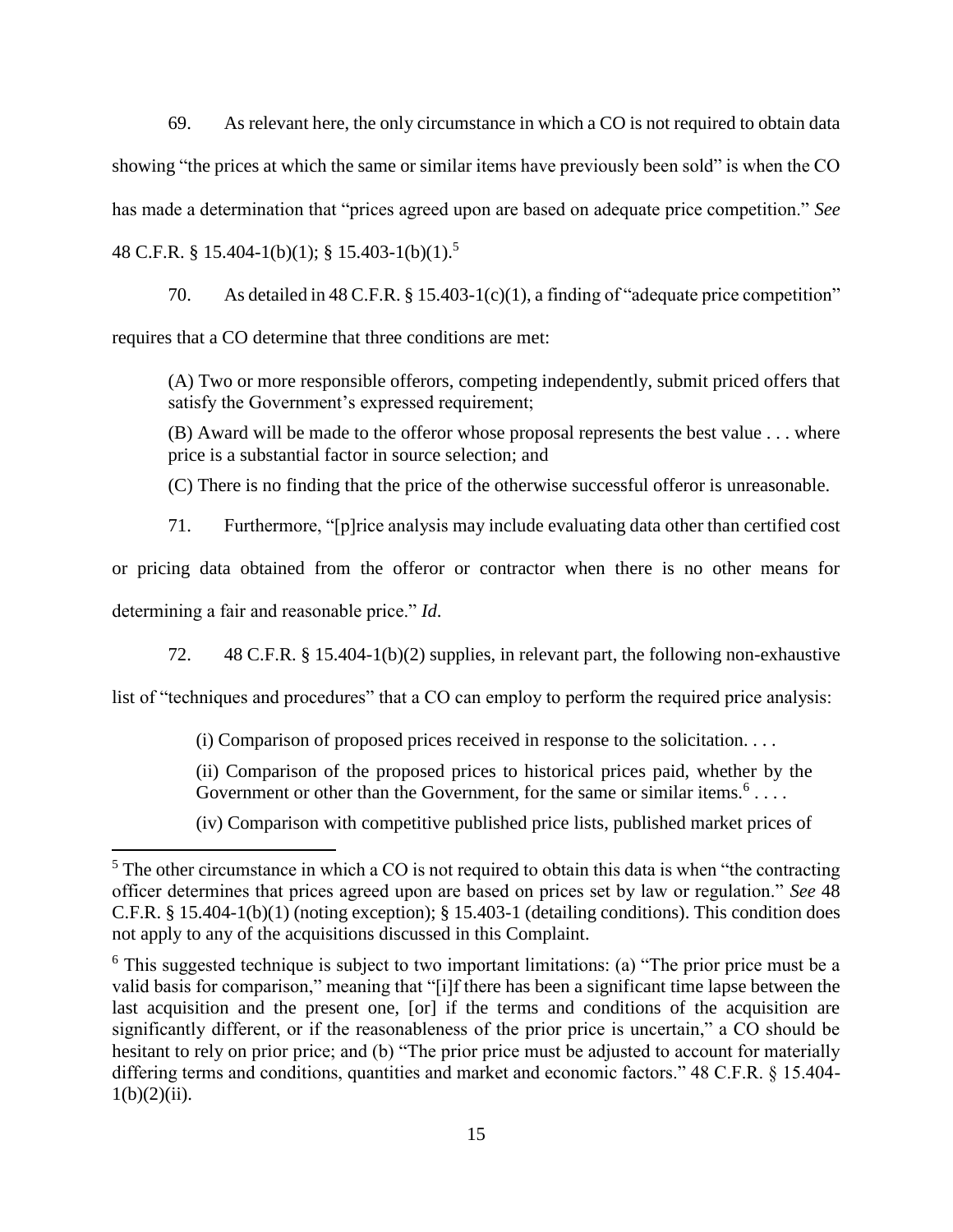commodities, similar indexes, and discount or rebate arrangements.

(v) Comparison of proposed prices with independent Government cost estimates.

(vi) Comparison of proposed prices with prices obtained through market research for the same or similar items.

(vii) Analysis of data other than certified cost or pricing data provided by the offeror.

73. In brief, a CO must normally perform a price analysis in addition to a cost analysis for acquisitions subject to FAR Part 15. Price analysis is discussed in further detail in ¶¶ 88–101 of this Complaint.

## **e. Summary.**

<span id="page-20-0"></span>74. In sum, the provisions governing acquisitions through negotiated contracts set out in FAR Part 15 provide that:

- In a negotiated contract acquisition governed by FAR 15, a CO must invariably make a **price reasonableness determination**, to comply with the obligation to ensure that the Government pays "fair and reasonable" prices under 48 C.F.R. § 15.402(a) and 48 C.F.R. § 15.404-1(a)(1);
- To comply with this obligation, as a general rule, a CO must normally request **certified cost or pricing data** from every potential seller under 48 C.F.R. §  $15.403-4(a)(1)$ , unless an exception applies;
- Certified cost or pricing data must be presented in the form of a 15-2 Table;
- When certified cost or pricing data are required, a CO must perform a **cost analysis** under 48 C.F.R. § 15.404-1(c);
- When a CO is required to perform a cost analysis, the CO must supplement his/ her analysis with a **price analysis** "to verify that the overall price offered is fair and reasonable" under 48 C.F.R. § 15.404-1(a)(3);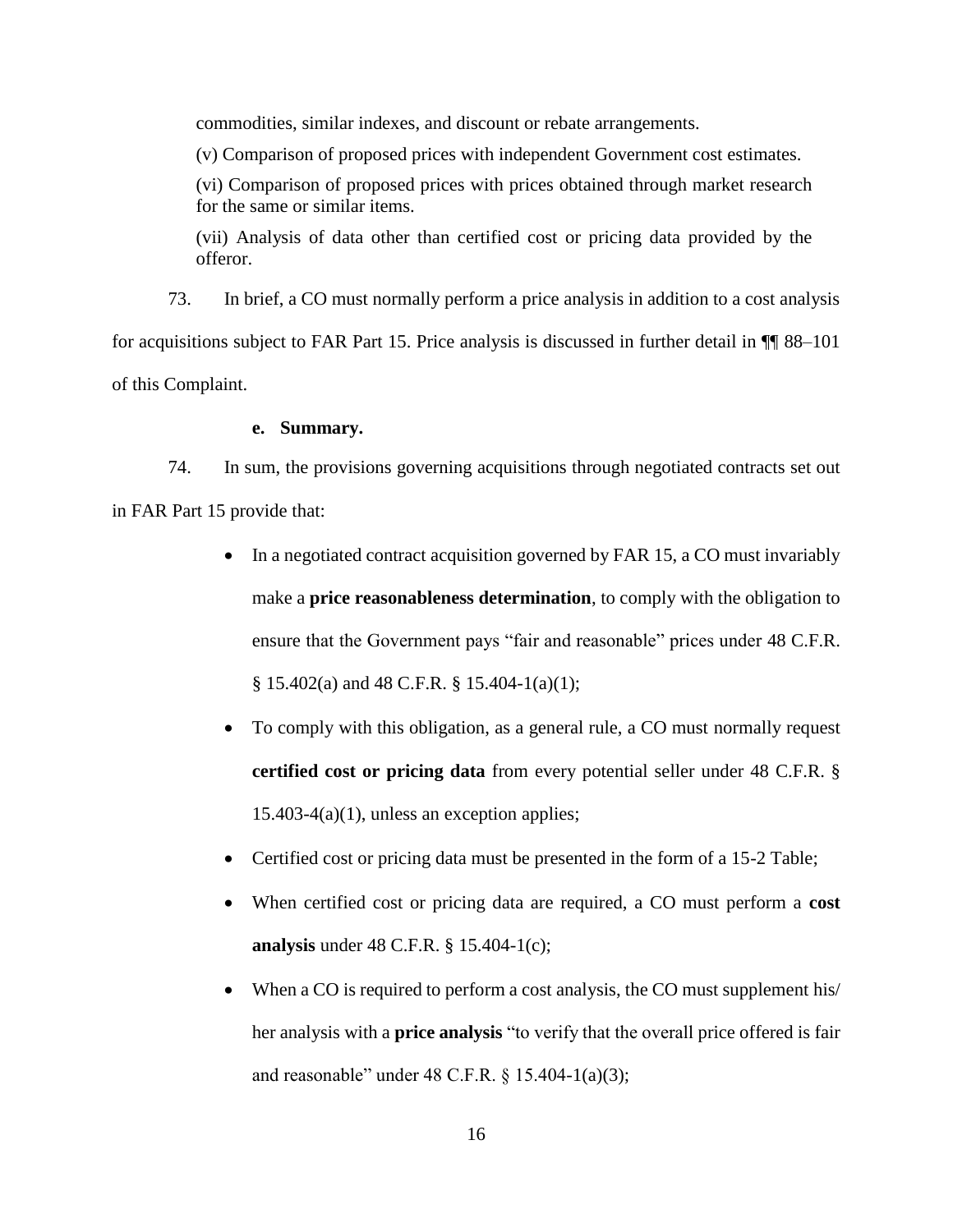- **Exceptions** to the requirement that certified cost or pricing data must be provided cover (a) acquisitions with respect to which there is adequate price competition; (b) acquisitions for which a waiver has been granted; and (c) acquisitions of commercial items. 48 C.F.R § 15.403-1(b).
- Even if an exception applies, the CO remains under an obligation to determine whether a price is "fair and reasonable," and therefore under an obligation to obtain information sufficient to make this determination under 48 C.F.R. §  $15.403 - 1(c)(4)$ .
- When a CO relied on a cost analysis to determine price reasonableness, the contract file must include "[a] summary of the contractor's proposal" which "address[es] each major cost element" under 48 C.F.R. § 15.406-3(a)(7).

## **2. Acquisition of Commercial Items Under FAR Part 12.**

<span id="page-21-0"></span>75. FAR Part 12 sets out specific rules and procedures governing the acquisition of commercial items. *See* 48 C.F.R. §§ 12.100 *et seq*. FAR 12 rules and procedures are to be used "in conjunction with the policies and procedures for solicitation, evaluation and award" of contracts that are set forth in FAR Parts 13 through 15. *See* 48 C.F.R. § 12.102(b); 48 C.F.R. § 12.203.

#### **a. Commercial Item Status.**

<span id="page-21-1"></span>76. 48 C.F.R. § 2.101 provides the following principal definition of "commercial item":

Any item, other than real property, that is of a type customarily used by the general public or by non-governmental entities for purposes other than governmental purposes, and -

(i) Has been sold, leased, or licensed to the general public; or

(ii) Has been offered for sale, lease, or license to the general public[.]

77. Furthermore, items that "evolved" from items that meet the above definition and that will become available in the commercial market place are also considered commercial items,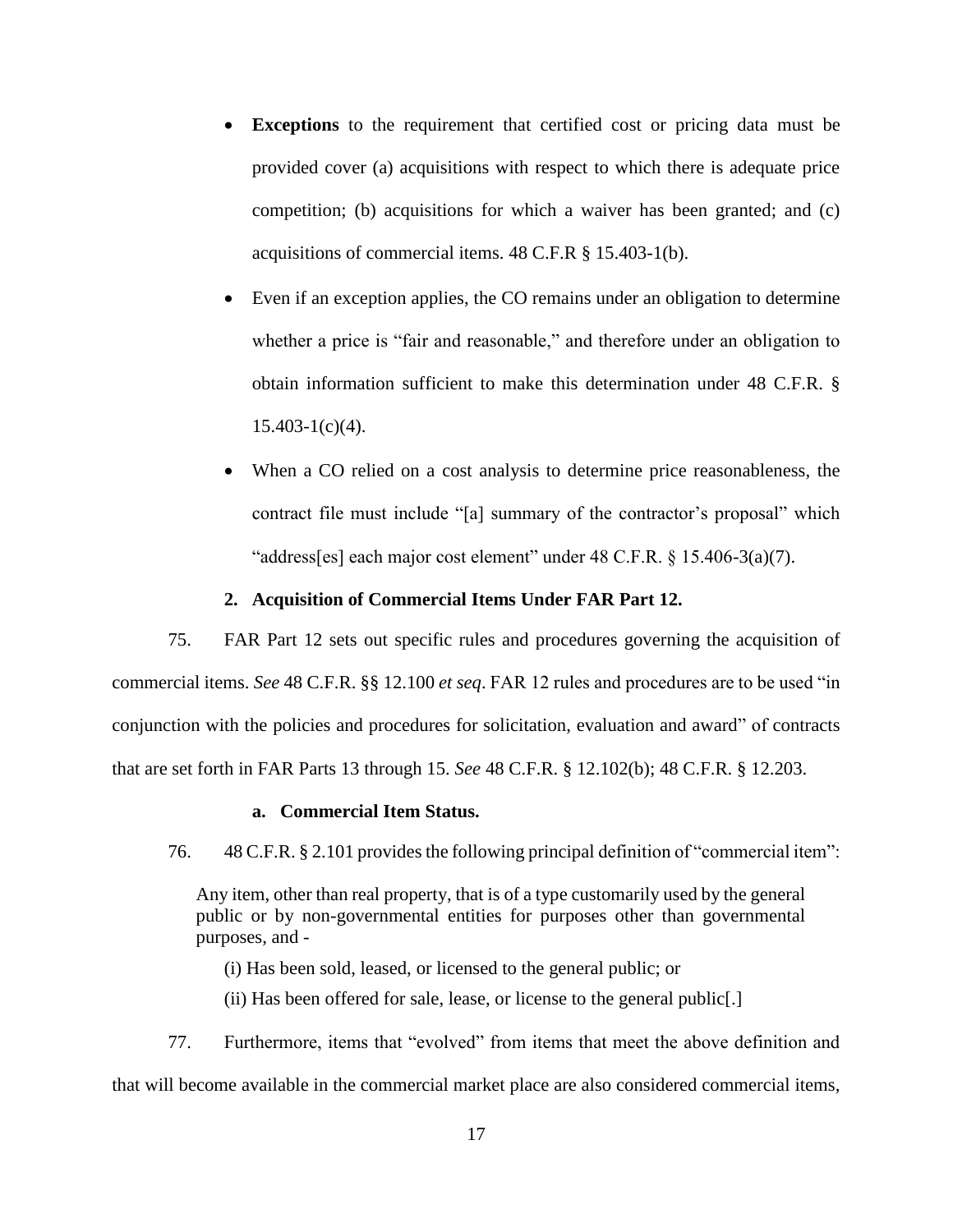as are items that would meet this definition "but for [m]odifications of a type customarily available in the commercial marketplace," or that would meet it but for "minor modifications" that are not commercially available but which were "made to meet Federal Government requirements." *Id*.

78. "Minor modifications" are defined as "modifications that do not significantly alter the nongovernmental function or essential physical characteristics of an item or component, or change the purpose of a process." *Id*. Factors to be considered in determining whether a modification is minor "include the value and size of the modification and the comparative value and size of the final product; while "[d]ollar values and percentages may be used as guideposts," these "are not conclusive evidence that a modification is minor." *Id*.

79. In addition, any combination of commercial items is also considered a commercial item, provide that the items "are of a type customarily combined and sold in combination to the general public." *Id*.

80. A "commercially available off-the-shelf" item is an item that (a) meets  $\S 2.101$ 's definition of commerciality, (b) is sold "in substantial quantities" in the commercial marketplace; and (c) is sold to the Government "without modification, in the same form in which it is sold in the commercial marketplace." 48 C.F.R. § 2.101. An off-the-shelf item is subject to "all of the policies that apply to commercial items" unless an exception is explicitly provided for by FAR. 48 C.F.R. § 12.103. None of the exceptions are pertinent to the allegations in this Complaint.

81. The rules and procedures set forth in FAR Part 12 apply only to the acquisition of goods that **in fact** meet § 2.101's definition of "commercial item." 48 C.F.R. § 12.102(a).<sup>7</sup> These rules therefore do not apply to an acquisition of a non-commercial item that is (erroneously) treated

 $\overline{\phantom{a}}$ 

<sup>&</sup>lt;sup>7</sup> Subsections (e)–(g) of 48 C.F.R. § 12.102 enumerate a small number of exceptions to this general rule. None of the exceptions apply to the acquisition of any Navistar goods discussed herein.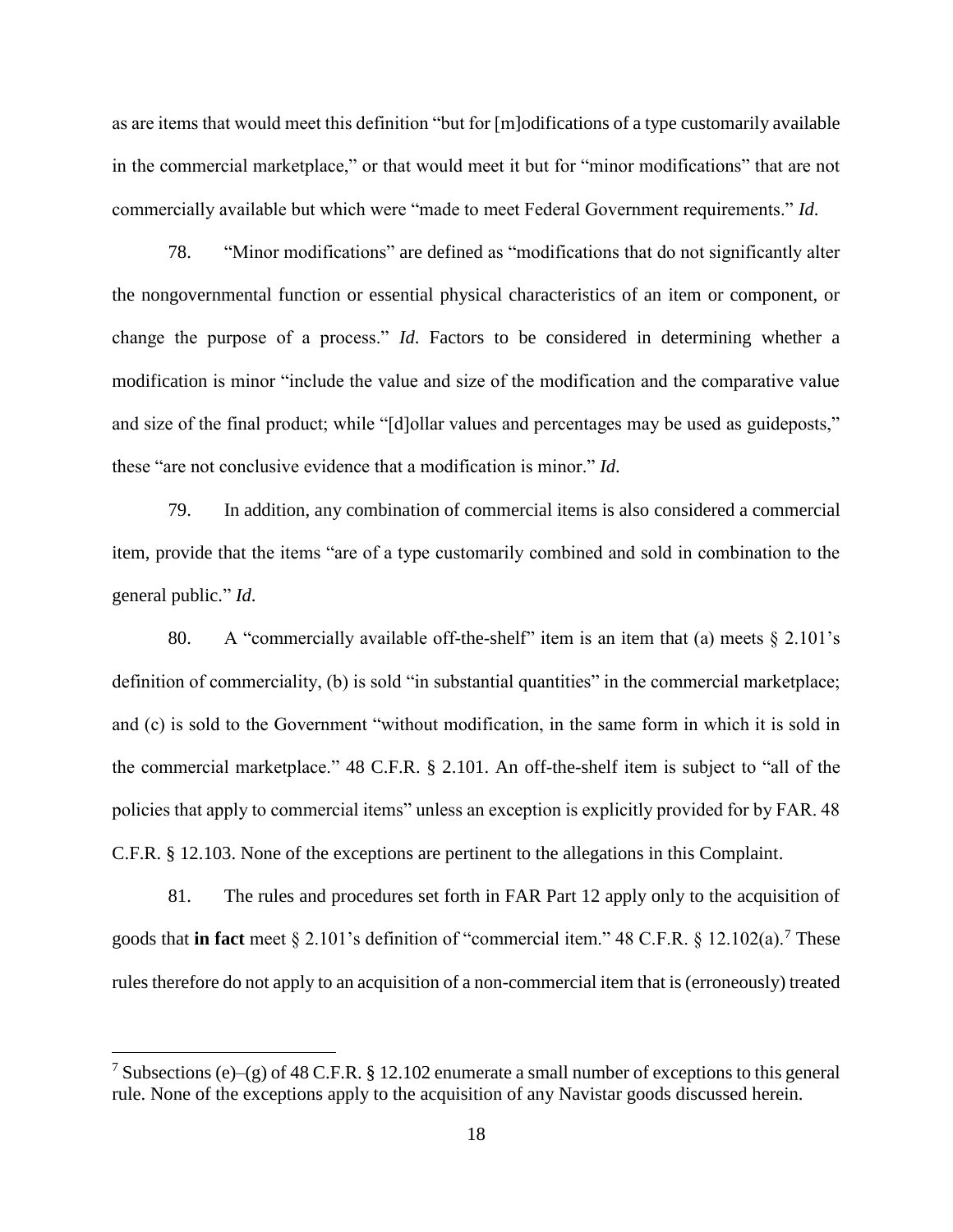as a commercial item by the contracting parties.

 $\overline{a}$ 

82. COs making acquisitions on behalf of the DoD are subject to FAR as well as the DoD-specific supplement to FAR, DFARS (Defense Federal Acquisition Regulation Supplement). *See* DFARS 201.104.

83. DFARS 212.102(a) makes explicit that a CO making a commercial item acquisition under FAR Part 12 must, when the value of the acquisition exceeds \$1 million, must "[d]etermine in writing that the acquisition meets the commercial item definition in [48 C.F.R. §] 2.101 . . ." and "[i]nclude the written determination in the contract file . . ."

#### **Implications of Commercial Item Status.**

<span id="page-23-0"></span>84. The most important characteristic of acquisitions of commercial items for purposes of the allegations detailed in this Complaint is that whereas offerors of non-commercial items are required to provide the Government with "certified cost or pricing data" (as detailed above), a CO "shall not require certified cost or pricing data to support any action (contracts, subcontracts, or modifications)... [w]hen a commercial item is being acquired." 48 C.F.R. § 15.403-1(b)(3).

85. However, while "certified cost or pricing data" is not required in the acquisition of a commercial item, a CO who seeks to purchase a commercial item nonetheless "**must** establish price reasonableness." 48 C.F.R. § 12.209 (emphasis supplied).<sup>8</sup>

<sup>&</sup>lt;sup>8</sup> The process for determining if the price of a commercial item is "fair and reasonable" is dependent on the nature of the acquisition. The paragraphs that follow detail the process COs must follow when determining price reasonableness for commercial items procured through a negotiated contract. The other types of acquisitions identified by 48 C.F.R. § 12.209 are (a) acquisitions of commercial items that fall below the simplified acquisition threshold, and (b) acquisitions of commercial items through the submission of sealed bids. Price reasonableness determinations for procurements of type (a) are governed by 48 C.F.R. § 13.106-3; procurements of type (b) are governed by 48 C.F.R. § 14.408-2. *See* 48 C.F.R. § 12.209. The acquisitions discussed in Section V of this Complaint are all procurements through negotiated contracts; insofar as these items were "commercial items," their acquisition would therefore be governed by 48 C.F.R. § 15.403-1(c). *See* 48 C.F.R. § 12.209.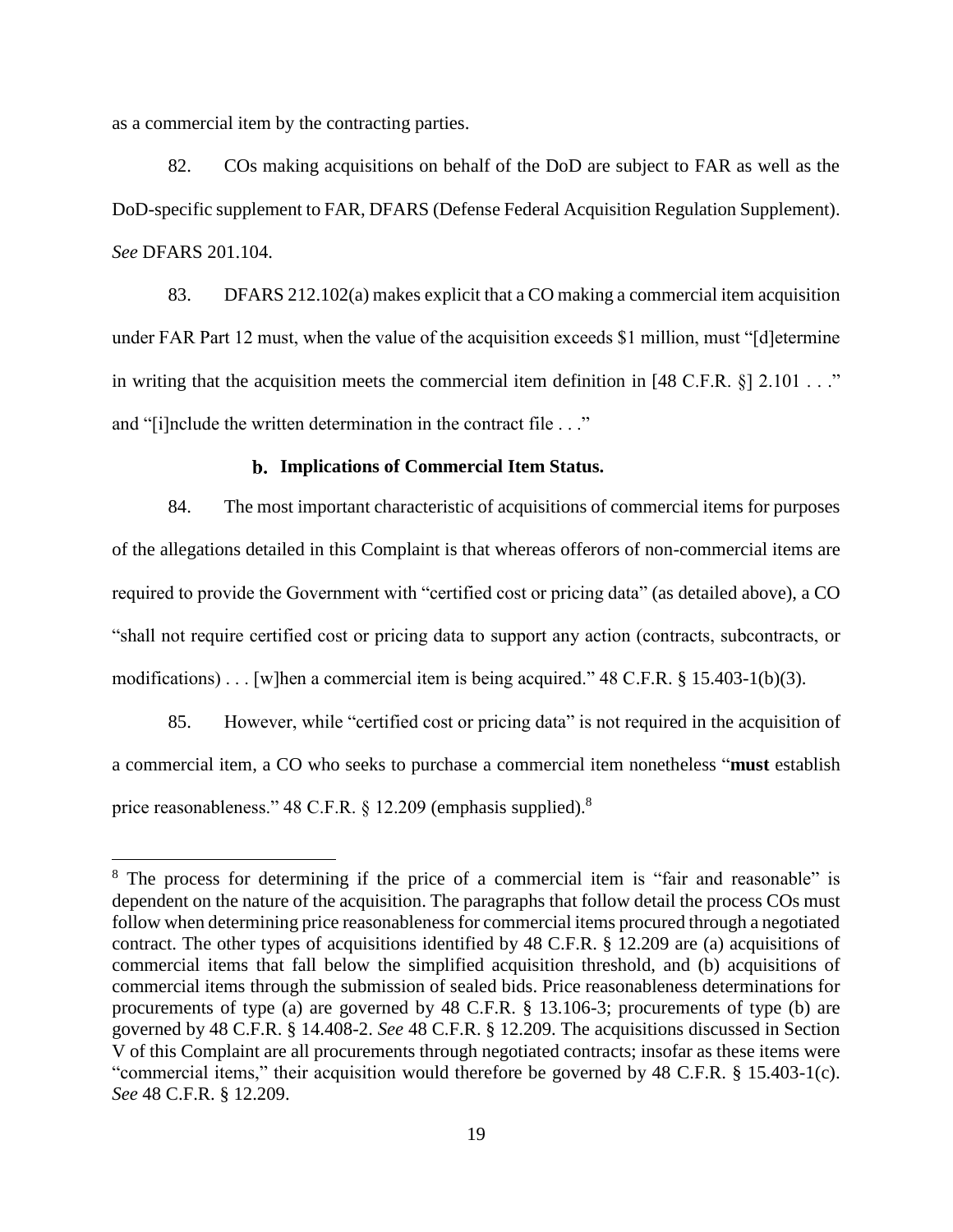86. A determination that an item is "commercial" does nothing to establish that its price is "fair and reasonable," and a CO remains under an obligation to make a price reasonableness determination, irrespective of whether the acquisition is of a commercial item or a non-commercial item. *See* Exh. 4 (instructing DoD COs that "[w]hether we deem an item to be commercial or not, the key consideration should be: 'Am I paying a fair and reasonable price?'").

87. To comply with the obligation to determine price reasonableness of a commercial item, it is insufficient for a CO to simply rely on the price listed in a catalog that has been provided by the offeror, because "[t]he fact that a price is included in a catalog does not, in and of itself, make it fair and reasonable." 48 C.F.R. § 12.209.

## **Price Analysis of Commercial Goods.**

<span id="page-24-0"></span>88. When a CO purchases a commercial item through a negotiated contract, the CO must "[a]t a minimum . . . use price analysis to determine whether the price is fair and reasonable." 48 C.F.R. § 15.403-3(c)(1). In other words, to comply with his or her obligation to determine whether the price of a commercial item is "fair and reasonable," a CO is required to perform a price analysis.

89. As alleged above, the term "price analysis" refers to "the process of examining and evaluating a proposed price without evaluating its separate cost elements and proposed profit." 48 C.F.R. § 15.404-1(b)(1).

90. As alleged above, to perform a price analysis, a CO "at a minimum . . . shall obtain appropriate data, without certification, on the prices at which the same or similar items have previously been sold and determine if the data is adequate for evaluating the reasonableness of the price." *Id*.<sup>9</sup>

l

 $9$  As alleged above, a CO is not required to obtain this data if (a) "the contracting officer determines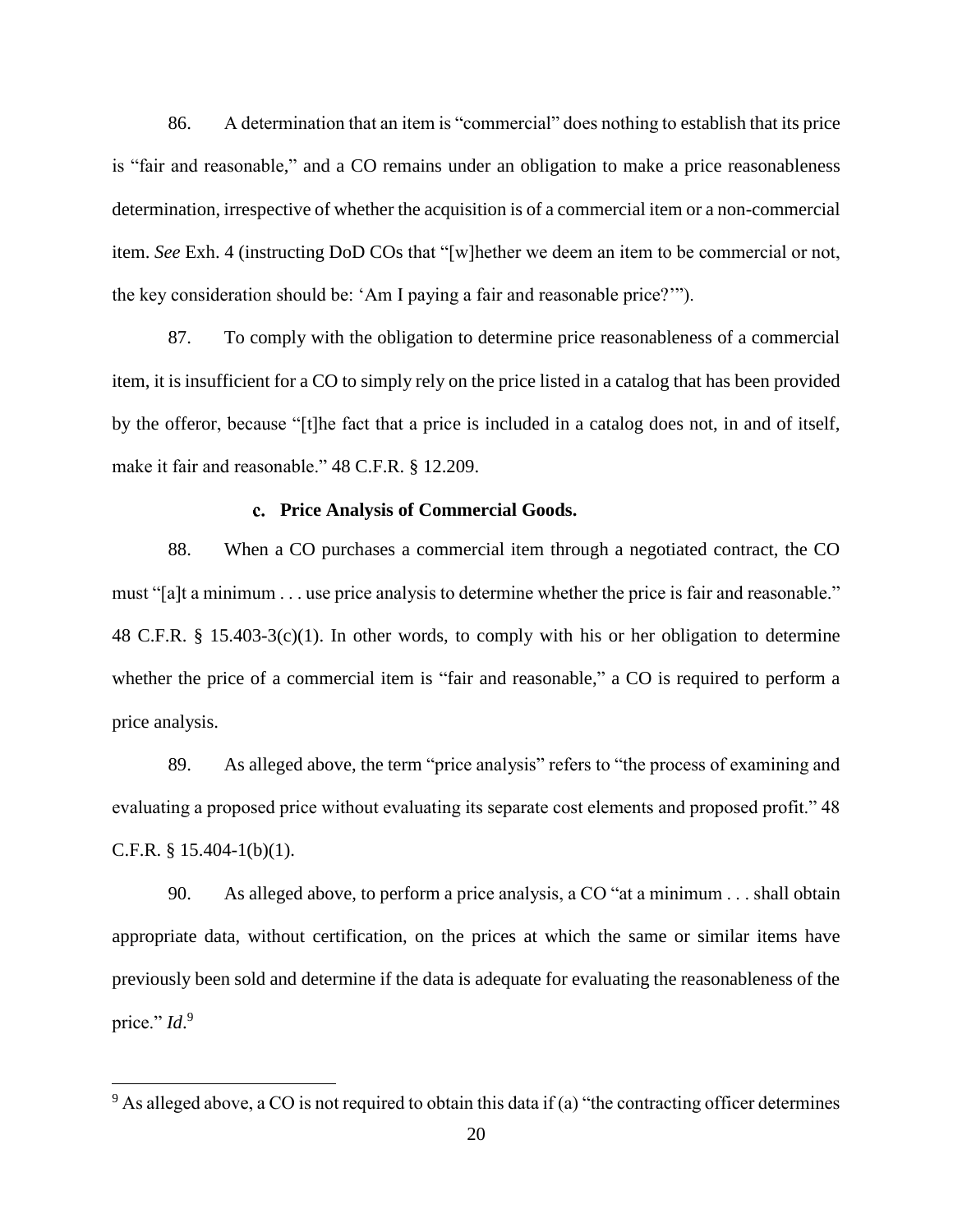91. Specifically, as detailed in 48 C.F.R. § 15.403-3(a)(1), COs must take the following

steps when certified cost or pricing data is not required (as, e.g., when the acquisition concerns a

commercial item):

(i) Obtain whatever data are available from Government or other secondary sources and use that data in determining a fair and reasonable price;

(ii) Require submission of data other than certified cost or pricing data . . . from the offeror to the extent necessary to determine a fair and reasonable price . . . if the contracting officer determines that adequate data from sources other than the offeror are not available. This includes requiring data from an offeror to support a cost realism analysis;

(iii) Consider whether cost data are necessary to determine a fair and reasonable price when there is not adequate price competition; [and]

(iv) Require that the data submitted by the offeror include, at a minimum, appropriate data on the prices at which the same item or similar items have previously been sold, adequate for determining the reasonableness of the price unless an exception . . . applies . . .

92. As alleged above, 48 C.F.R. § 15.404-1(b)(2) provides, in relevant part, the

following non-exhaustive list of "techniques and procedures" that a CO can employ to perform the

required price analysis:

 $\overline{a}$ 

(i) Comparison of proposed prices received in response to the solicitation. . . .

(ii) Comparison of the proposed prices to historical prices paid, whether by the Government or other than the Government, for the same or similar items.<sup>10</sup>...

(iv) Comparison with competitive published price lists, published market prices of commodities, similar indexes, and discount or rebate arrangements.

that prices agreed upon are based on adequate price competition," or (b) when "the contracting officer determines that prices agreed upon are based on prices set by law or regulation." *See* 48 C.F.R. § 15.404-1(b) (noting exceptions); § 15.403-1 (detailing conditions). Note that § 15.404- 1(b) does **not** provide for an exemption simply on the basis of commercial item status.

 $10$  This suggested technique is subject to two limitations: (a) "The prior price must be a valid basis for comparison," meaning that "[i]f there has been a significant time lapse between the last acquisition and the present one, [or] if the terms and conditions of the acquisition are significantly different, or if the reasonableness of the prior price is uncertain," a CO should be hesitant to rely on prior price; and (b) "The prior price must be adjusted to account for materially differing terms and conditions, quantities and market and economic factors." 48 C.F.R. § 15.404-1(b)(2)(ii).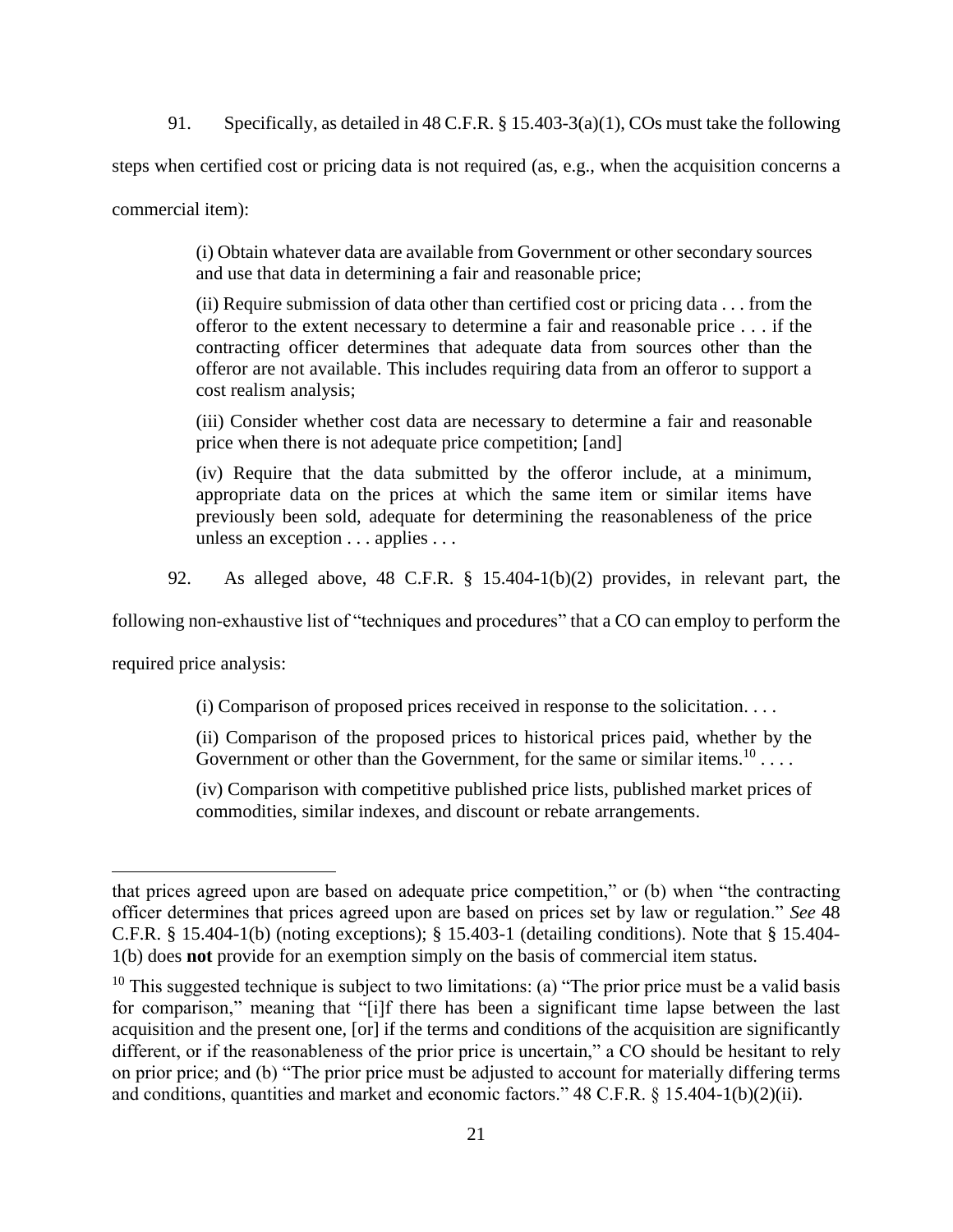(v) Comparison of proposed prices with independent Government cost estimates. (vi) Comparison of proposed prices with prices obtained through market research for the same or similar items. (vii) Analysis of data other than certified cost or pricing data provided by the

offeror.

93. Crucially, "[p]rice analysis may include evaluating data other than certified cost or pricing data obtained from the offeror or contractor when there is no other means for determining a fair and reasonable price."  $48$  C.F.R. § 15.404-1(b)(1).

94. That COs may use "data other than certified cost or pricing data" to determine whether a price is "fair and reasonable" is reiterated by other FAR provisions. For example, 48 C.F.R. § 15.403-1(b) provides that a CO "may require data other than certified cost or pricing data . . . to support a determination of a fair and reasonable price" when the CO cannot request certified data.

95. The FAR does not merely *permit* COs to obtain "data other than certified cost and pricing data," but in fact *requires* them to do so under various circumstances. First, when COs have no other means of determining whether the price of a commercial item is "fair and reasonable," COs "shall obtain data other than certified cost or pricing data from the offeror or contractor for all acquisitions (including commercial item acquisitions) . . ." under 48 C.F.R. § 15.404-1(b)(1). Second, 48 C.F.R. § 15.403-3(c)(1) also provides that "[i]f the contracting officer cannot determine whether an offered price is fair and reasonable, even after obtaining additional data from sources other than the offeror, then the contracting officer shall require the offeror to submit data other than certified cost or pricing data to support further analysis." Third, 48 C.F.R.  $\S$  15.403-3(a)(1)(ii) provides that "[i]n those acquisitions that do not require certified cost or pricing data, the contracting officer shall . . . [r]equire submission of data other than certified cost or pricing data . . . from the offeror to the extent necessary to determine a fair and reasonable price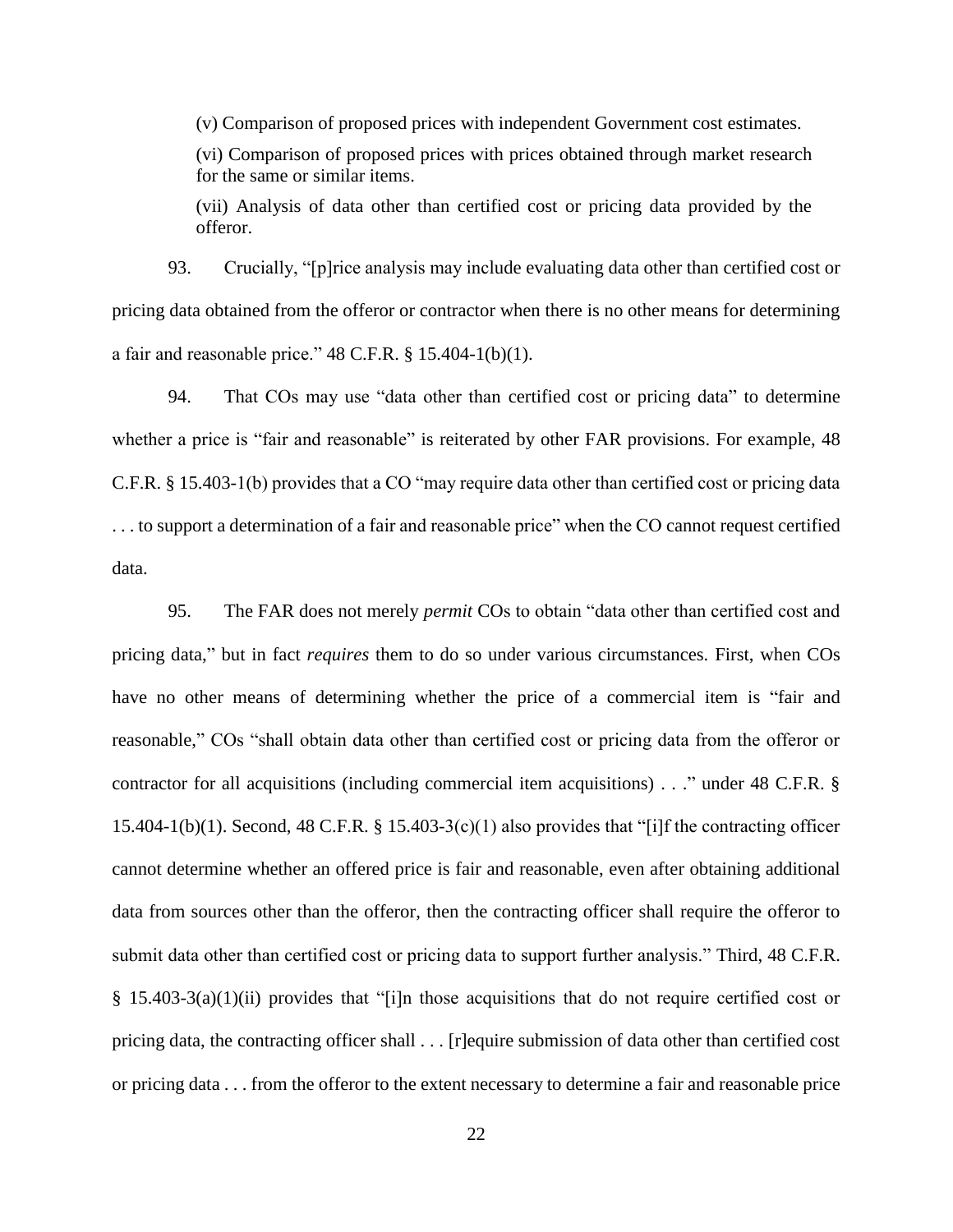. . . if the contracting officer determines that adequate data from sources other than the offeror are not available"). Fourth and finally, 48 C.F.R. § 15.402(a)(2) provides that COs "shall obtain data other than certified cost or pricing data as necessary to establish a fair and reasonable price . . ." when "certified cost or pricing data are not required . . ."

96. 48 C.F.R. § 2.101 defines "data other than certified cost or pricing data" as follows:

Data other than certified cost or pricing data means pricing data, cost data, and judgmental information necessary for the contracting officer to determine a fair and reasonable price or to determine cost realism. **Such data may include the identical types of data as certified cost or pricing data . . . but without the certification.** The data may also include, for example, sales data and any information reasonably required to explain the offeror's estimating process, including, but not limited to -

(1) The judgmental factors applied and the mathematical or other methods used in the estimate, including those used in projecting from known data; and

(2) The nature and amount of any contingencies included in the proposed price (emphasis supplied).

97. As this definition makes clear, the category of "data other than cost or pricing data" plainly encompasses "the identical types of data as certified cost or pricing data," except "without the certification." *Id*.

98. As alleged above, "cost or pricing data" is defined as "all facts that, as of the date of price agreement, or, if applicable, an earlier date agreed upon between the parties that is as close as practicable to the date of agreement on price, prudent buyers and sellers would reasonably expect to affect price negotiations significantly." *Id*.

99. Given that "data other than cost or pricing data" encompasses "the identical types of data as certified cost or pricing data," the category of "data other than cost or pricing data" comprises "all facts that . . . prudent buyers and sellers would reasonably expect to affect price negotiations significantly." 48 C.F.R. § 2.101. In other words, "data other than certified cost or pricing data" in effect encompasses everything that could reasonably affect price negotiations.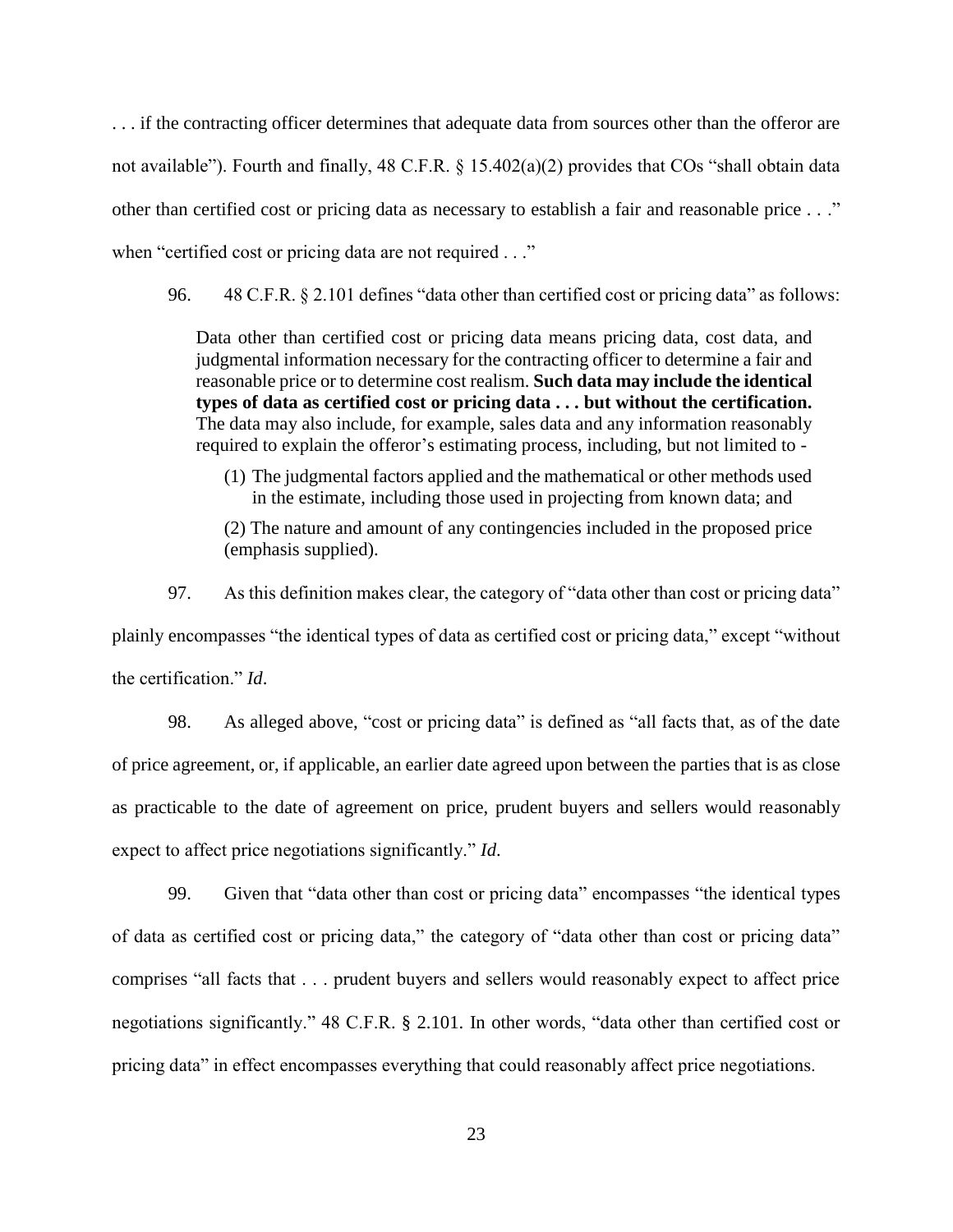100. Finally, because 48 C.F.R. § 2.101 specifically provides that "cost or pricing data" include "[v]endor quotations," it follows that "data other than certified cost or price data" also covers "vendor quotations."

101. When a CO used a price analysis to make a price reasonableness determination, the contract file must include "[a] summary of the contractor's proposal," which in turn must "include the source and type of data used to support the determination."  $48$  C.F.R. § 15.406-3(a)(7).

#### **d. Summary.**

<span id="page-28-0"></span>102. In sum, the FAR provisions governing the acquisition of commercial items set out in Part 12 provide that:

- A CO **must** make a determination whether the price of a commercial item is "fair and reasonable" under 48 C.F.R. § 12.209;
- To make the required price reasonableness determination for a commercial item, a CO **cannot** simply rely on the price listed in the offeror's catalog, but must instead perform an independent price analysis under 48 C.F.R. § 12.209 and 48 C.F.R. §  $15.403-3(c)(1);$
- Price analysis includes, *inter alia*, comparisons of proposed prices with independent Government cost estimates, and comparisons with price lists and "discount or rebate arrangements" under 48 C.F.R. § 15.404-1(b)(2);
- To make the required price reasonableness determination, a CO **may** under all circumstances request "data other than certified cost or pricing data" under 48 C.F.R. § 15.403-1(b), § 15.403-3(a)(1)(ii), and § 15.404-1(b);
- A CO **must** require "data other than certified cost or pricing data" when the CO has no other means of determining whether a price is "fair and reasonable" under 48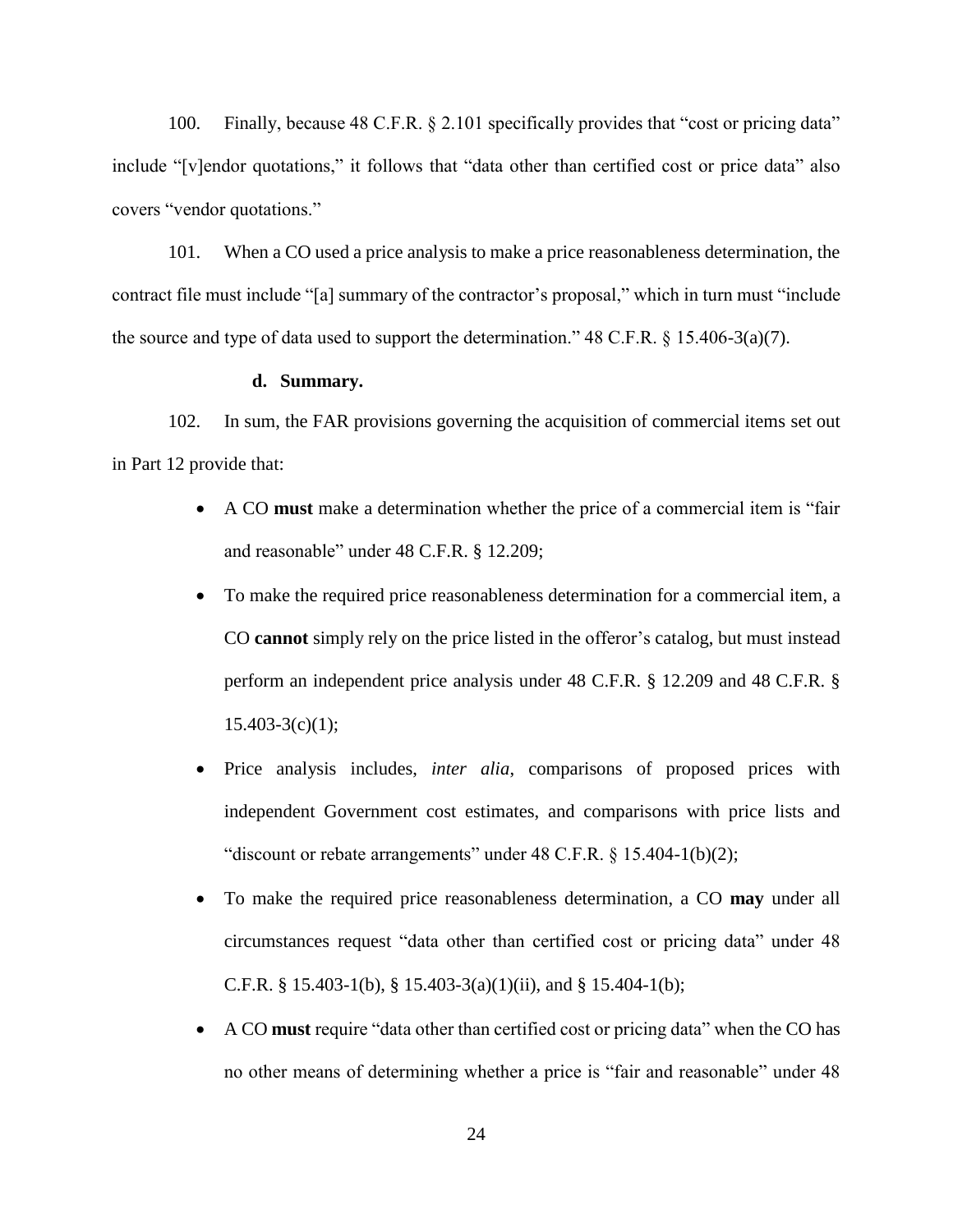C.F.R. § 15.403-3(a)(1)(ii), § 15.403-3(c)(1), and § 15.404-1(b)(1); and

- As explained in 48 C.F.R. § 2.101, "data other than certified cost or pricing data" encompasses the exact same data as "certified cost or pricing data" and differs only in that it is not accompanied by a mandatory certification, and thus encompasses "**all facts** that . . . prudent buyers and sellers would reasonably expect to affect price negotiations significantly," including "vendor quotations";
- The contract file must include a summary of the contractor's proposal, which in turn must "include the source and type of data used to support the determination" that the price paid was "fair and reasonable" under  $48 \text{ C.F.R. }$  §  $15.406-3(a)(7)$ .

## **3. False Statements in Bids.**

<span id="page-29-0"></span>103. The FAR, like the U.S. Code, considers truthfulness a vitally important aspect of the regulation of federal procurement.

104. The prohibition on making false statements to the Government is exemplified by the following clause in 48 C.F.R. § 52.214-4, which must be inserted in all invitations to submit a bid for Government business:

> Bidders must provide full, accurate, and complete information as required by this solicitation and its attachments. The penalty for making false statements in bids is prescribed in 18 U.S.C. 1001.

105. As alleged above, 18 U.S.C. § 1001 provides that contractors who knowingly make "false statements" or knowingly use "false writing[s] or document[s]" face a penalty of "imprison[ment of] not more than 5 years . . ."

106. Thus, under 48 C.F.R. § 52.214-4, contractors who submit false statements or use falsified documents in a bid for a Government contract face not only civil liability under the FCA, but are also potentially subject to criminal liability.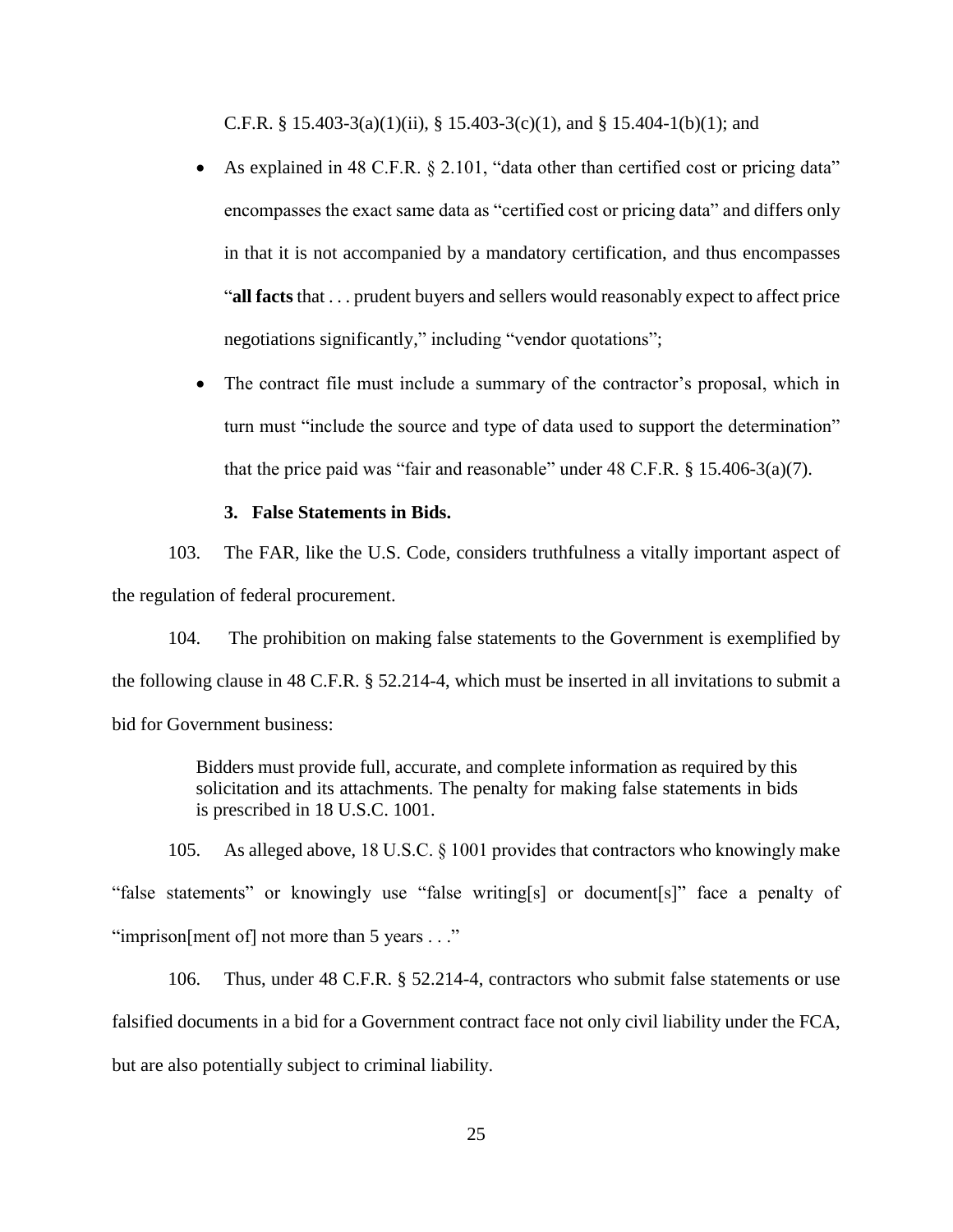# <span id="page-30-0"></span>**V. SUBSTANTIVE ALLEGATIONS**

107. In 2003, Defendant Navistar had been selling motorized vehicles for decades, but had virtually no experience in selling vehicles to the Government. By 2007, Navistar's sales to the Government had grown from \$0 to \$3 billion annually. This explosive growth was the result of contracts that Defendant Navistar Defense, a wholly-owned subsidiary of Navistar International, had won with the  $DoD.<sup>11</sup>$ 

108. The primary source of Navistar Defense's revenue at that time was a contract to provide the Government with MRAP vehicles, a contract that had been awarded to Navistar Defense in January 2007.<sup>12</sup>

109. At the completion of the contract's five-year life-cycle in 2012, the Government had paid Navistar Defense approximately \$9 billion under this contract.

110. As detailed below, on a conservative estimate, approximately \$1.28 billion of the \$9 billion committed by the Government was paid to Navistar Defense on the basis of fraudulent misrepresentations, including forged invoices, along with other fabricated and highly misleading documents, that induced the Government into paying wildly inflated prices for various components of the MRAP vehicles, including the vehicles' chassis, engine, and suspension system.

111. Navistar Defense exploited the Government's need for vehicles that would provide American soldiers with the protection they needed in the field, and fraudulently charged the Government prices far exceeding those it charged other customers for the same parts and components. Throughout the entire MRAP procurement, Navistar Defense employees concealed

 $\overline{\phantom{a}}$ 

<sup>11</sup> Bob Tita, *Navistar's Mility Man: From Hotel Bar to the Pentagon, Exec Drove Truckmaker to \$3 billion*, CHICAGO BUSINESS (Nov. 17, 2007), [https://www.chicagobusiness.com/article/2007](https://www.chicagobusiness.com/article/20071117/NEWS01/200027160/navistar-s-military-man) [1117/NEWS01/200027160/navistar-s-military-man.](https://www.chicagobusiness.com/article/20071117/NEWS01/200027160/navistar-s-military-man)

<sup>12</sup> *See id.*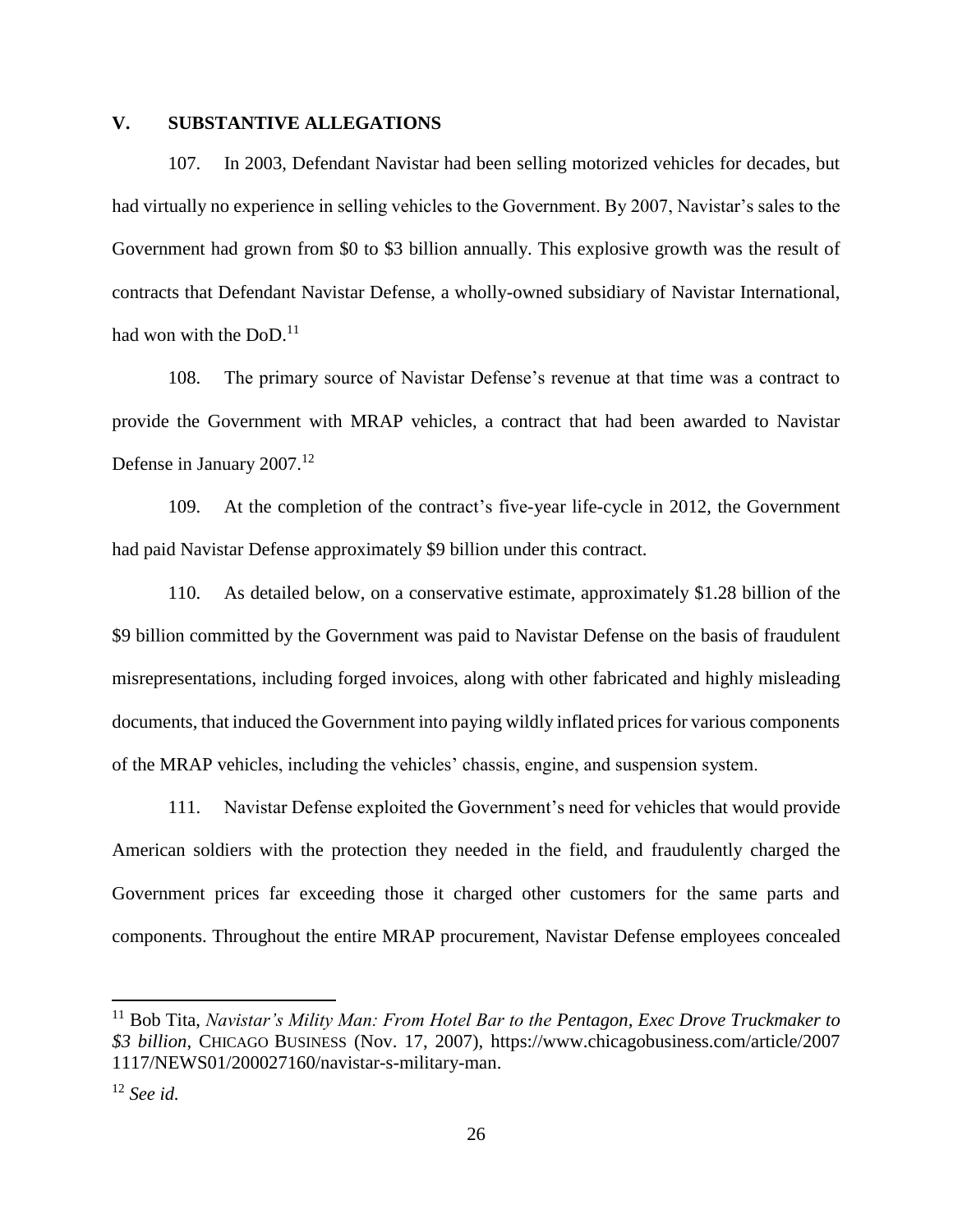Navistar's costs and actual commercial prices from the Government, to thwart the Government's attempt to determine whether the Government paid a "fair and reasonable price," and to safeguard the excessive profits the company reaped under the MRAP Contract due to its fraudulent conduct.

112. Navistar Defense's fraud in obtaining the MRAP contract and being awarded delivery orders under that contract was no mere oversight, resulting from the company's lack of experience in dealing with the Government. On more than one occasion, Navistar Defense employees created forged sales histories to support the inflated prices it charged the Government. This deliberate fraud was known to and supported by the company's executive leadership.

113. Through these actions, Defendant Navistar Defense submitted and caused to be submitted numerous false claims for payment, in flagrant violation of the FCA.

## <span id="page-31-0"></span>**A. MRAP CONTRACT OVERVIEW**

#### **1. History of the MRAP Acquisition.**

<span id="page-31-1"></span>114. In February 2005, the Marine Corps combatant commanders identified an operational need for armored tactical vehicles to protect Marines from improvised explosive devises ("IEDs"), rocket-propelled grenades, and small arms fire. There was also a requirement for more mine-resistant vehicles.

115. While the Government had never made a large-scale procurement of MRAP vehicles, the procurement process was, of course, expected to be consistent with applicable laws and regulations.

116. The Government required different categories of MRAPs for the different operations in Iraq. Thus, the Government procured three categories of MRAP vehicles: Category I, Category II, and Category III. Category I consisted of the smallest version of MRAPs, which could carry up to seven people, and were intended for operations in urban combat environments.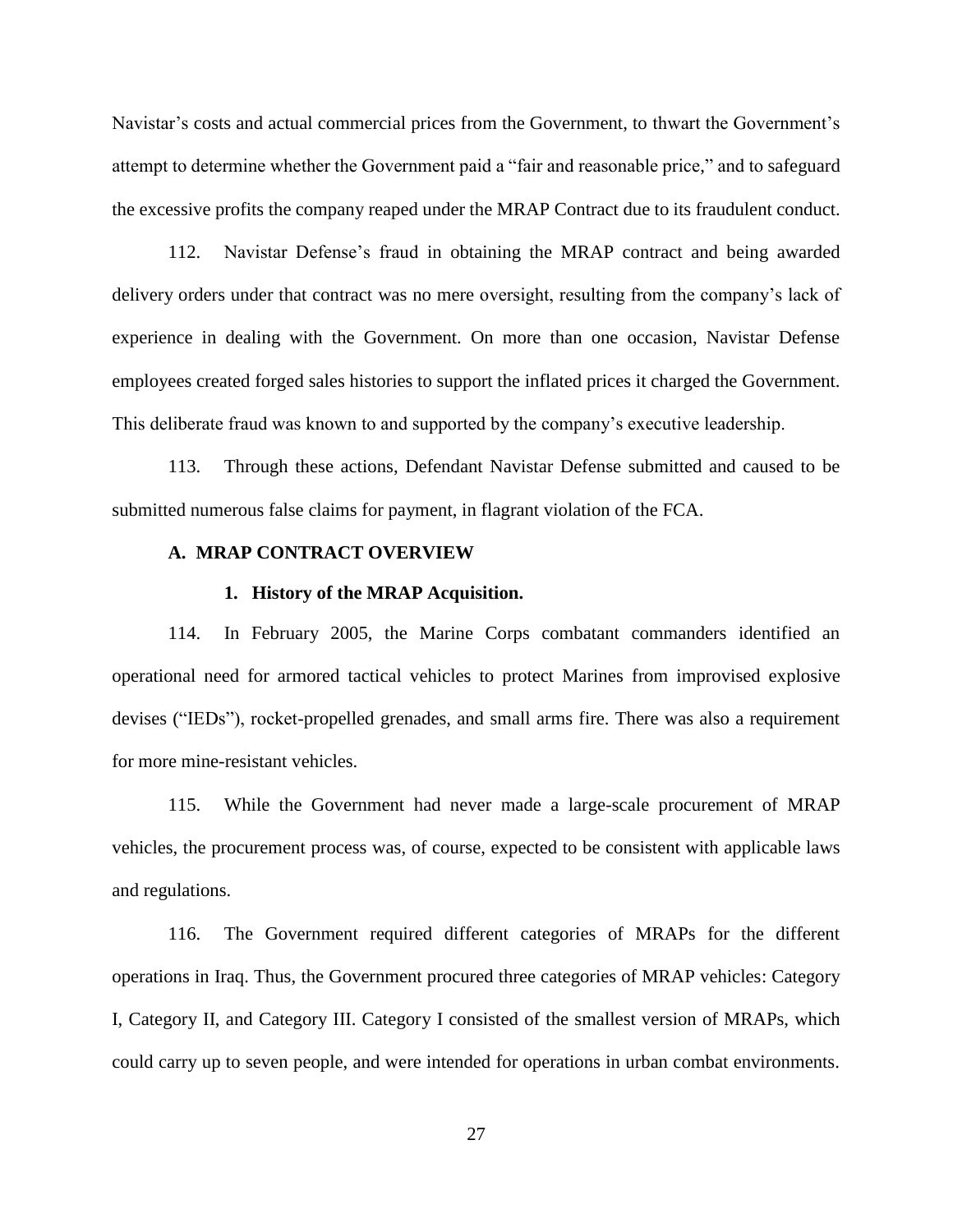Category II MRAPs could carry up to eleven personnel and were used to support security, to transport troops and cargo, and for other missions. Finally, Category III MRAPs were the largest version; these could carry up to thirteen people, and were intended for mine and IED clearance operations.

117. Because the Government had never purchased MRAP vehicles in large quantities before, and some contractors had not previously produced them, these three categories of MRAPs had to pass a four-phase development plan before being deployed in Iraq: Phase I, Phase II, Phase III, and initial operational test and evaluation. If an MRAP passed all four phases, it would be deployed in Iraq.

118. Eight contractors were initially awarded an MRAP contract in 2007. <sup>13</sup> Of these eight, only five contractors passed all four phases: (1) Navistar, (2) BAE Tactical Vehicle Systems and BAE Ground Systems, (3) Force Protection Industries, (4) General Dynamics Land Systems, and (5) Textron Marine & Land Cadillac Gage.

119. Subsequently, in 2008 the Government contracted with Oshkosh Defense as the sole contractor for a specialized version of the MRAP, the Mine Resistant Ambush Protected All-Terrain Vehicle, that was to be used in Iraq and on the rougher roads in Afghanistan.

120. In sum, the Government could procure MRAP-type vehicles from any one of these six contractors or divert its procurement from one contractor and procure from another.

121. From 2007–09, the Government procured MRAPs that were designed with mature technologies and were deployed mainly in Iraq.

 $\overline{\phantom{a}}$ 

<sup>&</sup>lt;sup>13</sup> The eight initial contractors were: Oshkosh Truck Corporation; BAE Systems/Land Systems OMC; Force Protection Industries; General Dynamics Land Systems/BAE Systems; General Purpose Vehicles LLC; Navistar Defense; Protected Vehicles, Inc.; and Textron Marine & Land Cadillac Gage.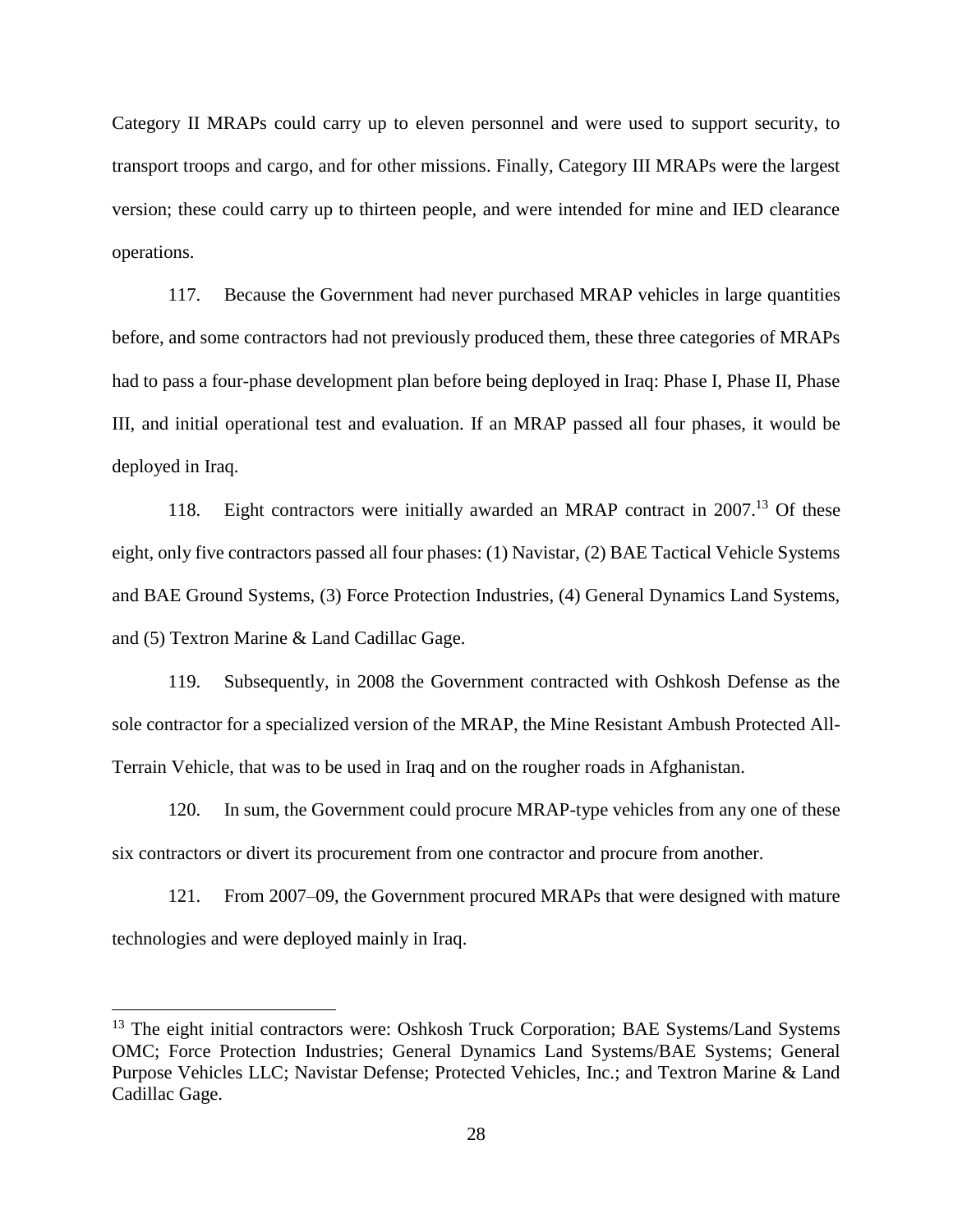122. By 2009, the Government decided to expand the deployment of MRAPs from Iraq to Afghanistan. This necessitated modifications to the MRAP vehicles. In Iraq, U.S. troops were fighting a largely urban insurgency on city streets. The MRAPs developed for this terrain were bulkier and had less mobility. By contrast, Afghanistan's insurgency was rural, and the MRAPs needed to be redesigned to be lighter and have better maneuverability, so that they would be adaptive to the rough and uneven terrain in Afghanistan.

123. Rather than issuing a new overarching contract, the Government requested current MRAP Contract holders—including Navistar—to redesign their MRAP for use in Afghanistan.

124. The response to the Government's request was the MRAP Independent Suspension System ("ISS") program, under which existing and new MRAP vehicles were to be outfitted with an ISS. An ISS allows each wheel on the same axle to move vertically and independently of the others, allowing for greater control. The ISS can be contrasted with a beam axle (or "rigid axle") system, in which the wheels of the vehicle are connected laterally by a beam or shaft. Original MRAP designs used a beam axle.

125. Each of the contractors—again, including Navistar—redesigned their MRAPs for deployment in Afghanistan by outfitting with the vehicles with an ISS.

126. From the end of 2009 until the MRAP contracts expired in 2012, the Government procured MRAPs that were designed for deployment in Afghanistan. Consequently, it ordered all contractors to retrofit the MRAPs the Government had previously purchased with ISSs, so as to render those vehicles fit for use in Afghanistan, and to provide MRAPs outfitted with ISSs on all new delivery orders. Hence, the Government purchased ISSs both in the form of upgrades to previously purchased vehicles, and as a component in newly completed MRAP vehicles.

127. By October 2012, the Government had procured and fielded approximately 24,000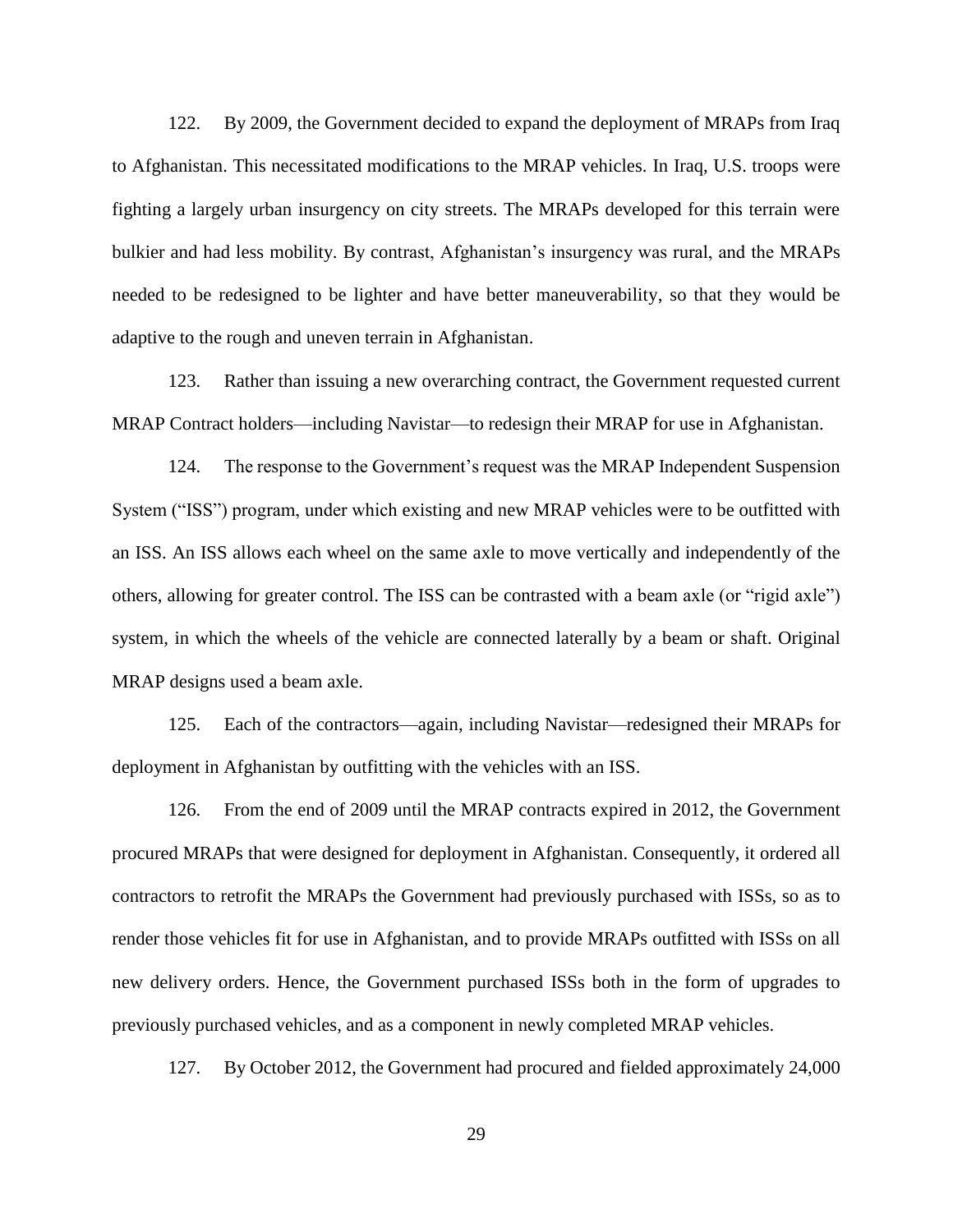<span id="page-34-0"></span>MRAP vehicles.

# **2. Navistar's MRAP Contract.**

128. On January 25, 2007, the Marine Corps System Command ("Marine Corps") in Quantico, Virginia awarded Navistar Defense Contract No. M67854-07-D-5032 (the "MRAP Contract"), a multi-year, firm-fixed price, indefinite delivery/indefinite quantity contract. *See* Exh. 5, at \*1.

129. Under the MRAP Contract, Navistar Defense supplied the Government with both Category I and Category II MRAP vehicles.

130. Navistar Defense dubbed its MRAP vehicle series the "MaxxPro," for "maximum protection."

131. Navistar Trucks, a subsidiary of Navistar International located in Garland, Texas, was responsible for assembling the various parts and shipping them to Navistar Defense, in West Point, Mississippi.

132. Navistar Defense's obligation to comply with all applicable laws and regulations is explicitly provided for by the MRAP Contract, which states that "[t]he Contractor shall comply with, and shall ensure that its personnel and its subcontractor personnel at all tiers obey all existing and future U.S. . . . laws [and] Federal and DoD regulations . . ." *See* Exh. 5, at \*466, \*484.

133. By the end of the contract's life cycle in 2012, the Government had procured approximately 9,000 MRAPs from Navistar Defense.

134. Of these, 3,898 were outfitted with the ISS upgrade.

## <span id="page-34-1"></span>**B. NAVISTAR DEFENSE'S FRAUDULENT MISREPRESENTATIONS CONCERNING THE 7400 CHASSIS**

135. As set out in detail below, Defendant Navistar Defense knowingly made material misrepresentations concerning the cost and price of MRAP components to the Government in the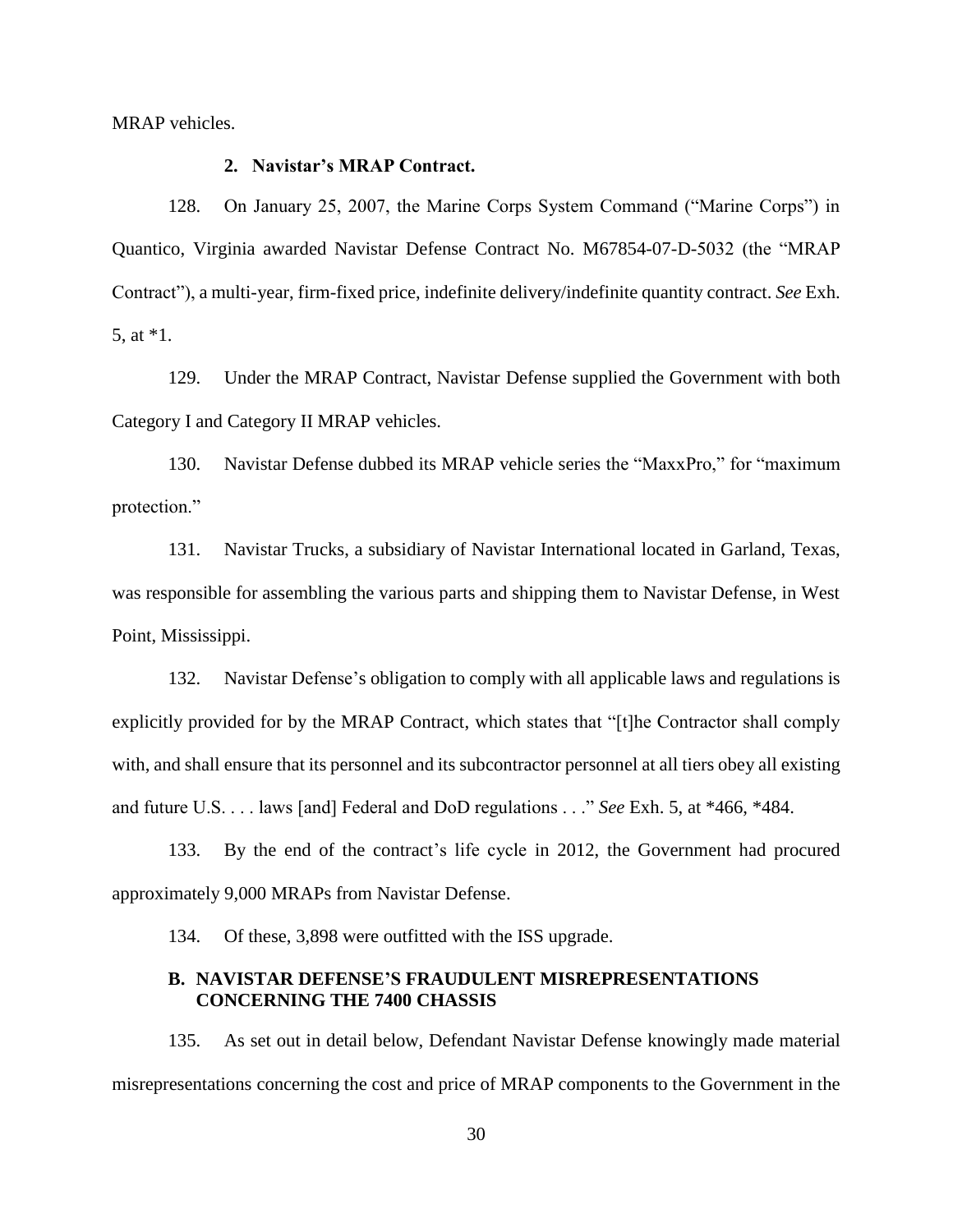course of the negotiations leading up to the definitization of the terms of the MRAP Contract in 2008, during which the price for the MRAP vehicles was set. Specifically, Navistar Defense made misrepresentations concerning the price of the chassis used in MRAP vehicles, which caused the Government to pay a wildly inflated price for this component—approximately \$250,000, as compared to the approximately \$125,000 that Navistar Defense and other Navistar companies charged other customers. As the agreed-to price of the vehicles as a whole was based on the price of the individual components, *i.e.*, the line items on the MRAP Contract, the price of the vehicle was inflated correspondingly.

136. The Government relied to its detriment on Navistar Defense's fraudulent misrepresentations in agreeing to the finalized terms of the MRAP Contract (including the price of the vehicles), and subsequently placing delivery orders ("DOs") under the MRAP Contract to purchase vehicles at the agreed-upon price. On information and belief, had the Government known the underlying costs of and profit margins on the components of the MRAP, the Government would neither have agreed to the price that was in fact agreed upon, nor placed the DOs that it placed with Navistar Defense under the MRAP Contract at the price agreed upon. In other words, Navistar Defense's fraudulent representations induced the Government to enter into the finalized MRAP contract and to place DOs for MRAP vehicles at inflated prices under that contract.

137. Although Navistar Defense was granted a waiver for certified cost and pricing data after the negotiations in which the price of MRAP vehicles was finalized, the company (a) provided a modified waiver certifying the data over which it had control in order to receive the waiver, and (b) submitted a FAR 15-2 table and a separate and routine certification of its data with each modification and DO placed under the MRAP Contract, except for DO No. 23, the final DO under the MRAP contract.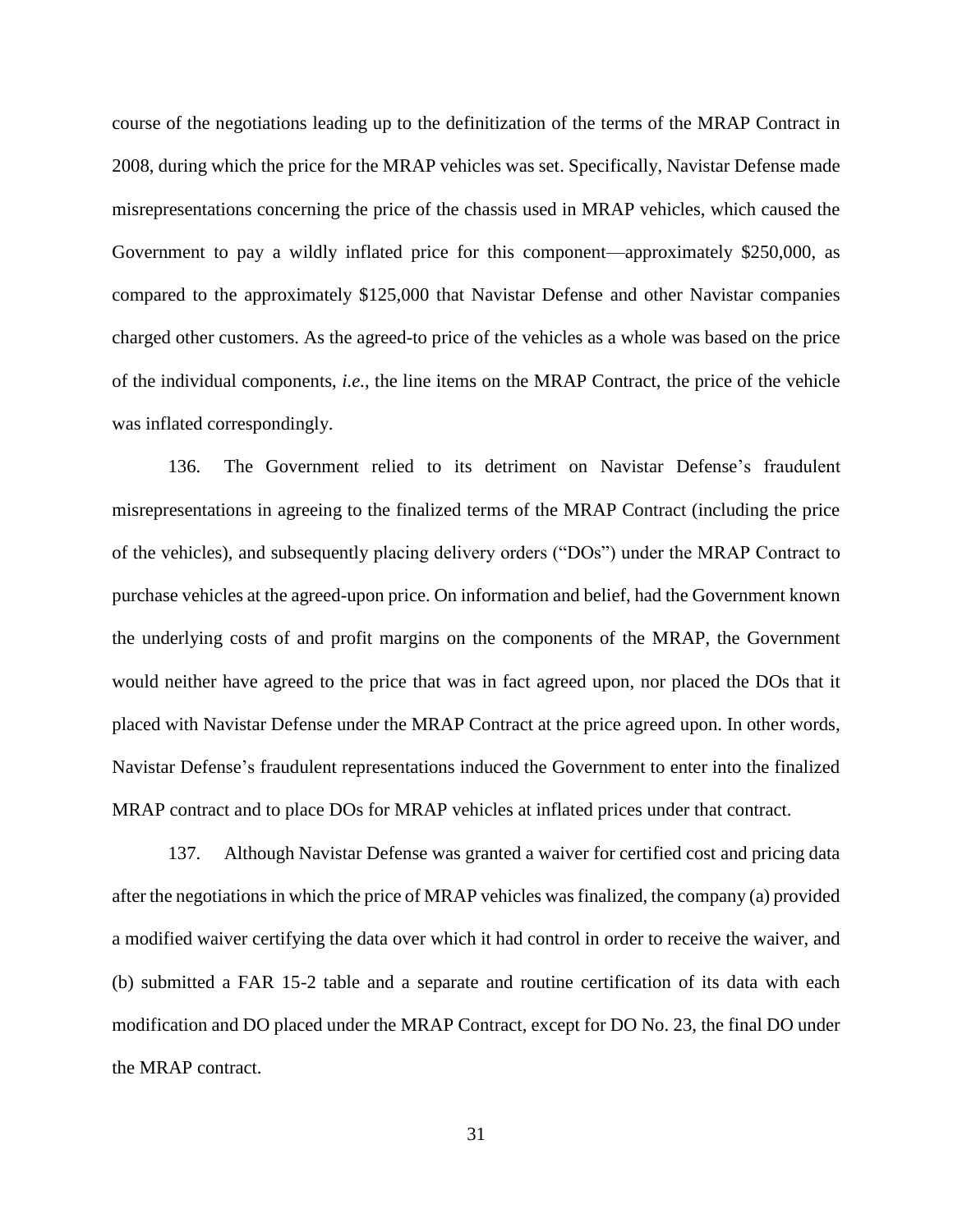138. Because (a) the CO overseeing the MRAP contract was and remained under a standing obligation to ascertain price reasonableness under 48 C.F.R. § 15.402(a) for each DO, and (b) the CO could rely on all available data to make a price reasonableness determination, Navistar Defense's false representations concerning the cost and price of the components comprising the MRAP were false representations material to the Government's decision to pay the company, as "price is an unambiguously material condition under the FCA." *U.S. ex rel. Bierman v. Orthofix Int'l, N.V.*, 177 F. Supp. 3d 172, 715 (D. Mass. 2016 (citing *U.S. ex rel. Shemesh v. CA, Inc.*, 89 F. Supp. 3d 36, 51 (D.D.C. 2015)).

#### **1. Initial Contract Award and Definitization in Alpha Sessions.**

139. The MRAP contract was initially awarded to Navistar Defense on January 25, 2007. *See* Exh. 5, at \*1. The MRAP Contract was originally awarded on the basis of "full and open competition." *See* Exh. 6, at \*1. The Government consequently treated this award as one where there was "adequate price competition" within the meaning of 48 C.F.R.  $\S$  15.403-1(c)(1), and therefore considered the procurement as exempt from the requirement that the contractor (*i.e.*, Navistar Defense) provide certified cost and pricing data, pursuant to 48 C.F.R. § 15.403-1(b)(1). *See* Exh. 6, at \*3.

140. The Government and Navistar Defense engaged in so-called "Alpha Contracting Sessions" in March 2008 to definitize the terms of the MRAP Contract. *See* Exh. 6, at \*1. "Alpha Contracting" refers to an expedited form of negotiations that was used for sole-source acquisitions, *i.e.*, contracts "for the purchase of supplies or services that is entered into or proposed to be entered into by an agency after soliciting and negotiating with only one source." 48 C.F.R. § 2.101. Solesource acquisitions are by definition not "competitive" within the meaning of 48 C.F.R. § 15.403- $1(c)(1)$ .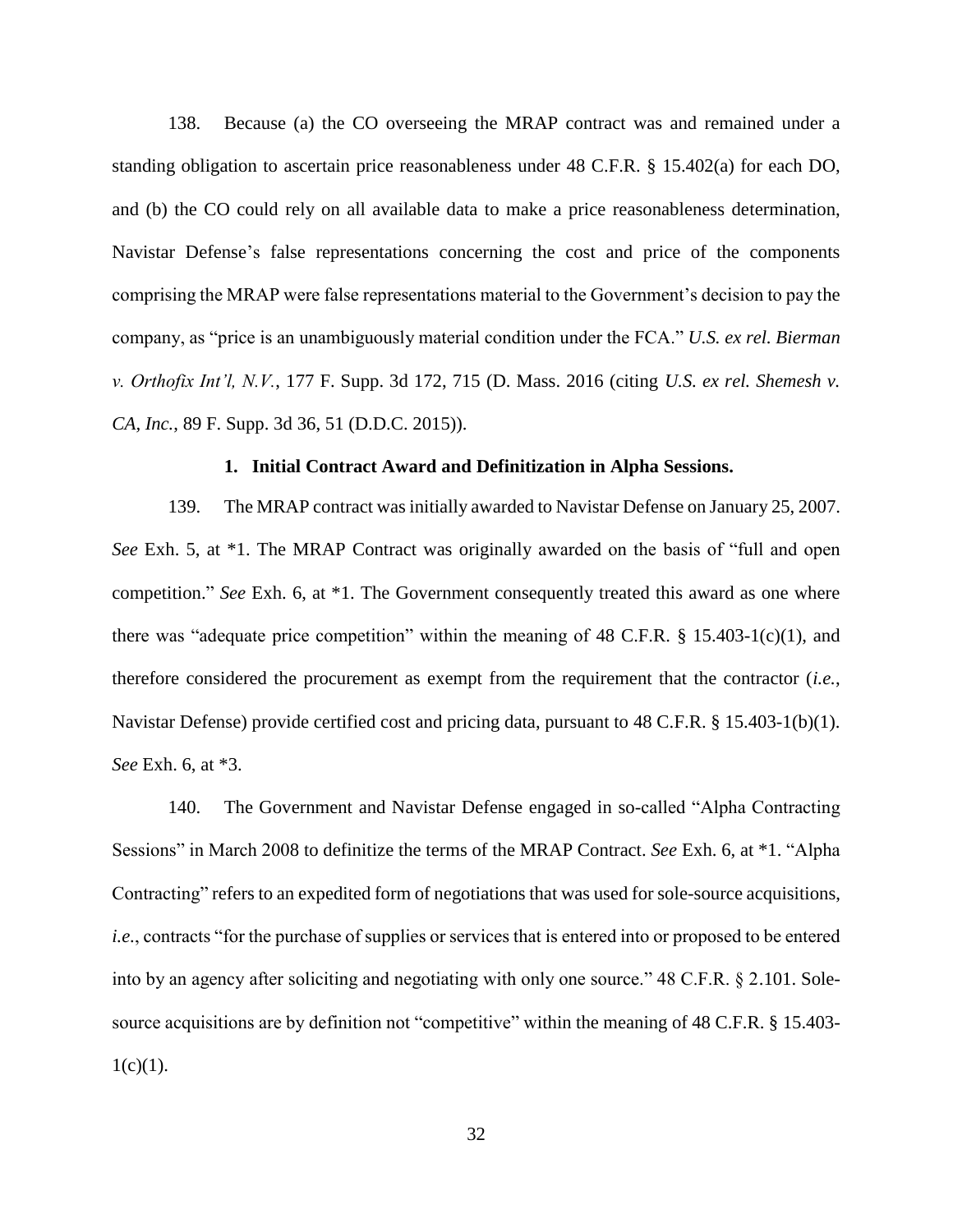141. On behalf of Navistar Defense, negotiations were conducted by Archie Massicotte, President, Robert Walsh, Vice President and then-Director of Finance and later Chief Financial Officer Candace Tabor, and Director of Compliance, Pricing, and Contracts James Feller. Lynn Frazier of the U.S. Marine Corps and other Government officials conducted the negotiations on behalf of the Government. The Alpha Sessions took place in Quantico, Virginia.

142. At the conclusion of the Alpha Sessions, the parties reached agreement on the price for all line items on the Consolidated Bill of Materials ("CBOM") of the MRAP vehicles, and ultimately settled on the following tiered pricing structure for the vehicles:

#### **Regular production**

Quantity 001 to 200: \$569,162 Quantity 201 to 4000: \$537,241 **Test vehicles**  Quantity 001 to 200: \$658,359 *See* Exh. 5, at \*5.

143. Because the MRAP acquisition had become sole-source due to the need for changes to Navistar's original MRAP platform and was therefore no longer "competitive" under 48 C.F.R. § 15.403-1(c)(1), the initial basis for not demanding that Navistar Defense provide certified cost or pricing data for the MRAP vehicles no longer applied after the Alpha Contracting Sessions. *See* Exh. 6, at  $*2$ . Consequently, the CO negotiating the MRAP contract was required to obtain certified cost or pricing data under 48 C.F.R. § 15.403-4(a), unless a different exception under 48 C.F.R. § 15.403-1(b) applied.

144. Navistar Defense initially sought to convince the Government that the MRAP vehicle was a "commercial item" within the meaning of 48 C.F.R. § 2.101, so as to avoid having to produce certified cost or pricing data despite the sole-source nature of the acquisition.

145. The Government did not find that the MaxxPro, Navistar's MRAP vehicle, was a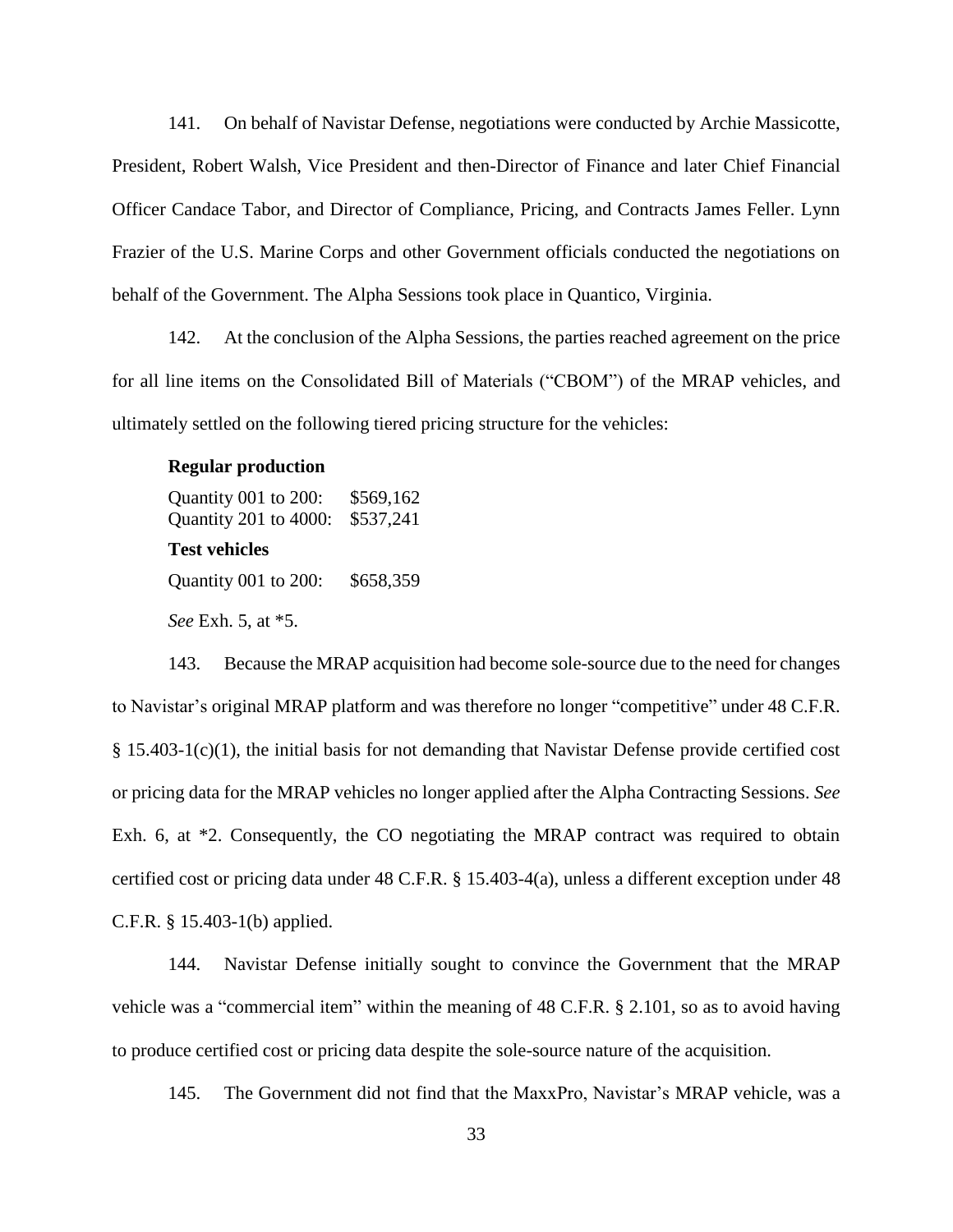"commercial item." On information and belief, there is no evidence that MaxxPros were an item "of a type customarily used by the general public or by non-governmental entities for purposes other than governmental purposes," nor is there evidence that MaxxPros have been "sold, leased, or licensed to the general public" or "offered for sale, lease, or license to the general public." 48 C.F.R. § 2.101.

146. Navistar Defense remained committed to the goal of not having to produce certified cost or pricing data. After the Government did not find that the MRAP vehicle was a commercial item, Navistar Defense applied for a waiver of the certified cost or pricing data requirement (a "TINA waiver"), pursuant to  $48$  C.F.R.  $\S$  15.403-1(b)(4).

147. TINA waivers are uncommon, and rarely granted. A DoD Guidance document from 2003 explains that TINA waivers are to be granted only in "exceptional case[s]," where (a) an item "cannot reasonably be obtained . . . without the grant of the waiver," (b) the price of the item "can be determined to be fair and reasonable without the submission of certified cost or pricing data" and (c) "there are demonstrated benefits to granting the waiver." Exh. 7.

148. Navistar Defense represented to the Government that a TINA waiver was warranted for this procurement because (a) the company did not initially request cost data from its suppliers, because it was not required to do so prior to the Alpha Sessions, (b) as a manufacturer that had previously operated in the commercial sphere, it had no standing practice of requesting cost data from its suppliers, (c) if it would be required to obtain certified data at this stage, production of the MRAP would be significantly delayed, and (d) the company was willing to provide a modified certification, attesting that the data within Navistar Defense's control was "current, accurate, and complete." *See* Exh. 6, at \*2–3.

149. Navistar Defense submitted the "modified certification" that was contemplated in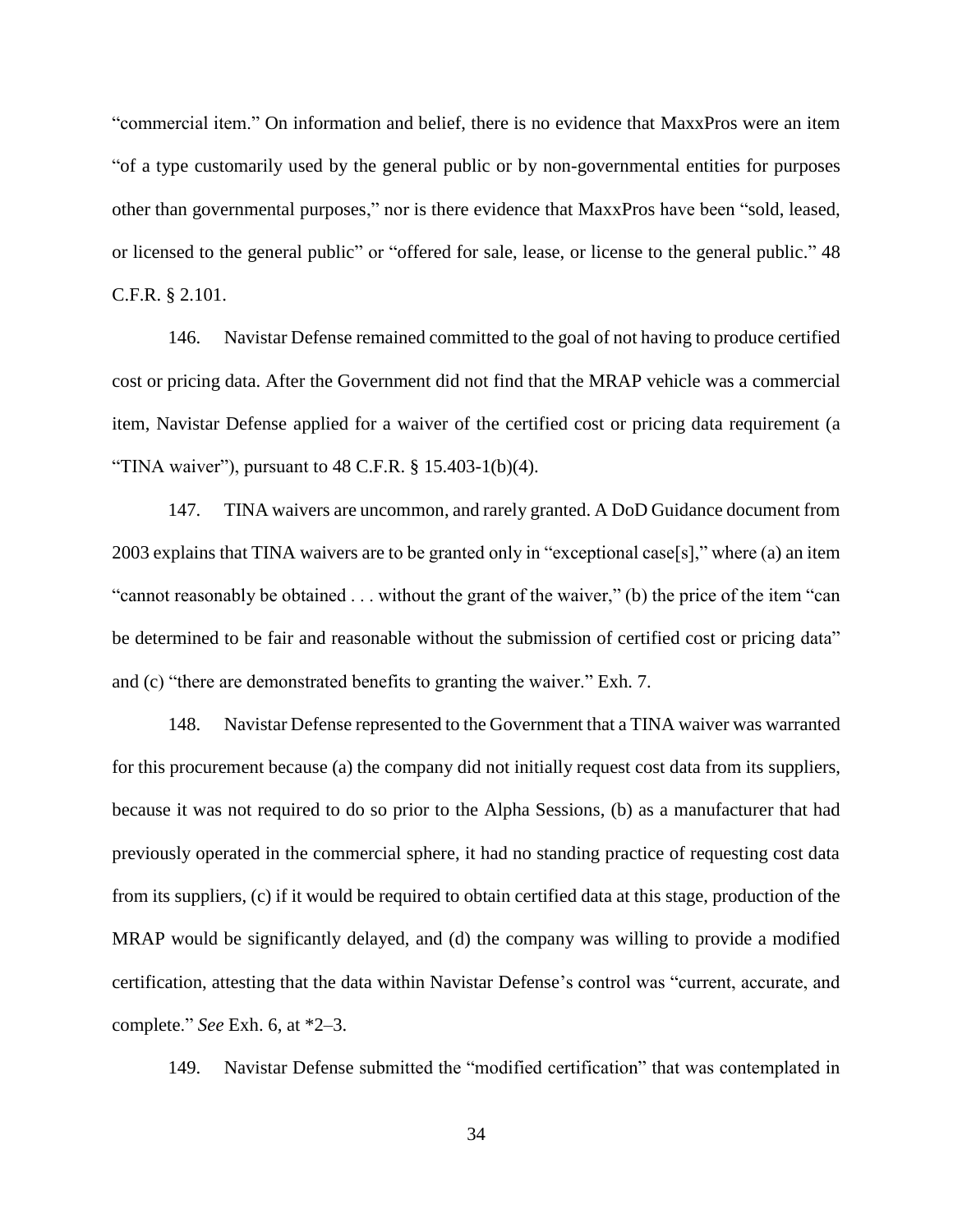the waiver application on May 1, 2008; it states that "to the best of its knowledge and belief, the information that [Navistar Defense] provided during Alpha negotiations regarding the work to be performed by [Navistar Defense] itself (and not by any subcontractor or supplier) was accurate, current and complete as of March 3, 2008." Exh. 8.

150. Based on Navistar Defense's proffered justifications and the company's execution of the "modified certification" of the data within Navistar Defense's control, the Government granted the waiver on May 1, 2008. *See* Exh. 8.

151. Despite having obtained a waiver, Navistar Defense employees prepared an overview of cost and pricing data in the form of a FAR 15-2 Table for each modification and DO placed under the MRAP Contract, except for the final DO, DO No. 23.

152. Additionally, Navistar Defense employees executed certifications of the data provided in the FAR 15-2 Tables. In each instance, these certifications were signed by James Feller (Director of Compliance, Pricing and Contracts), Candace Tabor (Director of Finance and later Chief Financial Officer), Robert Walsh (Vice President), or Archie Massicotte (President).

153. By contrast, Relator, upon joining Navistar Defense in 2009, consistently refused to sign the certifications of the cost and pricing data that was provided as part of the MRAP DOs. On at least one occasion when Relator refused to sign the TINA certification, his supervisor, James Feller, told Relator that he could easily replace Relator with someone who would agree to sign the TINA certifications Relator refused to sign.

154. Linda DiToro, Relator's predecessor in the position of Director of Contracts, likewise refused to sign the certifications of cost and pricing data that accompanied the DOs under the MRAP Contract. Other Navistar Defense employees, including Tom High, Carl Ross-Works, and Mike Lyons, also refused to sign TINA certifications for MRAP DOs.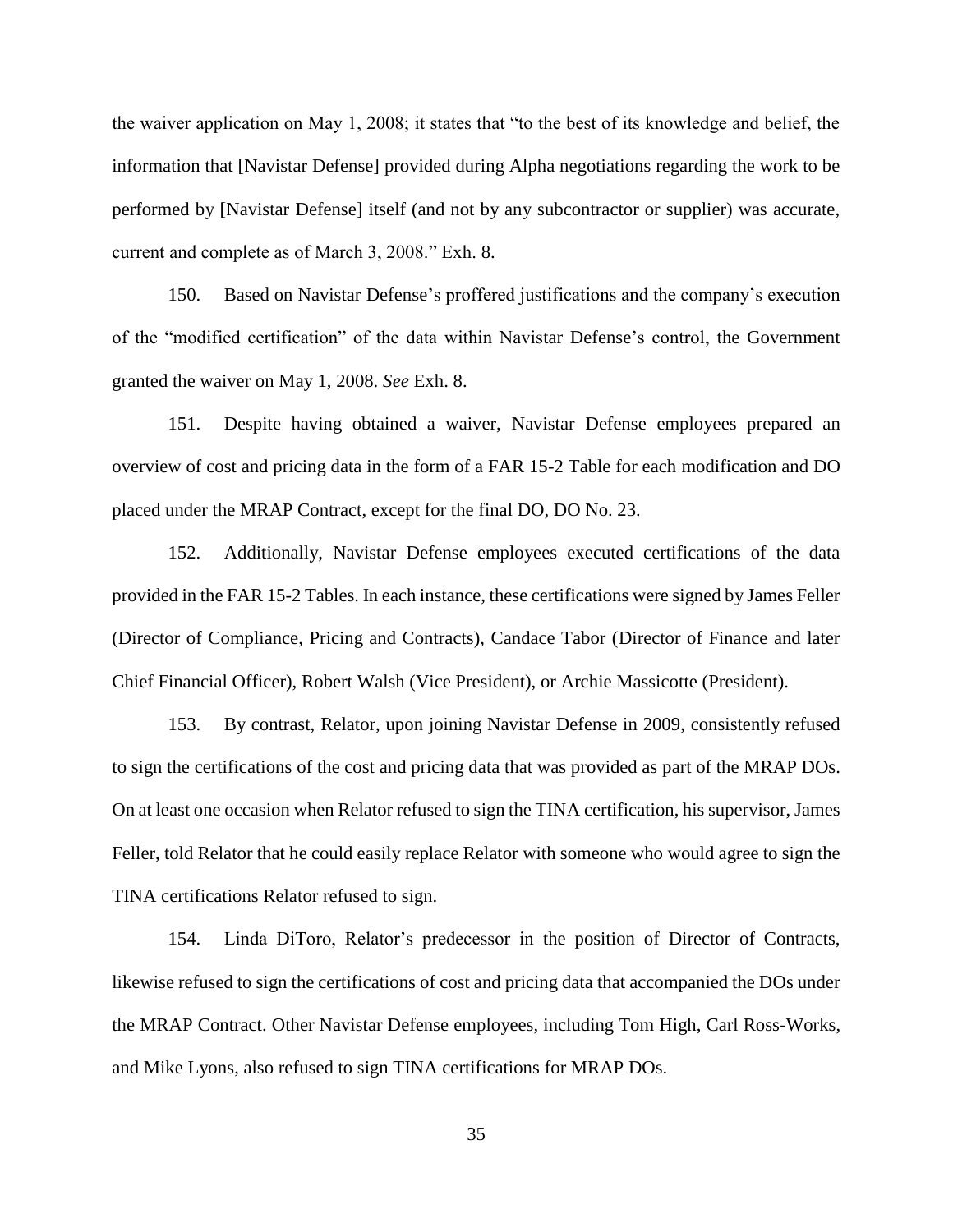#### **2. Navistar Defense's False Representations Concerning the 7400 Chassis.**

155. In the Alpha Sessions, Navistar Defense had presented the Government with a complete bill of materials for its MRAP vehicle, the MaxxPro, and the price for the total vehicle that was agreed to at the conclusion of the negotiations was based on the price of the individual components of the vehicle, *i.e.*, the line items in the MRAP CBOM.

156. Navistar Defense's design for the original MaxxPro MRAP vehicle incorporated Navistar's 7400 chassis, as did subsequent variants of the vehicle.

157. Navistar Defense claimed that, because other Navistar companies sold 7400 chassis to the general public, the chassis was a "commercial item" under 48 C.F.R. § 2.101.

158. The Government accepted Navistar Defense's position on the commercial item status of the 7400 chassis. The commercial item status exempted Navistar Defense from having to present certified cost or pricing data for the chassis. However, commercial item status did not exempt the Government officials who were negotiating the terms of the MRAP Contract from making a price reasonableness determination for the chassis. *See* 48 C.F.R. § 15.402(a) (making clear that price reasonableness determination must be made for every acquisition).

159. The Government officials conducting the negotiations of the price of line items under the MRAP contract, including the chassis, in fact made a determination that the price the Government would be paying for the components of the MRAP, and therefore the vehicle as a whole, was "fair and reasonable." *See* Exh. 6, at \*2.

160. The price of the 7400 chassis on the MRAP bill of materials that was agreed to in the course of the Alpha Sessions—the price that the Government deemed "fair and reasonable" was approximately \$250,000 per unit.

161. In making a price reasonableness determination for the 7400 chassis line item on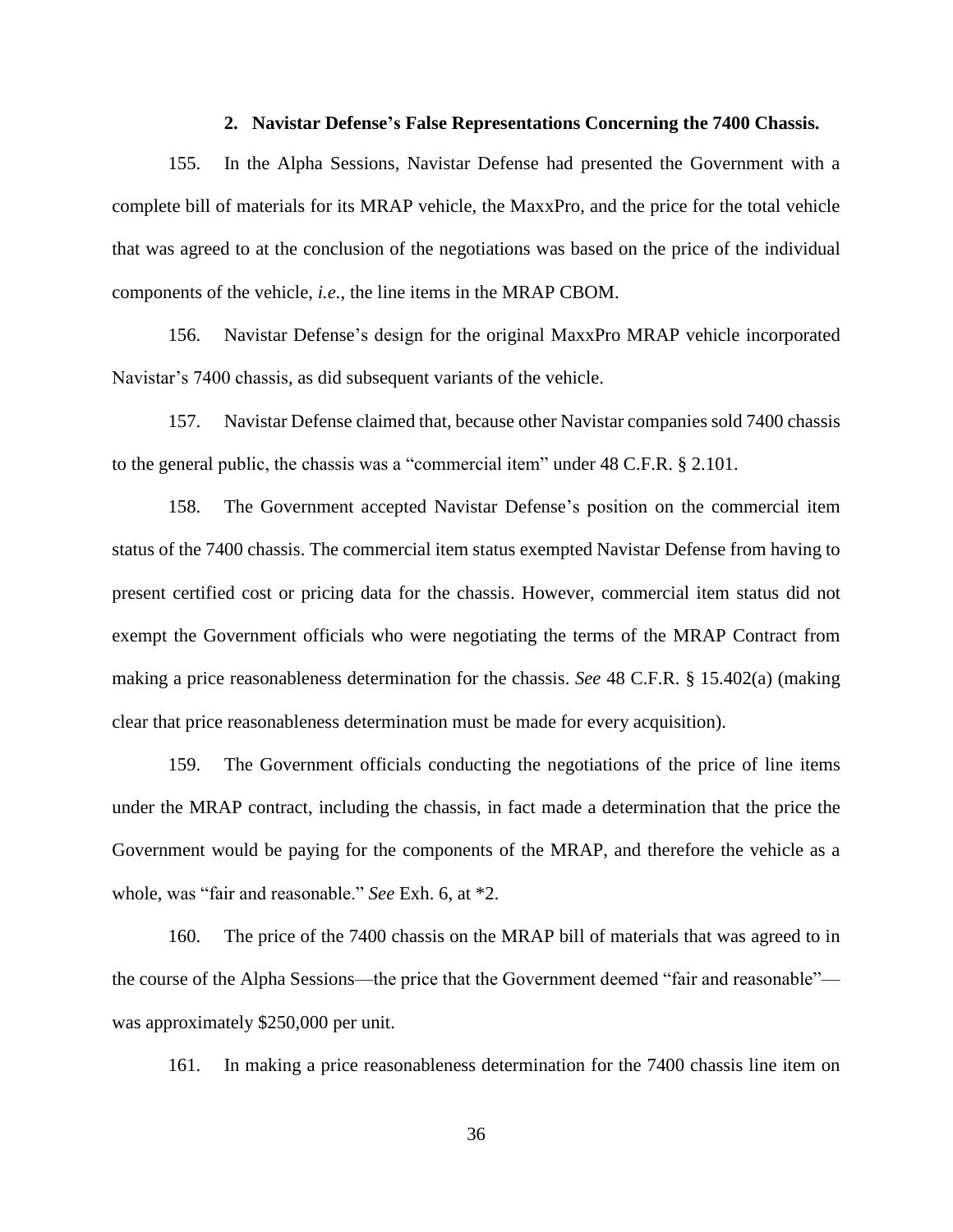the MRAP contract in the Alpha Sessions, the Government officials making that determination relied on representations made by Navistar Defense employees concerning the commercial price of the chassis, *i.e.*, the price that Navistar Defense and/or other Navistar companies charged other customers for the chassis.

162. The representations that Navistar Defense made to the Government to support a finding that a price of approximately \$250,000 per chassis was "fair and reasonable" were false, because neither Navistar Defense nor any other Navistar company sold the chassis at a price of approximately \$250,000.

163. In the course of his normal job duties, Relator learned that while Navistar Defense charged the Government approximately \$250,000 for the 7400 chassis under the MRAP contract, Navistar Defense priced the identical item at approximately \$125,000 when selling it as part of other vehicles, under different contracts.

164. Specifically, in or around April 2010, Relator examined DO No. 14 of the MRAP Contract. DO No. 14 was an order for 1,050 MRAP vehicles. Relator reviewed the FAR Table 15- 2 that accompanied Navistar Defense's proposal, and noted that Navistar Defense charged the Government approximately \$250,000 for the chassis when selling it as part of MRAP vehicles.

165. In or around February 2012, in the normal course of his duties, Relator came across Internal Pricing Buildup documents for a different contract for a vehicle that also incorporated the 7400 Chassis. The contract in question was Contract No. W56HZV-08-D-G097, a contract with a different branch of the U.S. Military. Relator was the Contract Manager overseeing this contract on behalf of Navistar Defense.

166. The document showed that the price of the 7400 chassis on the bill of materials for that vehicle was approximately \$125,000. The total price of the vehicle in question was \$136,618.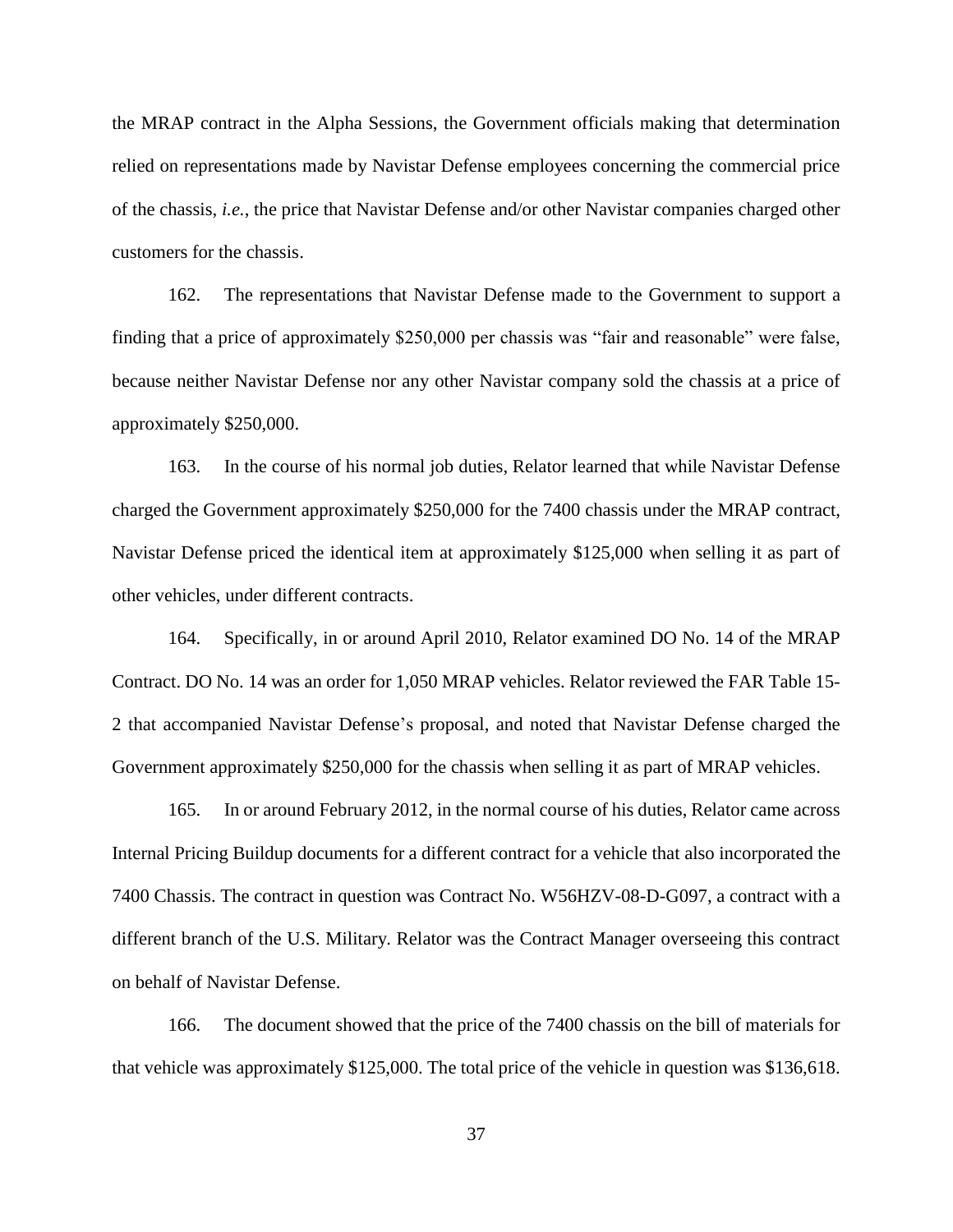Around the same time, Relator also learned that the 7400 series chassis was priced at approximately \$125,000 when sold to commercial customers and the military of foreign countries.

167. When Relator asked Mary Gillie, Navistar Defense's Manager of Financing for the MRAP Contract, about the difference in price across contracts, Gillie confirmed that the chassis was priced differently on the MRAP Contract than it was priced on other contracts. She did not give Relator an explanation for the discrepancy.

168. Relator also discussed his concerns with Navistar Defense employees James Feller, Candace Tabor, and Robert Walsh, and was told that Navistar Defense would not make any adjustments to the price of the chassis despite Relator's concerns.

169. That same year, in the context of the negotiations for the ISS upgrade, Candace Tabor, in discussions with Relator and others, adamantly opposed producing cost data for Navistar Defense's ISS proposal to the Government. Ms. Tabor opposed producing this data because, given that the ISS was a modification to the 7400 chassis, disclosing costs for the ISS would have to involve disclosing the actual cost of the 7400 chassis, and therefore disclosing the excessive markup on this item. Ms. Tabor indicated that she feared that, if the Government found out the actual cost of the chassis, the Government would retroactively seek a rebate for Navistar Defense's excessive profits on all MRAP vehicles Navistar Defense had sold to the Government.

170. Navistar Defense did not disclose to the Government in the 2008 Alpha Sessions that the price the company charged for the 7400 chassis under the MRAP Contract was at least twice the price it charged for this item when the item was incorporated in other vehicles.

171. Navistar Defense knowingly made a false representation to the Government when the company asserted that the commercial price for the 7400 chassis was approximately \$250,000, when in reality, the commercial price Navistar Defense (and other Navistar companies) charged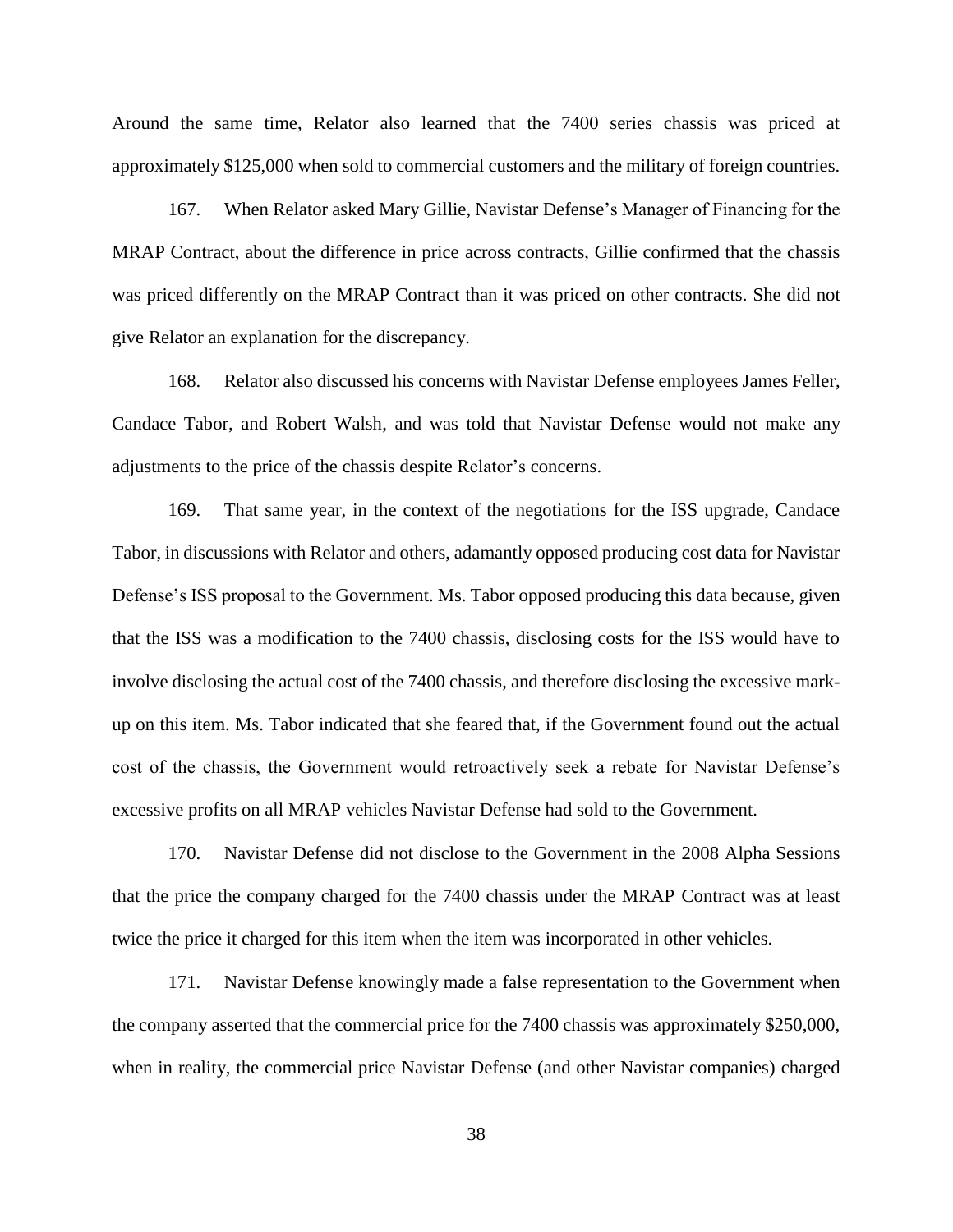other customers for this item was approximately \$125,000 or less.

172. Navistar Defense's false representations about the purported commercial price of the 7400 chassis made in the course of the Alpha Sessions induced the Government into accepting the inflated price for this item and thereby into entering a contract that included a price of approximately \$250,000 for the chassis. Had the Government known the price that Navistar Defense (and other Navistar companies) in fact charged other customers, *i.e.*, \$125,000 per unit, the Government would not have entered into an agreement under which it paid Navistar Defense \$250,000 per unit.

173. Every claim submitted under a contract into which the Government was induced by fraud is an actionable false statement.

174. Shortly after the Alpha Sessions, Navistar Defense made an express false certification when it certified that all the data within its control was "accurate, current and complete as of March 3, 2008." Exh. 8. This certification was false, because the company had presented false supporting documentation concerning the commercial price of the 7400 chassis, and had falsely presented that the commercial price of the 7400 chassis was approximately \$250,000, when in reality, the commercial price of this item was approximately \$125,000.

175. Navistar's express false certification of the accuracy of the data presented in the Alpha Sessions was material to the Government's decision to place DOs and to pay Navistar Defense for the vehicles delivered under those DOs.

176. Navistar Defense also made an express false certification every time it submitted its cost and pricing data for the MRAP vehicles, which it did with every response to a DO except for DO No. 23, the last DO under the Contract. Navistar Defense presented this data for DOs 1 through 22 in the form of a FAR 15-2 Table, with accompanying certification.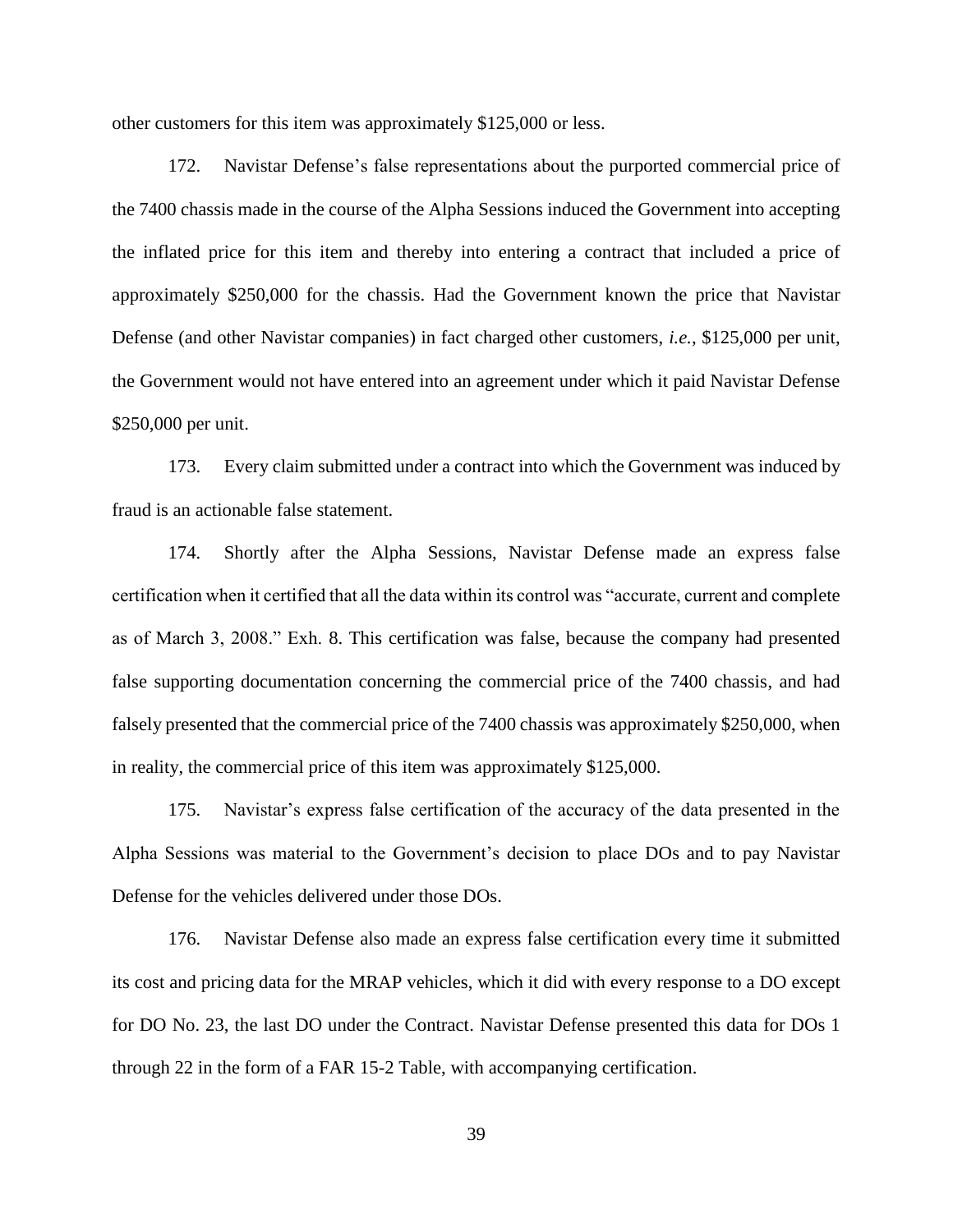177. Every MRAP sold to the Government incorporated the 7400 chassis, and therefore, every FAR 15-2 Table submitted included information on the price of the 7400 chassis. As detailed in the foregoing, the price for this item when included in the MRAP was approximately twice the price that Navistar Defense charged other customers, and therefore, the data provided was false.

178. As evidenced by the certifications submitted, Navistar Defense understood that the company was under an obligation to provide data sufficient to permit the Government to make a price reasonableness determination. The company understood that the justifications proffered for the waiver in the Alpha Sessions in 2008 did not extend beyond the definitization of the terms of the initial MRAP Contract.

179. Navistar Defense received 23 DOs under the MRAP contract, and submitted at least 23 invoices with 22 accompanying FAR 15-2 Tables certifying its cost and pricing data. Numerous tables included data for the 7400 chassis.

180. These DOs included, among others, DO No. 7, placed on March 14, 2008. DO No. 7 was an order for 743 Category I MRAP vehicles with an initial value of \$405.9 million. Navistar Defense's work under DO No. 7 was completed on May 31, 2010, by which time the Government had obligated a total of \$675.8 million to Navistar Defense under this DO and any subsequent modifications to the order.

181. As detailed in Part IV of this Complaint, a CO may rely on all data other than certified cost or pricing data in making a price reasonableness determination. The CO overseeing the MRAP Contract relied on the cost and pricing data provided by Navistar Defense along with each DO under the MRAP contract to determine whether the price the Government paid was "fair and reasonable." As price is "unambiguously material," the data provided by Navistar in the form of FAR 15-2 Tables was material to the Government's decision to pay Navistar the inflated prices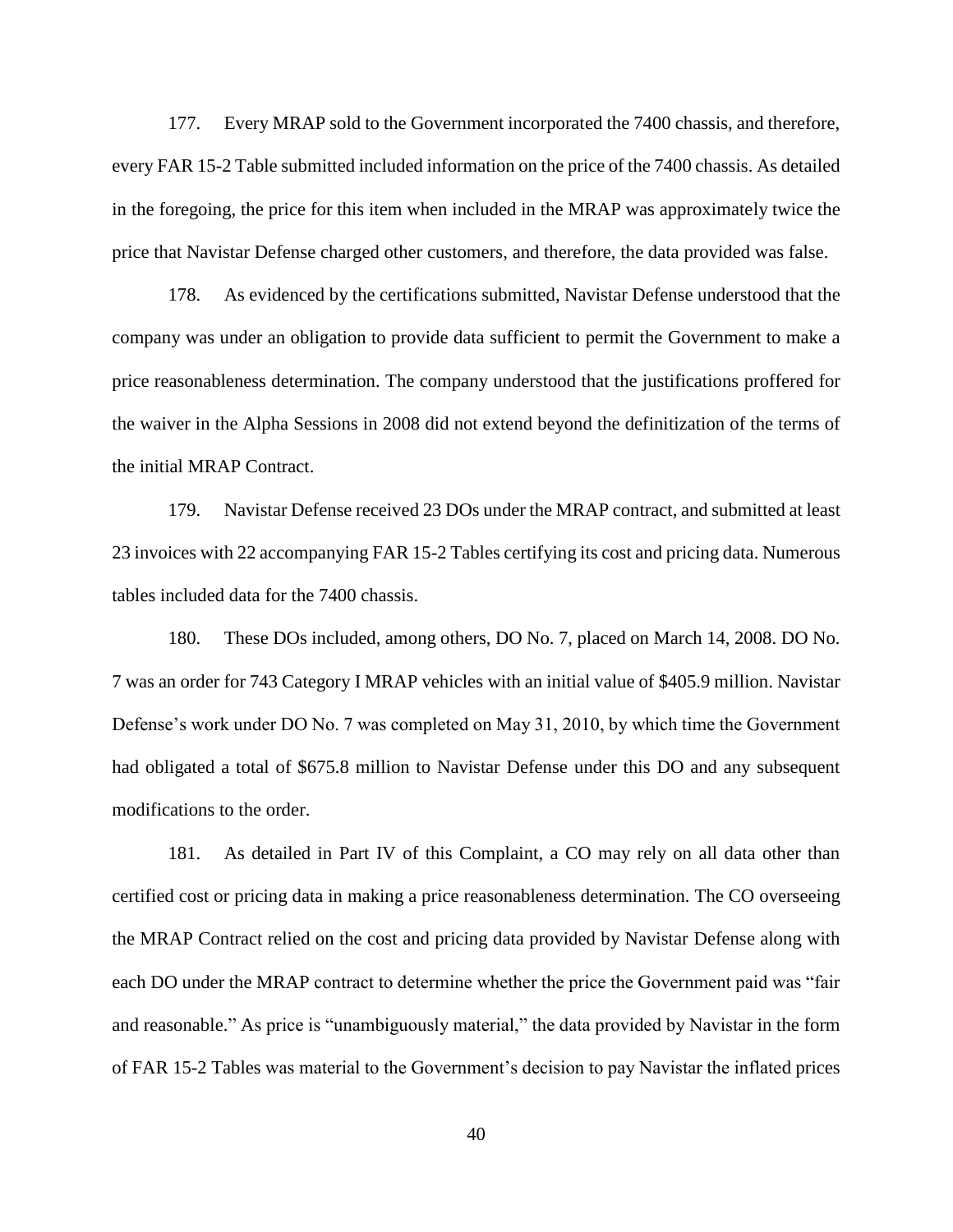the company charged for the MRAP, and for the 7400 chassis in particular, irrespective of whether Navistar Defense was required to submit certified cost or pricing data concerning the chassis.

182. Each false certification of cost and pricing data was an actionable false statement.

### **3. Damages to the Government Resulting from Navistar Defense's Fraudulent Misrepresentations Concerning the 7400 Chassis.**

183. As a result of Navistar Defense's fraudulent misrepresentations concerning the price of the 7400 chassis, the Government overpaid approximately \$125,000 per MRAP vehicle incorporating the 7400 chassis. $14$ 

184. The Government ordered approximately 9,000 MRAP vehicles that incorporated the 7400 chassis, and therefore suffered approximately \$1,125,000,000 in single damages as a direct result of Navistar Defense's fraudulent misrepresentations concerning the 7400 chassis.

### **C. NAVISTAR DEFENSE'S FRAUDULENT MISREPRESENTATIONS CONCERNING THE MAXXFORCE D9.3I6 ENGINE**

185. Throughout the five-year life cycle of the MRAP Contract, Navistar Defense made numerous modifications to the vehicles it sold to the Government.

186. The MRAP vehicles Navistar Defense sold to the Government from September 2008 onwards all incorporated the MaxxForce D9.3I6 engine. *See* Exh. 9. By contrast, the original MaxxPro vehicles incorporated the less powerful MaxxForce D8.7I6 engine. *See id.* Various subsequent versions of the MaxxPro—including the MaxxPro Dash Ambulance—also incorporate the MaxxForce D9.3I6 engine. However, the MaxxPro Recovery Vehicle, first produced in 2011, incorporates a different engine.

 $\overline{\phantom{a}}$ 

 $14$  Note that this is a conservative estimate, as it is based on the price Navistar Defense charged the Army for a vehicle that incorporated the 7400 chassis. Navistar Defense was likely also charging the Army more than its commercial customers, and the actual commercial price of the chassis may therefore well be considerably lower than this estimate.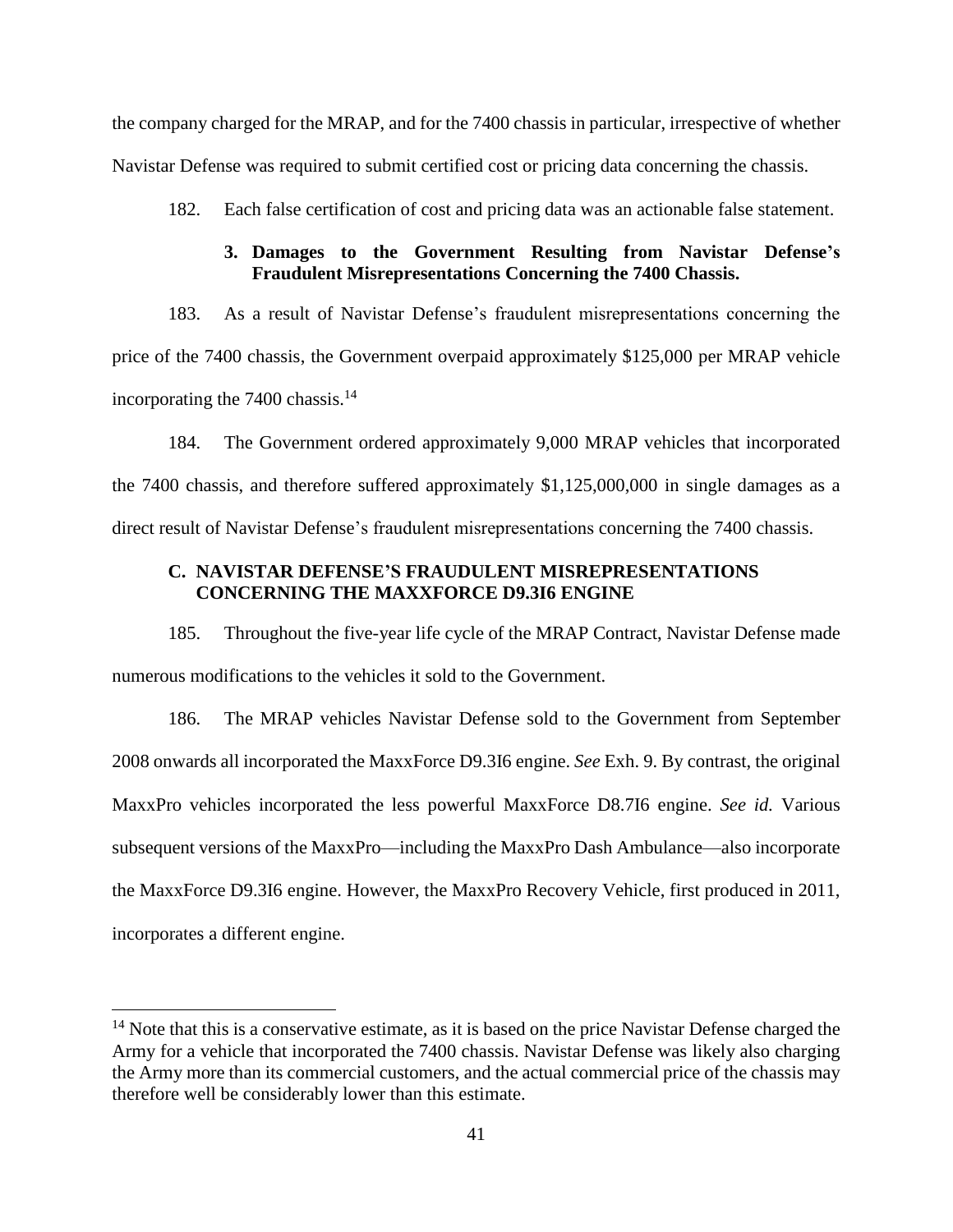187. MaxxForce D9.3I6 engines are also incorporated into various other vehicles sold by Navistar companies, and Navistar Defense successfully convinced the Government that these engines are therefore a commercial item within the meaning of 48 C.F.R. § 2.101.

188. While the commercial item determination for the engine meant that Navistar Defense was not required to submit certified cost or pricing data, the Government was nonetheless required to make a price reasonableness determination pursuant to 48 C.F.R. § 15.402(a). On information and belief, the Government in fact made a price reasonableness determination for this item.

189. Navistar Defense priced MaxxForce D9.3I6 engines at approximately \$27,000 to \$34,000 per unit when it sold these engines to the Government as part of an MRAP vehicle. At or around the same time, Navistar companies sold MaxxForce D9.3I6 engines to other, non-Government customers at a price of \$17,000 per unit. Hence, the true commercial price of the engines was \$17,000, and the Government overpaid \$10,000 to \$17,000 per vehicle.

190. As detailed below, Navistar Defense made false representations to induce the Government to purchase MRAP vehicles incorporating the MaxxForce D9.3I6 engine at inflated prices. These false representations include forged sales histories of the MaxxForce D9.3I6 engine. Navistar Defense's material misrepresentations concerning the MaxxForce D9.3I6 engine caused the Government to suffer single damages in excess of \$36 million.

## **1. Navistar Defense's False Representations Concerning the MaxxForce D9.3I6 Engine.**

191. The price for the MaxxForce D9.3I6 engine as a line item on the CBOM for MRAP vehicles produced by Navistar from 2008 onwards ranged from approximately \$27,000 to approximately \$34,000.

192. The price for the MaxxForce D9.3I6 when incorporated into vehicles purchased by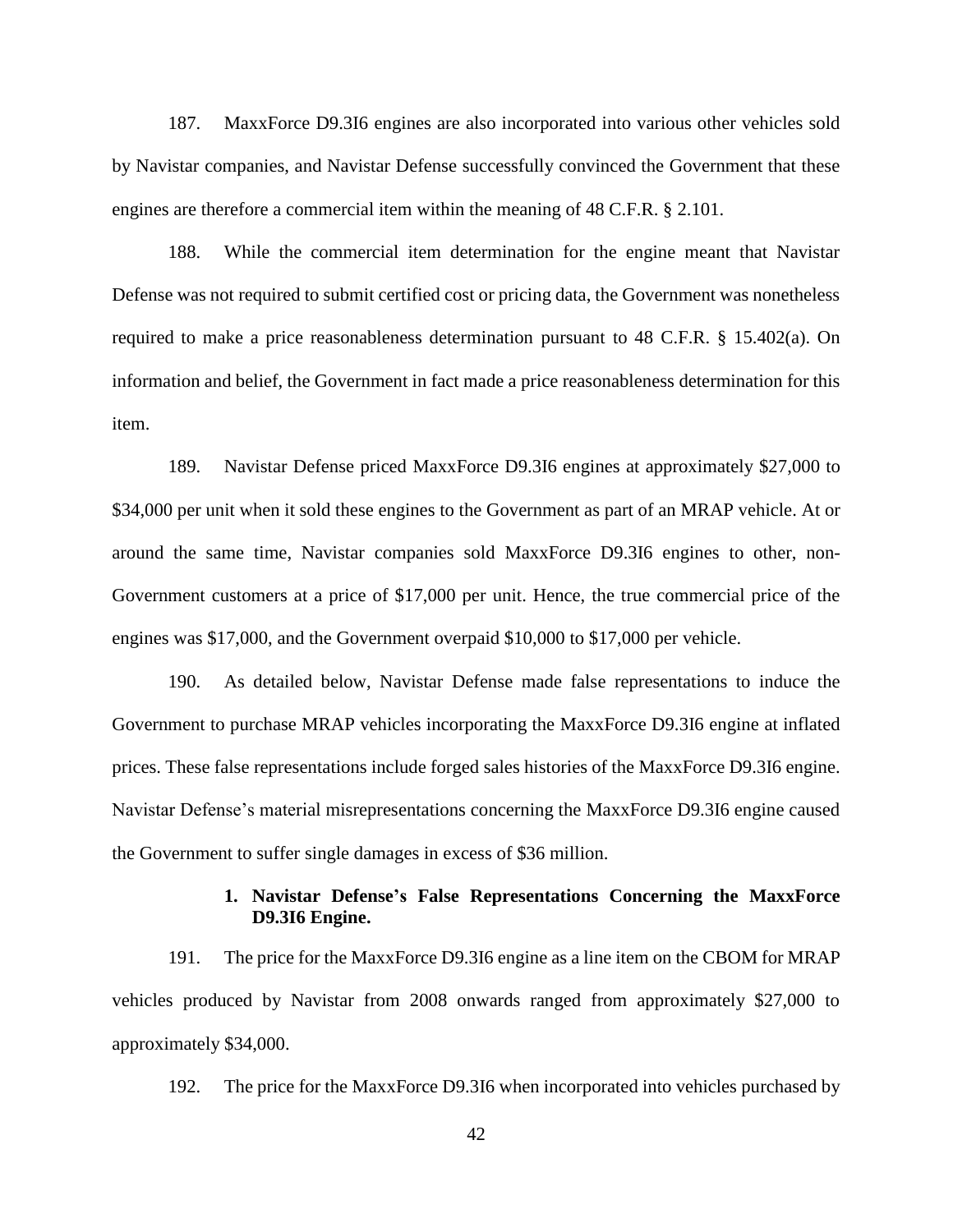non-Government customers throughout this period was approximately \$17,000.

193. The MaxxForce D9.3I6 engine was deemed to be a "commercial item," and Navistar Defense thus was not required to submit certified cost or pricing data to support the price it charged the Government for this item.

194. However, the CO overseeing the MRAP Contract remained under an obligation to make a price reasonableness determination for this line item pursuant to 48 C.F.R. § 15.402(a), and Navistar Defense therefore was under an obligation to produce data sufficient to make a determination.

195. To support the alleged commercial price of \$27,000 to \$34,000 per engine, Navistar Defense provided the Government with copies of purported invoices for sales of trucks by other Navistar companies incorporating the exact same engine. Specifically, the invoices in question purported to show the sale of a fleet of medium duty trucks by a commercial Navistar dealer in Illinois to a landscaping company.

196. In 2011 or 2012, Mike Lyons (then Manager of Government Contracts at Navistar Defense), in the normal course of his duties, reviewed the CBOM for an MRAP DO, and noted that the price for the MaxxForce D9.3I6 engine on the MRAP CBOM ranged from approximately \$27,000 to \$34,000.

197. Due to his familiarity with other Navistar contracts, Mr. Lyons knew that Navistar companies charged other, non-Government customers approximately \$17,000 per engine.

198. Puzzled by the price for the engine on the MRAP CBOM, Mr. Lyons asked for copies of invoices or other documentation that supported the purported commercial price that Navistar Defense was charging the Government for the MaxxForce D9.3I6 engine under the MRAP Contract.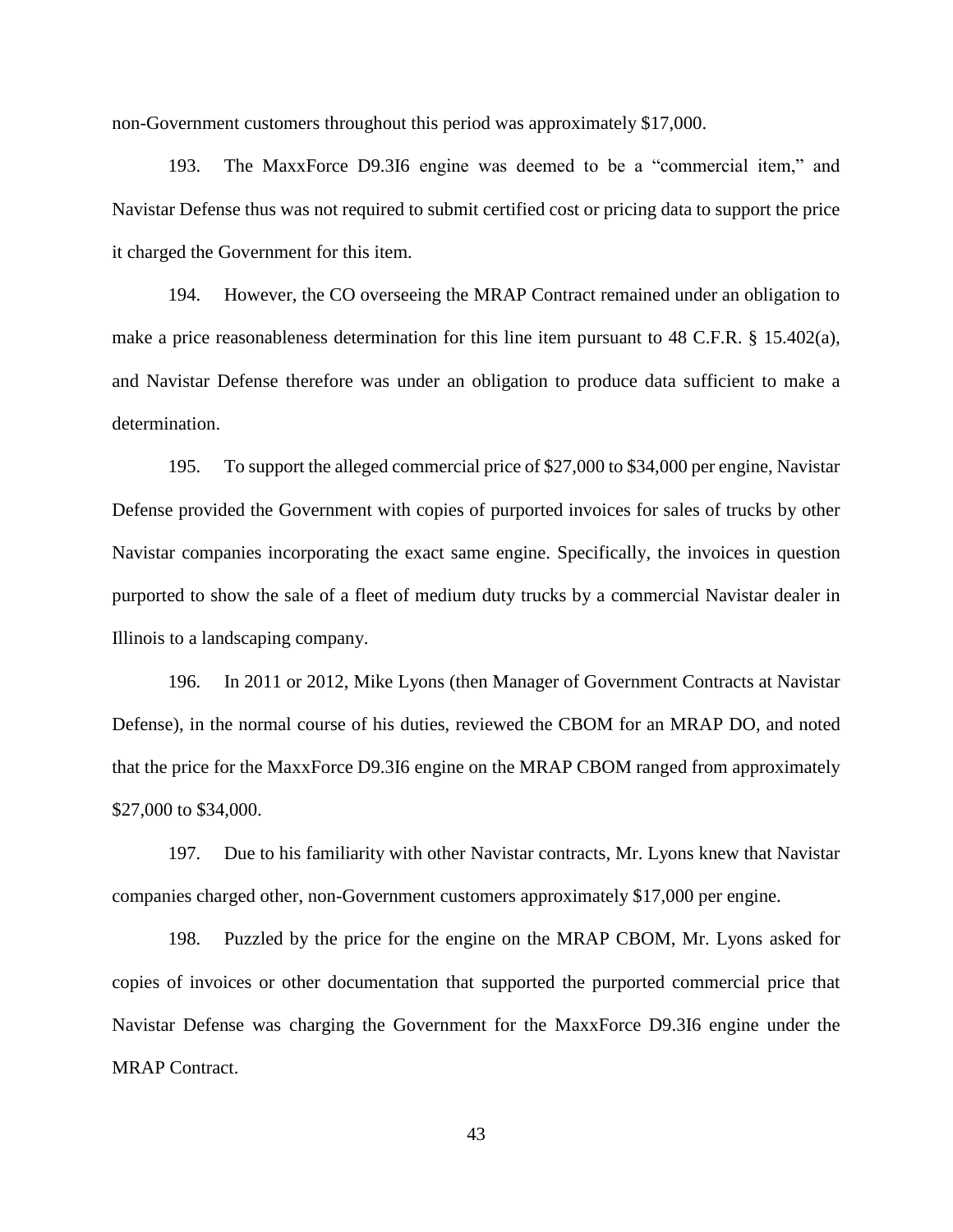199. Mr. Lyons received and reviewed copies of invoices that purported to show the sale of a fleet of medium duty trucks incorporating the MaxxForce D9.3I6 engine to a landscaping business.

200. These invoices also reflected that this landscaping company had purchased various replacement parts, including engines, transmissions, and suspensions.

201. The invoices reviewed by Mr. Lyons were part of the proposal package that had been submitted to the Government.

202. After receiving the invoices, Mr. Lyons contacted the landscaping company to verify these alleged sales.

203. Upon being contacted by Mr. Lyons, the landscaping company relayed that it had only purchased one single truck, not an entire fleet. The company further relayed that it had not purchased the other items reflected on the invoices Mr. Lyons had reviewed, *i.e.*, the spare engines, suspensions, and transmissions. Thus, Mr. Lyons realized that the invoices were forgeries.

204. Navistar Defense had presented the very same forged invoices to the Government to support its alleged "commercial price" of approximately \$27,000 to \$34,000 for the MaxxForce D9.3I6 engine. In reality, as Mr. Lyons knew, the commercial price of the engine—*i.e.*, the price Navistar companies charged other, non-Government customers—was approximately \$17,000.

205. Mr. Lyons asked Michael Cavanaugh, Pricing Manager, and Candace Tabor, who served as Finance Director until her promotion to Chief Financial Officer in 2011, about the forged invoices. Both indicated that the invoices had been prepared and submitted under the direction and/or authorization of Navistar Defense's senior leadership, including Vice President Robert Walsh and/or President Archie Massicotte.

206. When Mr. Lyons subsequently confronted Mr. Walsh about the invoices, Mr.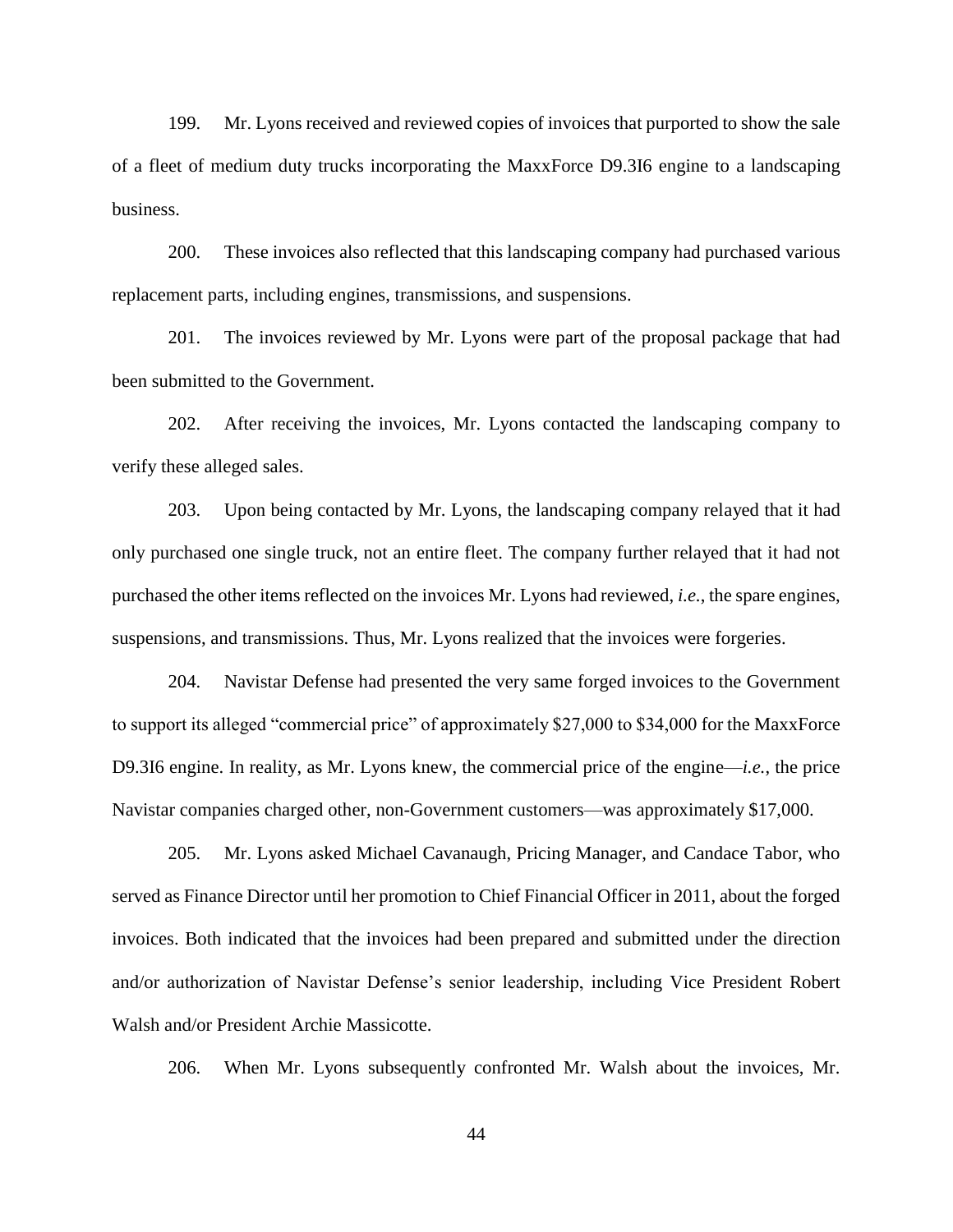Walsh angrily ordered Mr. Lyons to stop investigating the issue, or risk his position. Mr. Walsh accused Mr. Lyons of being "more loyal to the customer [i.e., the Government] than to the company."

207. On information and belief, Navistar's forged documents induced the Government into a contract under which it paid approximately \$27,000 to \$34,000 per MaxxForce D9.3I6 engine.

208. On information and belief, had the Government known that the documents Navistar Defense had presented to support its proposed price for the MaxxForce D9.3I6 engine were forged, the Government would not have entered into a contract under which it purchased MaxxForce D9.3I6 engines at a price of approximately \$27,000 to \$34,000 per unit.

209. Price is "unambiguously material," and Navistar Defense's false representations which took the form of forged documents purporting to show a sales history at the inflated price that Navistar charged the Government—were therefore material to the Government's decision to enter into a contract with Navistar Defense that incorporated a price of approximately \$27,000 to \$34,000 per engine, and to place DOs for vehicles under that contract.

210. Every claim submitted under a contract into which the Government was induced by fraud is an actionable false statement.

211. Navistar Defense made additional false representations when, in response to the DOs placed for MRAP vehicles incorporating the MaxxForce D9.3I6 engine, it provided a FAR 15-2 Table with price information for this item, and in certifying the price of the engine line item. Navistar Defense's certifications of the price of the MaxxForce D9.3I6 engine were false, because the purported "commercial price" of the engine was not \$27,000 to \$34,000, but instead \$17,000 per unit.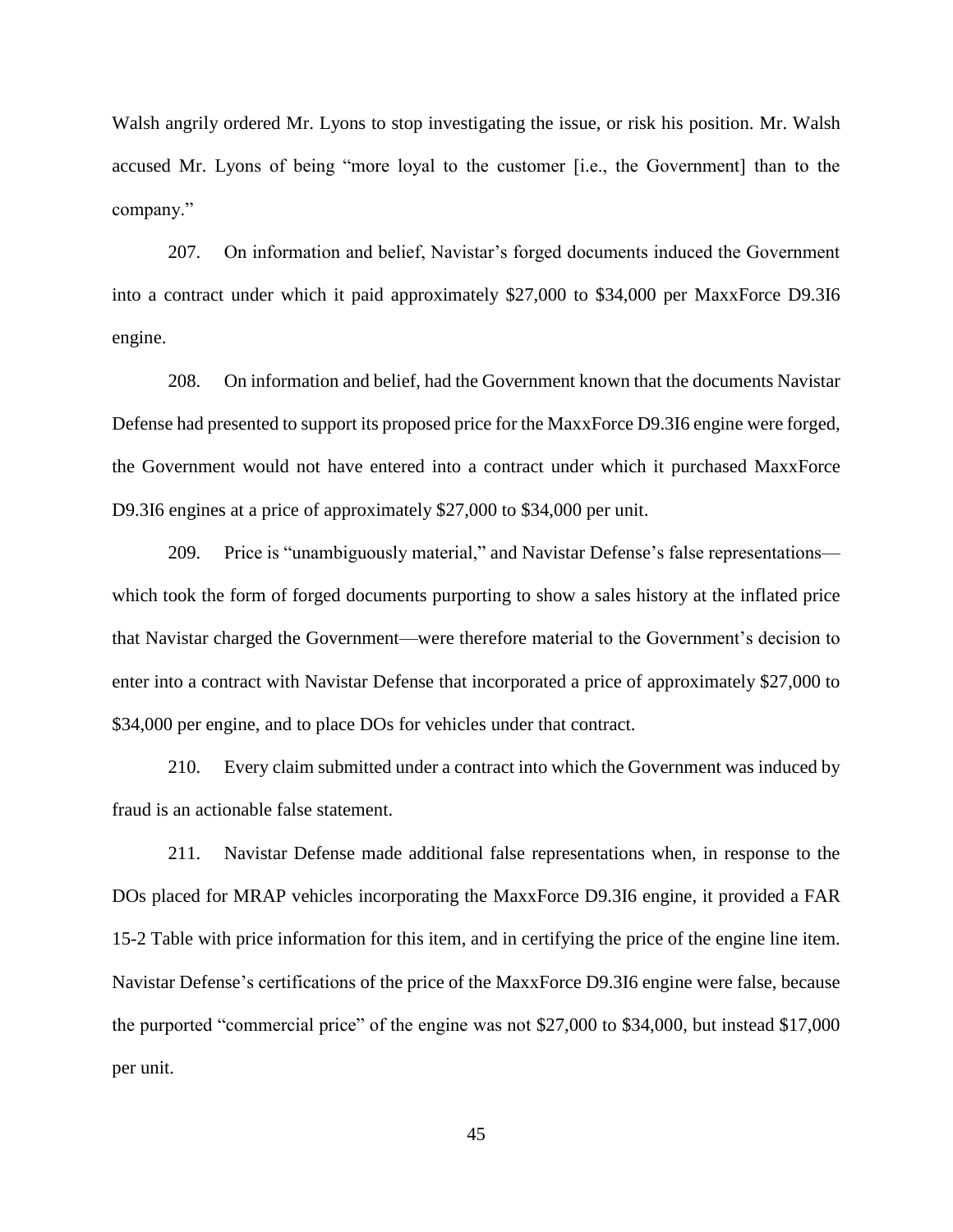212. Navistar Defense's express false certifications of its cost and pricing data were material to the Government's decision to pay Navistar Defense for the claims for payment the company submitted to the Government when presenting the 15-2 Tables and certifications.

213. Navistar Defense received a total of 23 DOs under the MRAP contract, and submitted at least 23 invoices with 22 accompanying FAR 15-2 Tables certifying its cost and pricing data. Numerous 15-2 Tables included data for the MaxxForce D9.3I6 engines.

214. These DOs included, among others, DO No. 7, placed on March 14, 2008. As alleged above, DO No. 7 was an order for 743 Category I MRAP vehicles with an initial value of \$405.9 million. Navistar Defense's work under DO No. 7 was completed on May 31, 2010, by which time the Government had obligated a total of \$675.8 million to Navistar Defense under this DO and any subsequent modifications to the order.

215. Each false certification of cost and pricing data was an actionable false statement.

# **2. Damages to the Government Resulting from Navistar Defense's Fraudulent Misrepresentations Concerning the MaxxForce D9.3I6 Engine.**

216. As a result of Navistar Defense's fraudulent misrepresentations concerning the price of the MaxxForce D9.3I6 engines, the Government overpaid approximately \$10,000 to \$17,000 per MRAP vehicle that incorporated these engines, or, on average, \$13,500 per vehicle.

217. On information and belief, the Government ordered at least 2,697 MRAP vehicles that incorporated the MaxxForce D9.3I6 engine, and, based on the average overpayment for the engine, therefore suffered approximately \$36,409,500 in single damages as a direct result of Navistar Defense's fraudulent misrepresentations concerning the engine.

## **D. NAVISTAR DEFENSE'S FRAUDULENT MISREPRESENTATIONS IN CONNECTION WITH THE ISS UPGRADE**

218. Another modification to Navistar Defense's MRAP vehicles from the original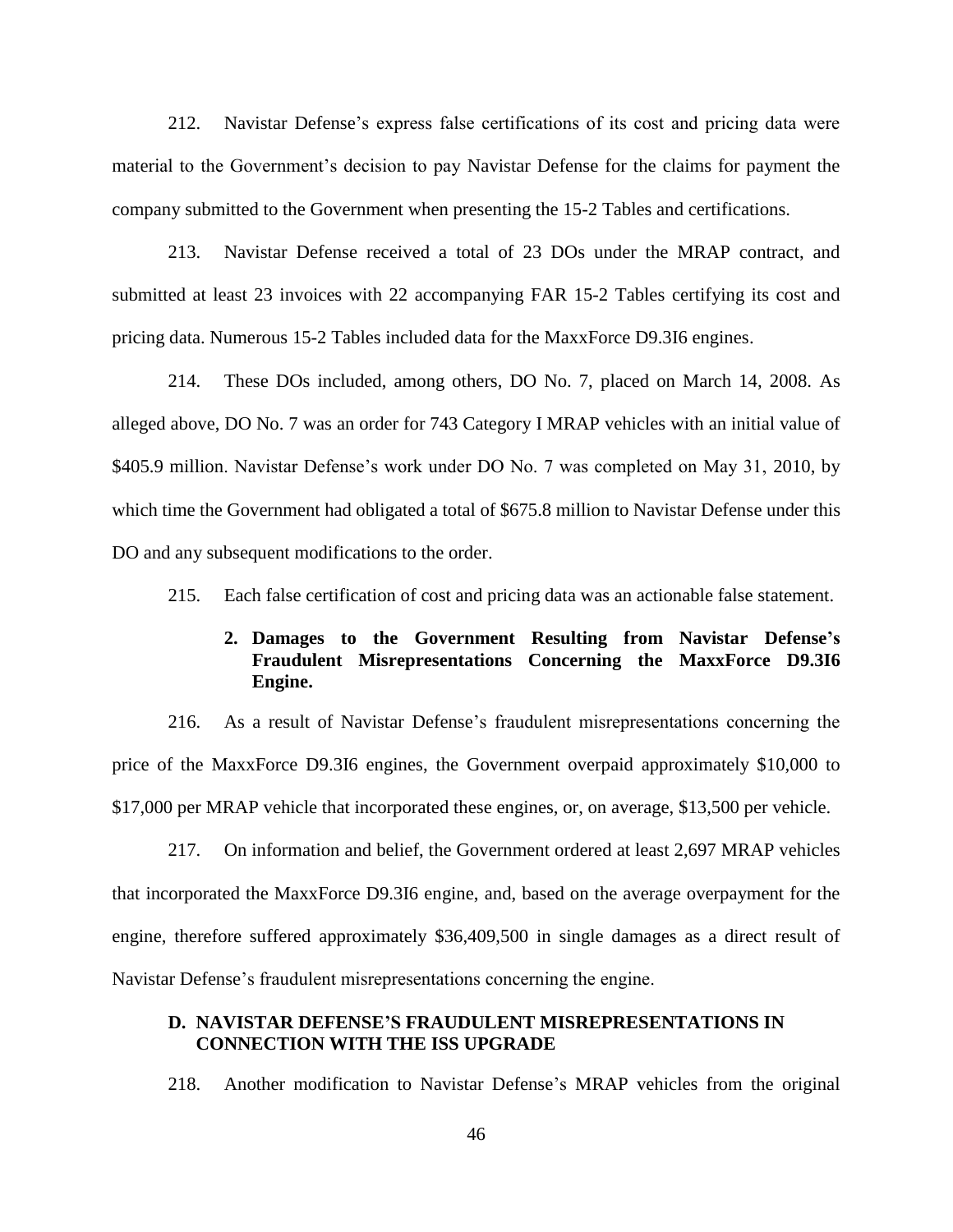design was the Independent Suspension System, which would replace the beam axle system that had been used in Navistar Defense's MRAP vehicles up to that point.

219. Navistar Defense employees started working on putting together a proposal for the ISS kits, which would be installed on already-purchased MRAPs and become part of newly purchased vehicles, in or around the fall of 2009.

220. As detailed below, Navistar Defense was concerned that as part of the ISS upgrade, which involved a modification to the 7400 chassis, the Government would seek cost data from the company. Because this would reveal the excessive mark-up on the chassis, Navistar Defense employees, including Relator, were directed to ensure that the Government would not get access to cost data.

221. The Government and Navistar Defense met for face-to-face negotiations on January 20, 2010. Navistar Defense was represented in this meeting by Relator, Mike Lyons (Manager of Government Contracts), Tom Meadows (Manager of Compliance), Candace Tabor (Director of Finance and later Chief Financial Officer), and Michael Cavanaugh (Pricing Manager, Parts), among others. The Government was represented in the meeting by Dennis Alber, the CO overseeing the negotiations of the ISS upgrade, among others.

222. The next day, January 21, 2010, Navistar Defense proposed a per-unit price of \$143,294 for the ISS kits.

223. After several months of continued communications between the Government and Navistar Defense, Navistar Defense lowered the price to \$142,602 in March 2010. *See* Exh. 10. The Government accepted this proposed price that same month.

224. As set out in detail below, in agreeing to the price of \$142,602 per ISS kit, the Government relied on false and misleading representations made by Navistar Defense's employees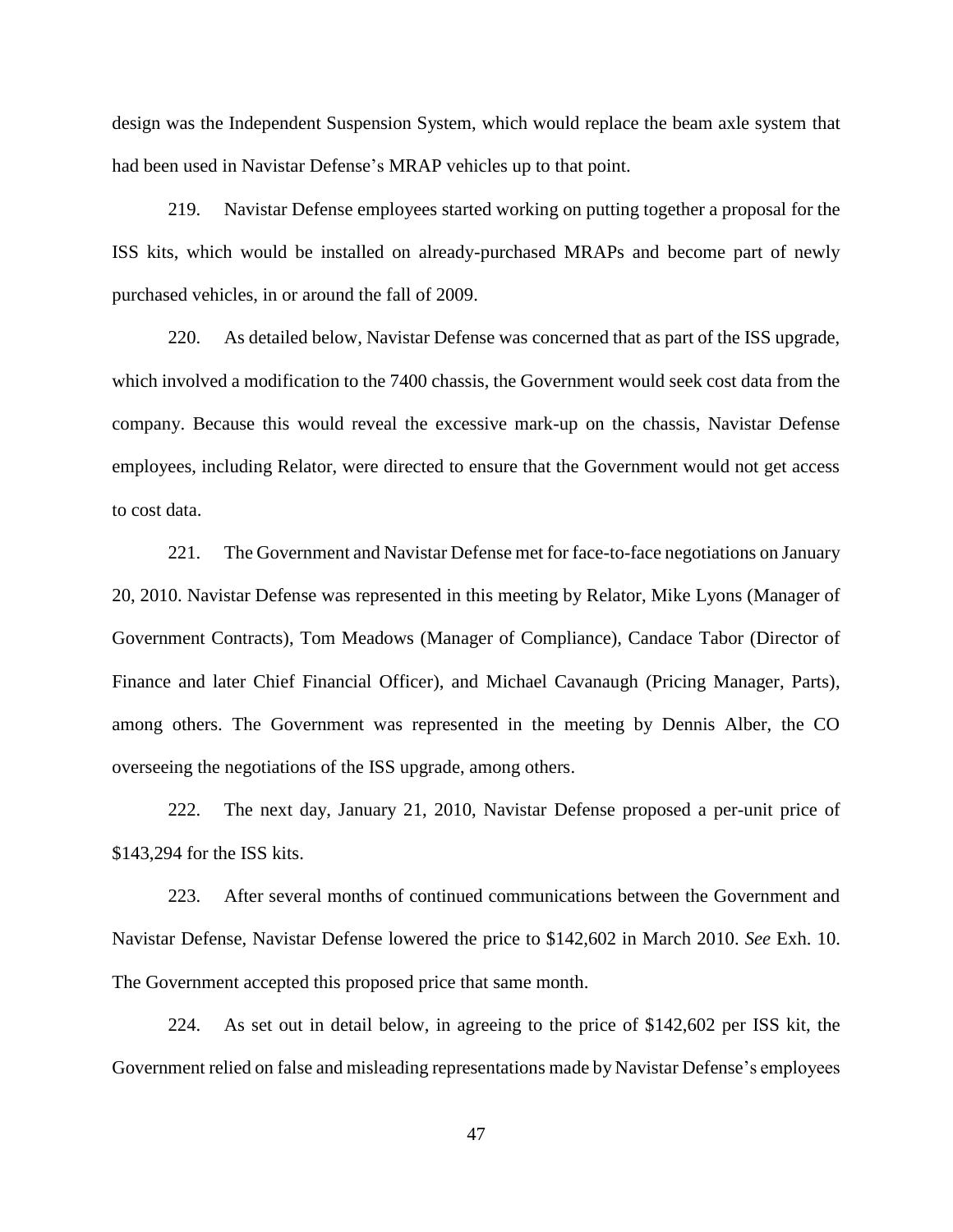in the course of the negotiations of the ISS upgrade. These false and misleading representations included fabricated invoices, fabricated sales histories, catalogue listings for parts Navistar companies had never sold, and intentionally misleading and inflated vendor quotes.

225. On information and belief, had the Government known of the false and misleading representations Navistar Defense made in the course of the negotiations of the price of the ISS upgrade, the Government would not have entered into an agreement with Navistar Defense to purchase ISS kits at the price of \$142,602 per unit. As price is "unambiguously material," Navistar Defense's false and misleading representations were material to the Government's decision to enter into this agreement, and to place DOs under it.

# **1. Navistar Defense's Efforts to Hide Cost Data During the Preparation of the ISS Proposal.**

226. During the fall of 2009, while Navistar Defense was developing its proposal for the ISS upgrade, the Government sought supporting cost data from Navistar Defense. Internally, the employees staffed on the MRAP, including Relator, discussed this request on multiple occasions.

227. Relator and other members of the MRAP team repeatedly advised Candace Tabor, then Director of Finance and later Chief Financial Officer, Robert Walsh, Vice President, and others that Navistar Defense was obligated to provide this information.

228. As alleged above, Candace Tabor adamantly opposed producing cost data for the ISS proposal to the Government, because doing so would involve disclosing the actual cost of the 7400 chassis, as the ISS upgrade was a modification to the 7400 chassis. Ms. Tabor indicated that she feared that, if the Government found out the actual cost of the chassis, the Government would retroactively seek a rebate on all MRAP vehicles Navistar Defense had sold to the Government.

229. At the time these discussions took place, Relator did not know how much the price of the 7400 chassis had been inflated under the MRAP contract, and he suggested that the proper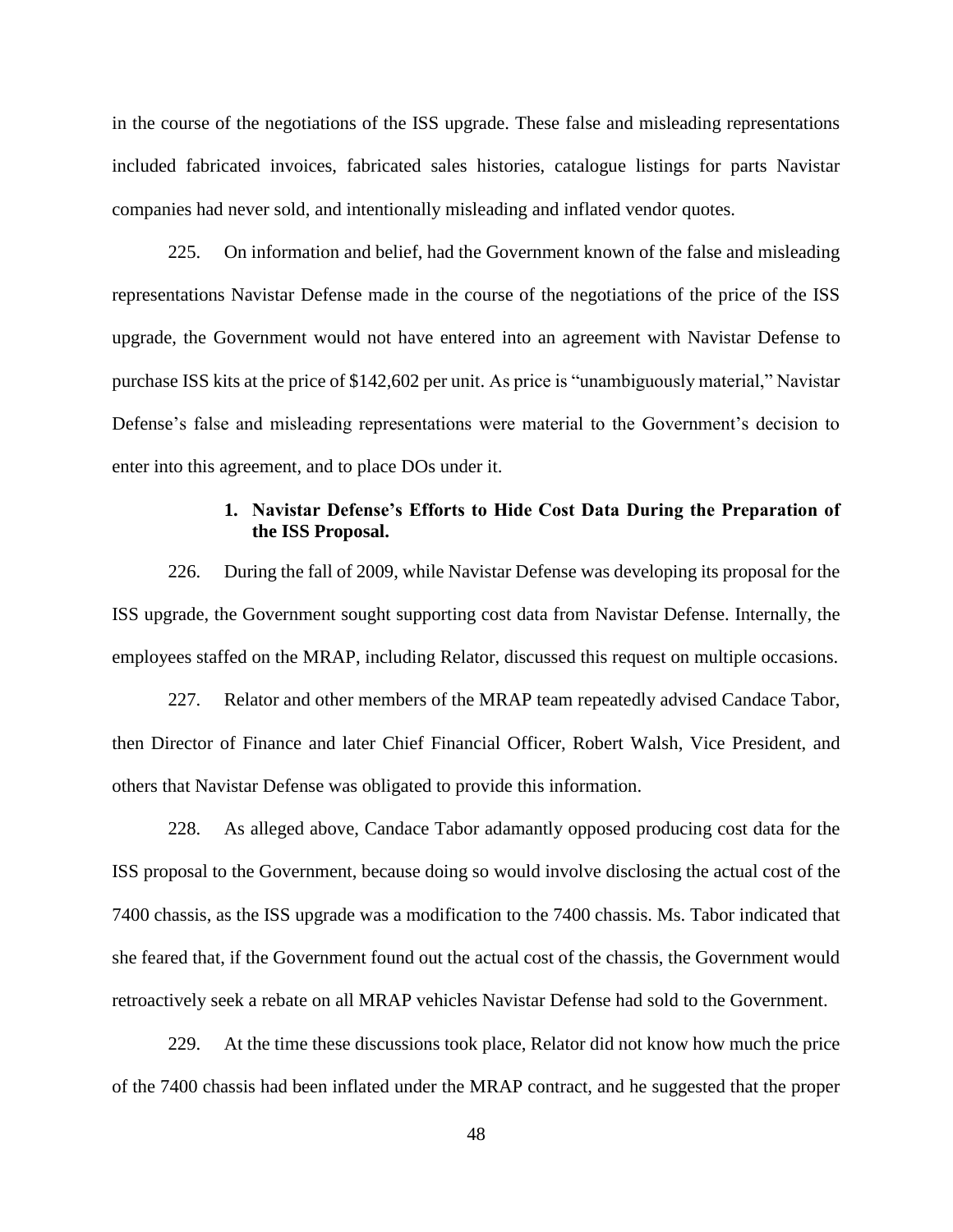way to proceed would be to provide the cost data along with an add-delete analysis, to rectify the overcharge to the Government.

230. Ms. Tabor and Mr. Feller rejected Relator's suggestion, and made clear that they intended to hide the actual cost and the true commercial price of the 7400 chassis from the Government. Specifically, Ms. Tabor, who had limited federal contracting experience, repeatedly stated that the company would not reveal the cost of the 7400 chassis.

231. To ensure that the Government would not get access to accurate cost and pricing data, Ms. Tabor and Mr. Feller proposed advancing the position that the ISS was a "commercial item." In response, Relator explained that the ISS did not meet the definition of "commercial item" set forth in 48 C.F.R. § 2.101.

232. Mr. Feller, who had extensive experience in Government contracts, understood that the ISS did not meet the definition of "commercial item," but nonetheless embraced Ms. Tabor's position.

233. The MRAP team was subsequently instructed to assert commerciality for the ISS, and convince the Government that the price for the ISS kits was "fair and reasonable," while at the same time hiding the actual cost of the 7400 chassis. The goal was to protect the excessive profits Navistar Defense had reaped from the sale of MRAP vehicles to the Government, and to continue to earn excessive profits from the sale of additional vehicles and ISS kits.

#### **2. Navistar Defense's False Representations Concerning the ISS Kit.**

234. Navistar Defense's proposal, as presented to the Government in March 2010, puts forth a per-unit price of \$142,602 per ISS kit. *See* Exh. 10.

235. The per-unit price of \$142,602 was presented as having been arrived at by, first, adding up all of Navistar Defense's costs, detailed in the CBOM for the ISS, second, adding 2.71%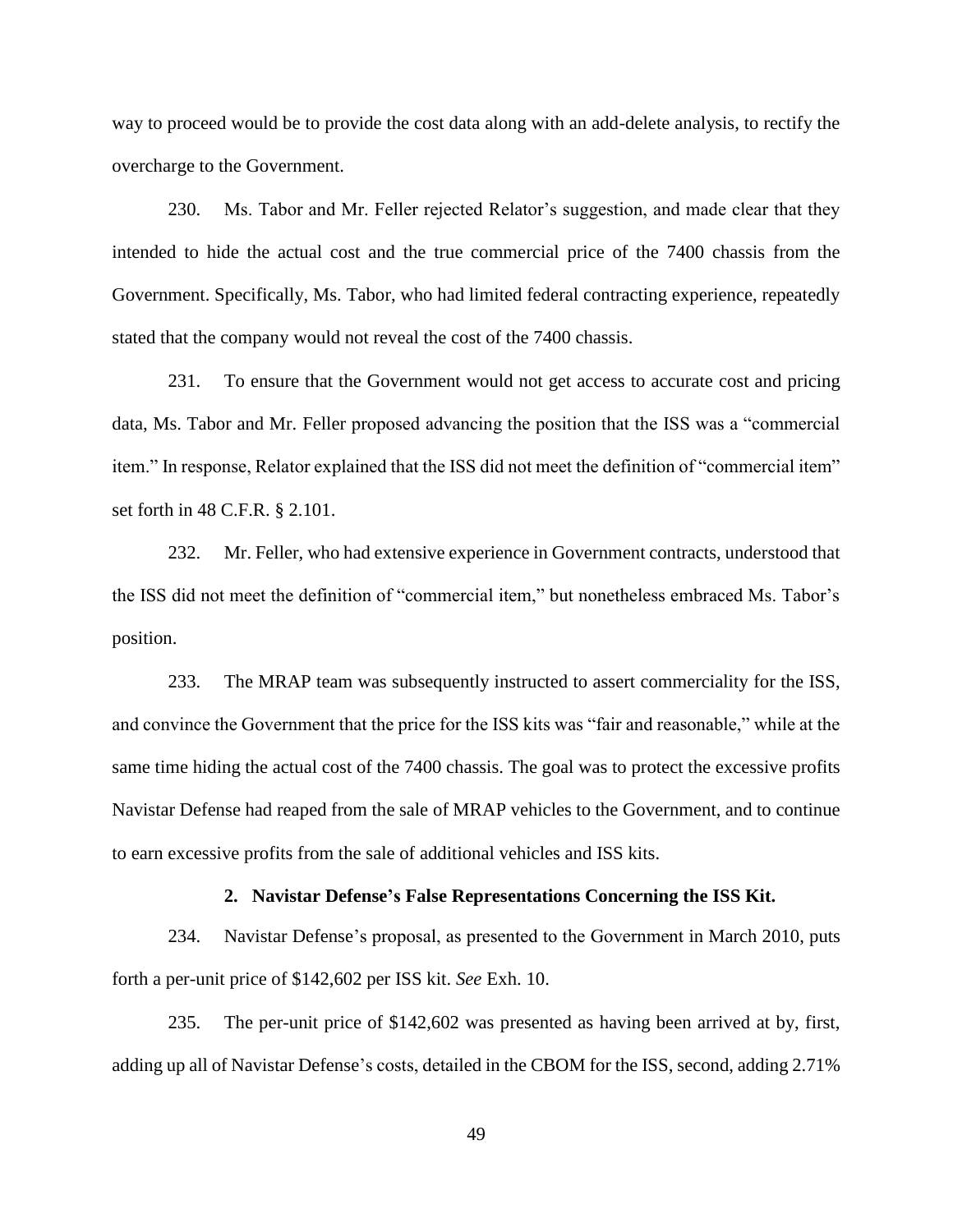general and administrative costs ("G&A") over all items and 16.3% profit over non-commercial line items, and, third, applying a top-line, across-the-board discount (referred to as a "decrement") of 9.44% to the total figure for the 1,222 kits that the Government sought to purchase at that time. *See* Exh. 10. 15

236. The CBOM for the ISS kit includes the following 13 parts, with the following associated prices:

| Part number | Part Name                                        | Price    |
|-------------|--------------------------------------------------|----------|
| 3862362C91  | <b>Rear Axle/Suspension Module</b>               | \$45,778 |
| 3862361C91  | Front Axle/Suspension Module                     | \$44,945 |
| 3863347C91  | Case, Transfer, Fabco                            | \$17,895 |
| 3862350C91  | Wheel, Disc                                      | \$3,443  |
| 3862275C91  | Gear, ASM Steering, Main                         | \$1,221  |
| 3716055C9   | Module Central Tire Inflation System (CTIS)      | \$1,154  |
| 3862276C91  | Gear, ASM Steering, Slave                        | \$704    |
| 3863875C91  | Prop #3 Transfer Case to Front axle w/Carc Paint | \$544    |
| 3865021C91  | Support assy, fss rear tire nozzle               | \$405    |
| 3865022C91  | Support assy, fss rear tire nozzle               | \$405    |
| 3862281C91  | <b>Shift Steering Immediate</b>                  | \$187    |
| 3862278C1   | Pittman Arm RS                                   | \$176    |
| 3862277C1   | Pittman Arm LS                                   | \$176    |

**Table 1** *Navistar Defense's Proposed Prices*.

 $\overline{\phantom{a}}$ 

237. The CBOM identifies these 13 parts of the ISS kit as having been "commercially priced." Exh. 10.

238. To support the prices listed for these items on the CBOM, and induce the Government to find that the prices charged were "fair and reasonable," Navistar Defense presented the Government with purported sales histories, catalogue listings, and vendor quotes for the parts in question, or for parts the company claimed were adequate comparators for these parts. These

 $15$  The proposal presents the decrement as a dollar value rather than a percentage. The decrement value (\$18,175,372) represents 9.44% of the pre-discounted proposal cost (\$192,435,286). *See id.*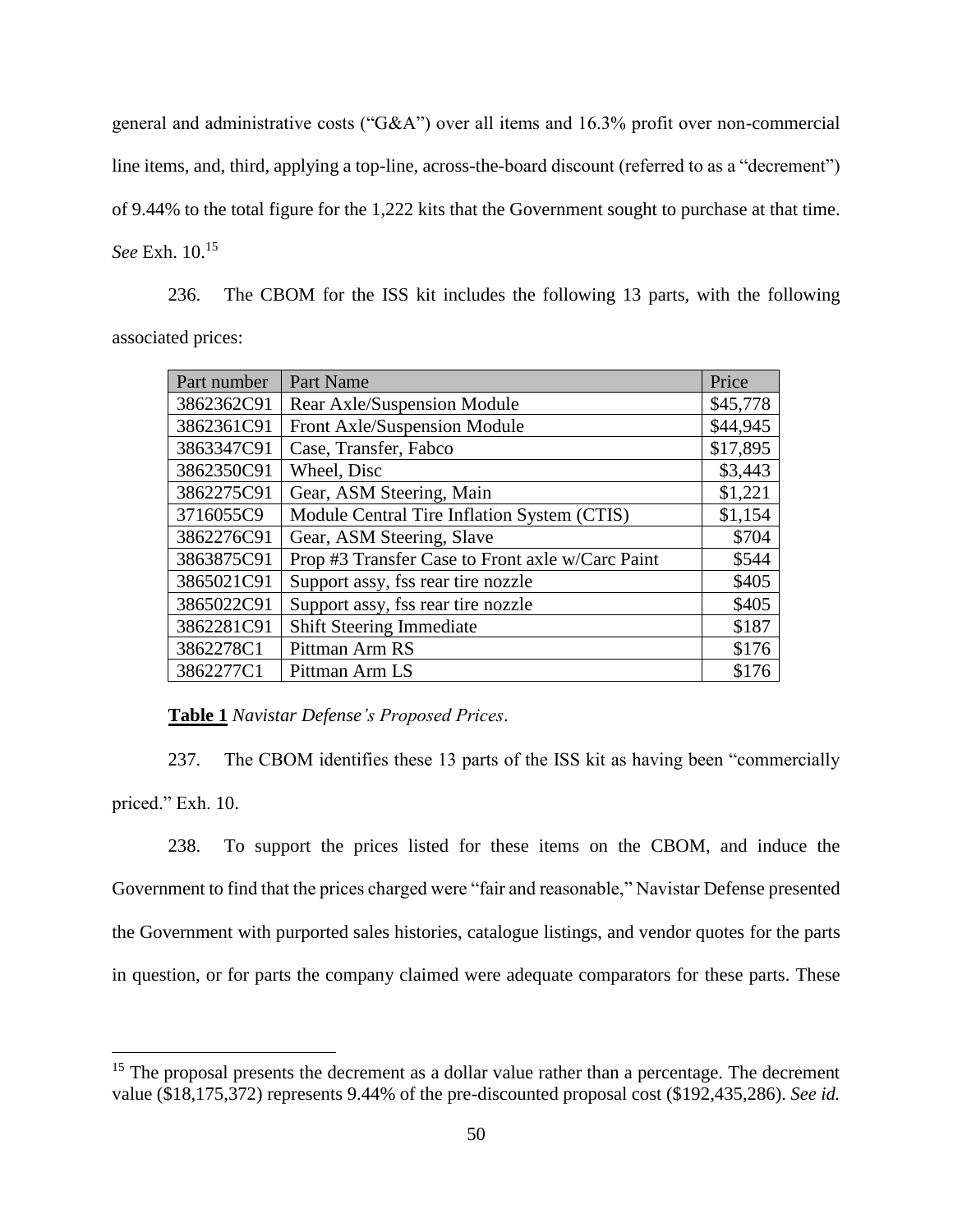documents were either forged or utterly misleading.

239. Specifically, Navistar Defense presented purported sales histories for a transfer case shaft, which Navistar Defense presented as proper comparators for Part No. 3863347C91, to support its proposed price of \$17,895 for Part No. 3863347C91. In reality, the screenshots of purported sales of this transfer case shaft to commercial customers (including Deutsch's Truck and Diesel Repair) that Navistar Defense presented to the Government were forgeries. Navistar companies had not in fact sold the transfer case shaft to Deutsch's. The fabricated invoices therefore provided no evidence whatsoever that the price Navistar Defense charged the Government for Part No. 3863347C91 was the "commercial price" of this component.

240. Navistar Defense also presented catalogue listing prices for Part No. 3863347C91 to support its proposed price of \$17,895 for this component of the ISS. In reality, Navistar companies had never sold Part No. 3863347C91, and its fabricated listing thus provided no evidence that the price Navistar Defense charged the Government for Part No. 3863347C91 was the "commercial price" of this component.

241. Furthermore, Navistar Defense presented the Government with purported vendor quotes for the front and rear axles of the ISS, to support its proposed price of \$90,722 per set of axles. The vendor quotes presented by Navistar listed a set price of \$103,904 for Hendrickson, the vendor selected by Navistar. *See* Exh. 11.

242. In reality, the quote Hendrickson had provided to Navistar Defense was \$58,480 per set.

243. The lowest price quoted to Navistar Defense by a vendor was \$50,166 per set.

244. The document containing purported vendor quotes does not disclose Navistar Defense's mark-up (which ranges from 66% to 77% per set) on the quotes Navistar Defense had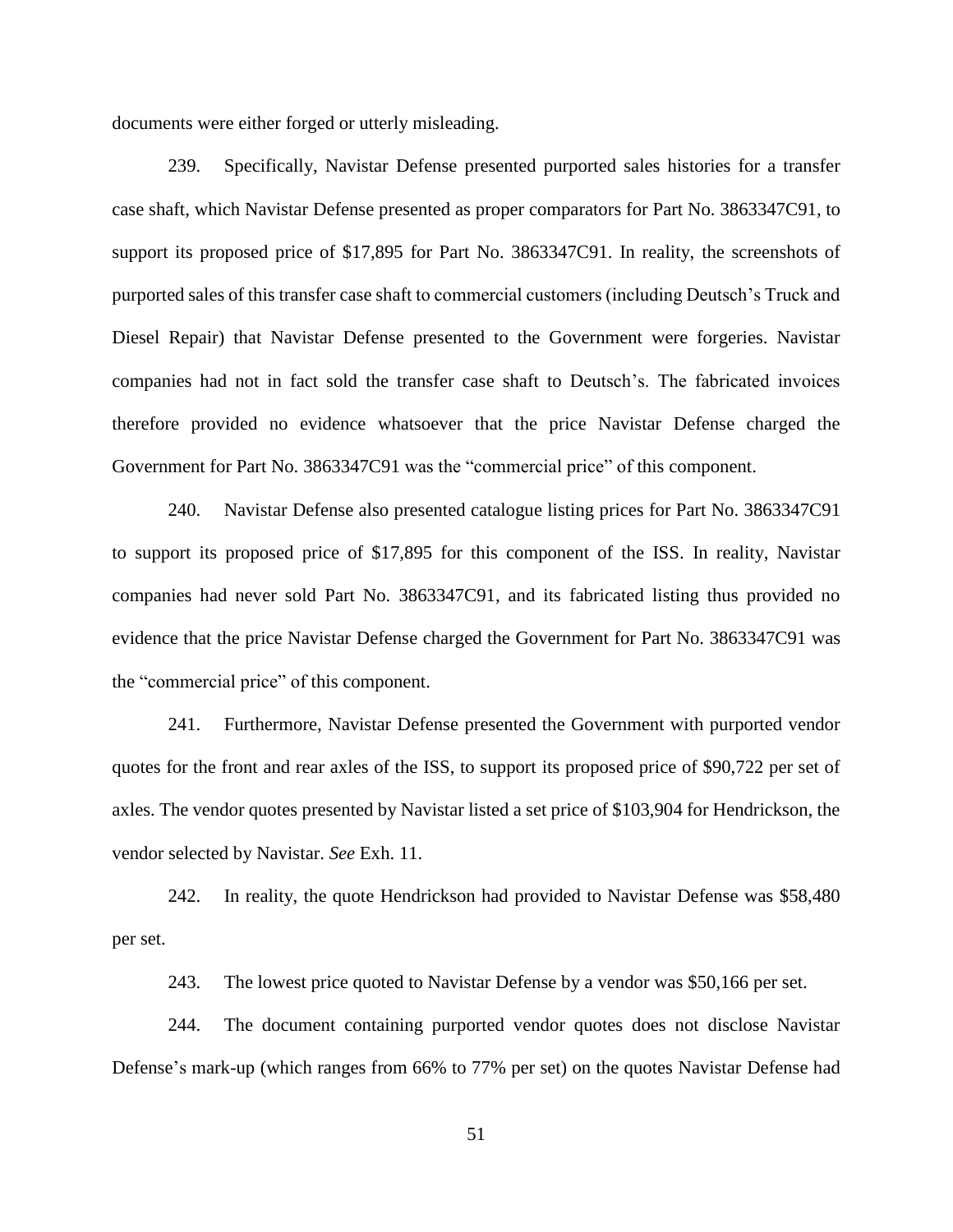received from prospective vendors. Although the document observes in a footnote that "[t]he same price factors were applied to all supplier quotes for a fair and reasonable price comparison," the undisclosed mark-up in fact makes a price reasonableness determination by the Government impossible, because the document hides the true commercial price of independent suspension axles—a price that ranges from \$50,166 to \$71,900 per set.

245. The document Navistar Defense presented to support its proposed price for the axles is plainly and intentionally misleading, as it induces and was intended to induce the Government to believe that the commercial price per set ranges from \$83,275 to \$119,354, and that the Government is therefore getting a "good deal" at the proposed price of \$90,722 per set. In reality, Navistar Defense charged the Government a price no commercial customer had paid or would pay for an axle set.

246. Navistar Defense made similar fraudulent and highly misleading representations concerning other parts that were included in the ISS CBOM.

247. On information and belief, the false representations about cost and price made by Navistar Defense—including the forged sales histories, fabricated listings, and inflated vendor quotes—induced the Government into an agreement under which it paid Navistar Defense \$142,602 per ISS kit, and into placing additional DOs for ISS kits at the same price.

248. On information and belief, had the Government known of Navistar Defense's fraudulent misrepresentations, the Government would not have entered into an agreement to pay \$142,602 per ISS kit. Given that price is "unambiguously material," Navistar Defense's fraudulent misrepresentations, which induced the Government into entering into this agreement, were therefore material to the Government's decision to pay Navistar Defense for the ISS kits at the price of \$142,602 per unit.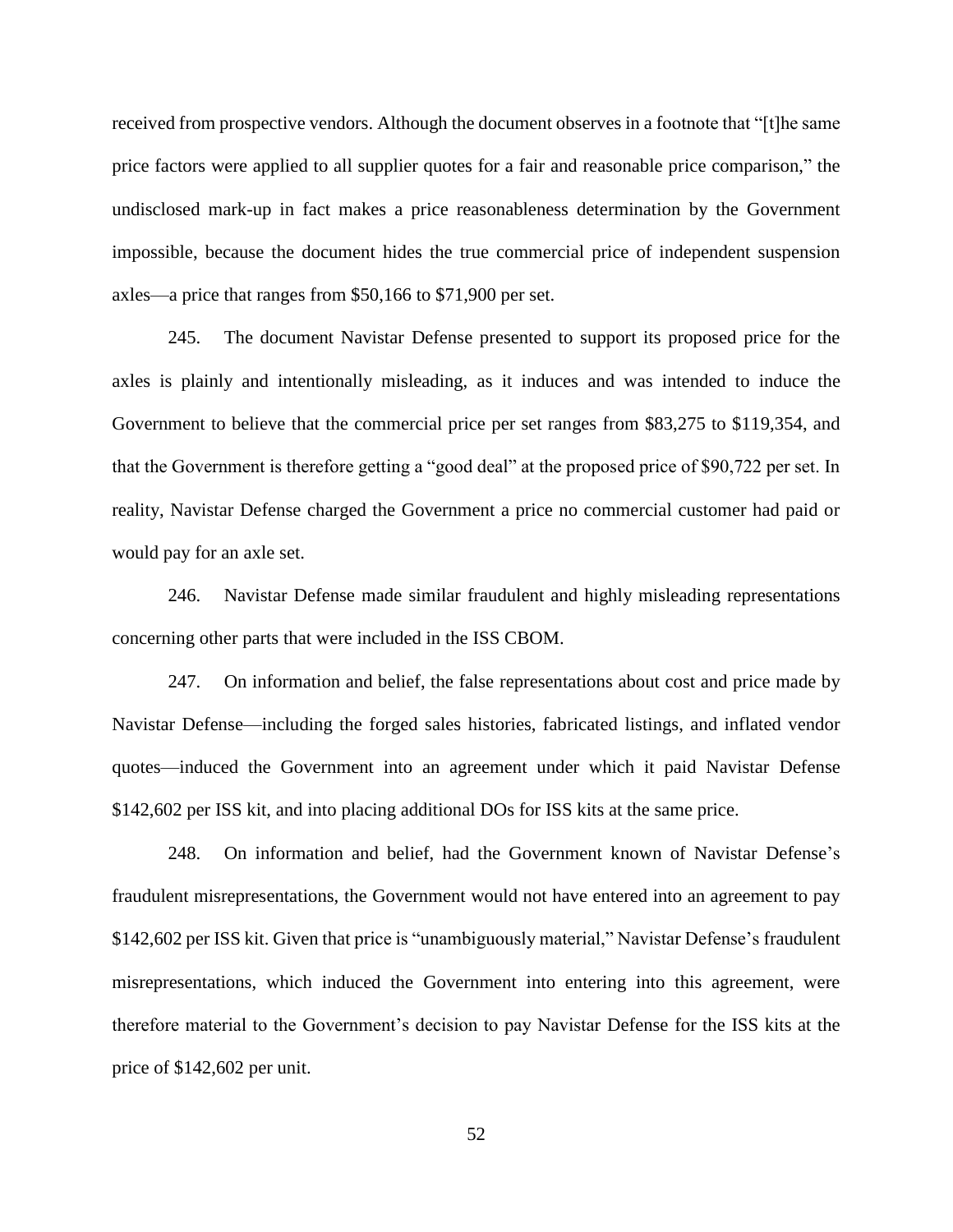249. Every claim submitted under a contract into which the Government was induced by fraud is an actionable false statement.

#### **3. Navistar Defense Presented Express False Certifications of its Cost and Pricing Data, Which Were Material to the Government's Decision to Pay.**

250. Navistar Defense not only fraudulently induced the Government into entering into an agreement under which the Government paid Navistar \$142,602 per ISS kit, but also made express false certifications in seeking payment for the ISS kits.

251. Navistar Defense's proposal, as presented to the Government in March 2010, states that it "reflects our estimates and our/or actual costs . . . and conforms with the instructions in FAR 15.403-5(b)(1) and Table 15-2." Exh. 10. The ISS proposal further states that it "is consistent with our estimating and accounting practices and FAR Part 31, Cost Principles."

252. FAR 15.403-5(b)(1) specifies the format for submission of certified cost or pricing data, and provides that, "[w]hen certification is required, the contracting officer may require submission of certified cost or pricing data in the format indicated in Table 15-2." 48 C.F.R. § 15.403-5(b)(1). As alleged above, a FAR 15-2 Table is the standard format for submitting certified cost or pricing data.

253. In making these certifications, and presenting the FAR 15-2 table, Navistar Defense made an express false certification of compliance with FAR Part 15 and FAR Part 31, as the data in the proposal did not in fact reflect Navistar Defense's actual costs, as detailed in the foregoing.

254. The statements included in Navistar Defense's proposal, along with the 15-2 Table that was included in the proposal, make clear that the Navistar Defense employees involved in developing the ISS proposal operated on the understanding that the company would be required to submit certified cost or pricing data for the ISS kits under 48 C.F.R. § 15.403-4, which mandates submission of certified data if none of the exceptions enumerated in 48 C.F.R. § 15.403-1(b)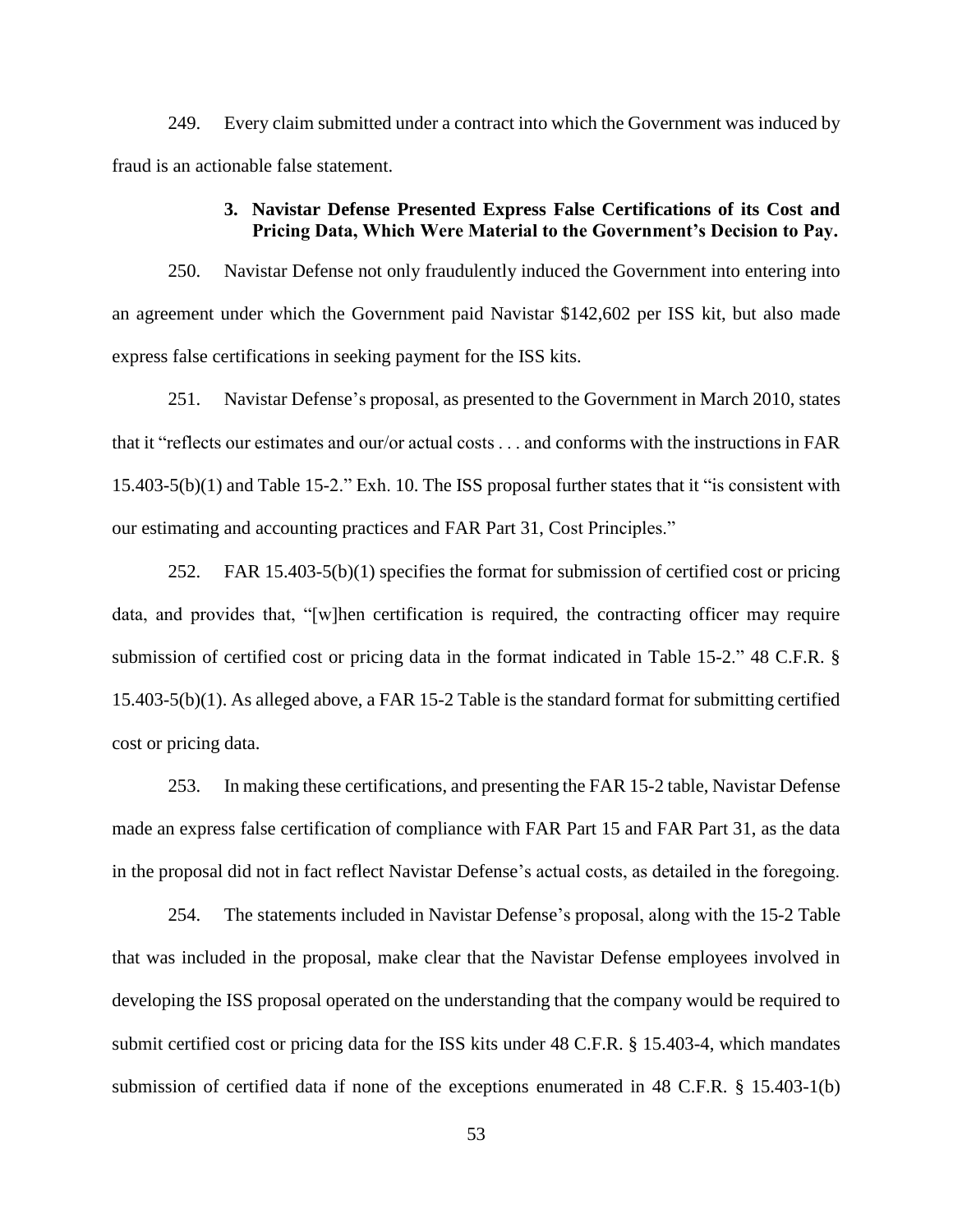applies. In other words, Navistar Defense employees understood that the TINA waiver—which had been granted at the conclusion of the Alpha Sessions, as discussed in  $\P$  146–150 above—did not cover the ISS upgrade to the MRAP vehicles.

255. The ISS was not only outside the scope of the TINA waiver that had been granted for the initial acquisition, and therefore not covered by 48 C.F.R. § 15.403-1(b)(4), it was also not a competitive acquisition, and therefore not covered by 48 C.F.R. § 15.403-1(b)(1).

256. Although communications from Navistar Defense to the Government about the ISS kits state that Navistar Defense had a "sincere desire to be both fair and competitive" and therefore took into account "what the greater market for such components is paying," the Government was only able to procure ISS kits from other MRAP vendors for vehicles it had procured from those vendors. The Government made no attempt to source ISS kits for Navistar Defense's MaxxPro MRAP vehicles. On information and belief, there is no record of any attempt to procure ISS kits for MaxxPro vehicles from vendors other than Navistar Defense.

257. The ISS kits were therefore a sole-source acquisition under 48 C.F.R. § 2.101, which defines a sole-source acquisition as a contract "for the purchase of supplies or services that is entered into or proposed to be entered into by an agency after soliciting and negotiating with only one source." As noted above, sole-source acquisitions are by definition not "competitive" within the meaning of 48 C.F.R.  $\S 15.403 - 1(c)(1)$ .

258. As alleged above, Navistar Defense then sought to convince the Government that the ISS kits were a "commercial item" under 48 C.F.R. § 2.101.

259. As alleged above, to qualify as a commercial item under 48 C.F.R. § 2.101, an item must be "of a type customarily used by the general public or by non-governmental entities for purposes other than governmental purposes," and the contractor must either have "sold, leased, or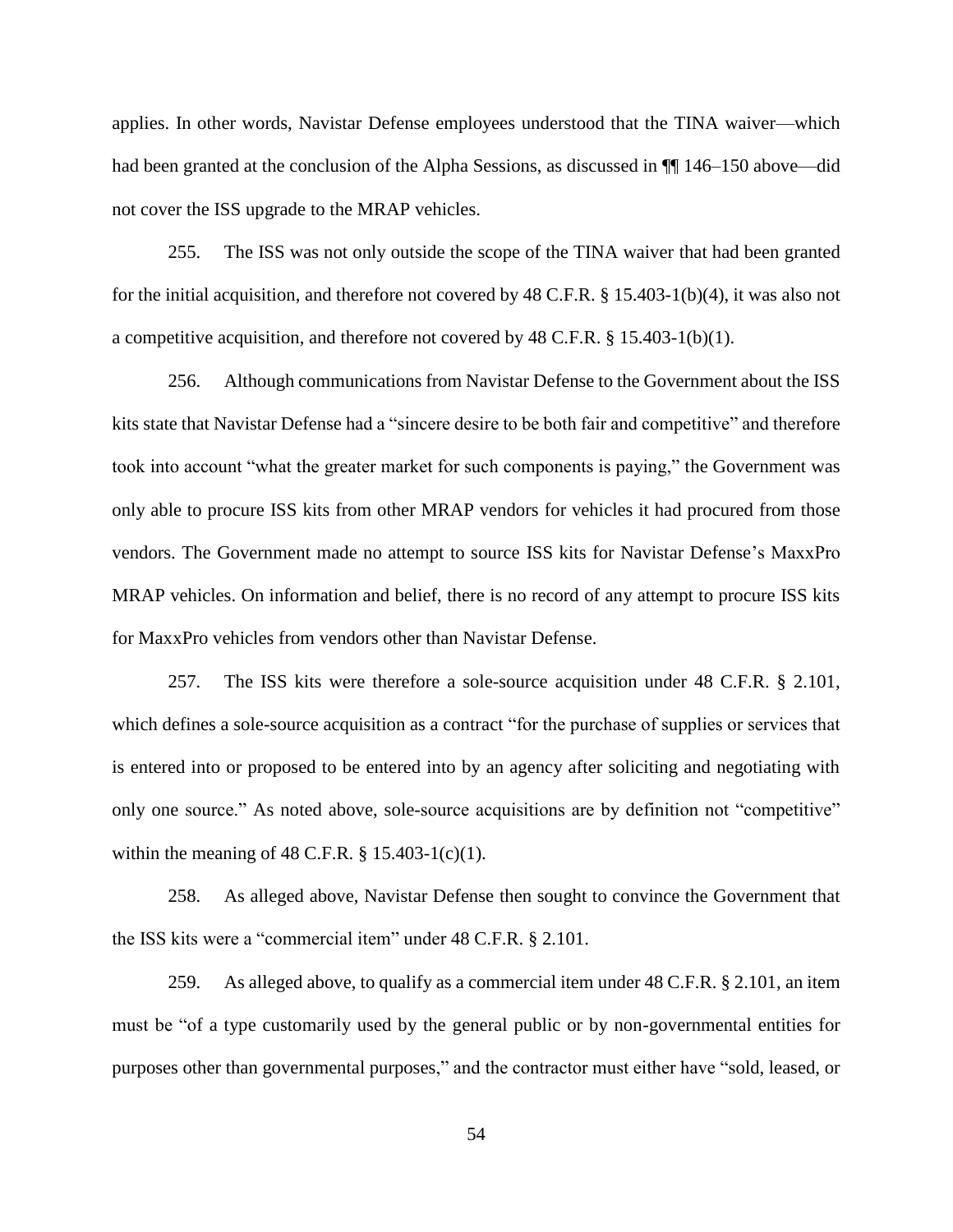licensed [the item] to the general public," or have offered the item "for sale, lease, or license to the general public."

260. When it presented its ISS kit proposal to the Government, Navistar companies had neither sold, leased, nor licensed ISS kits to the general public, nor offered ISS kits for sale, lease, nor license to the general public. Indeed, Navistar Defense acknowledged as much in the January 20, 2010 negotiations with the Government.

261. Furthermore, by Navistar Defense's own admission, the ISS was not developed purely from other commercial items. Exh. 10 (listing both commercial and non-commercial items on the CBOM).

262. Therefore, the ISS was plainly not a "commercial item" under 48 C.F.R. § 2.101.

263. On information and belief, the CO overseeing the procurement of the ISS upgrade, Dennis Alber, never made a commercial item determination for the ISS kit, as required by DFARS 201.104.

264. Because the ISS was not covered by the waiver, and was not a commercial item, and as there was no other basis on which Navistar Defense could be exempted from the requirement to provide certified cost or pricing data, Navistar Defense was in fact required to provide such data under 48 C.F.R. § 15.403-4.

265. As alleged above, Navistar Defense presented cost and pricing data, and certified that data, when it presented its proposal for the ISS kit. In addition, Navistar Defense submitted numerous invoices with accompanying FAR 15-2 Tables certifying its cost and pricing data including data for the ISS kits.

266. Among these was a modification DO No. 14, which was placed on February 12, 2010. DO No. 14 was an order for 1,050 MRAP vehicles incorporating the ISS upgrade. DO No.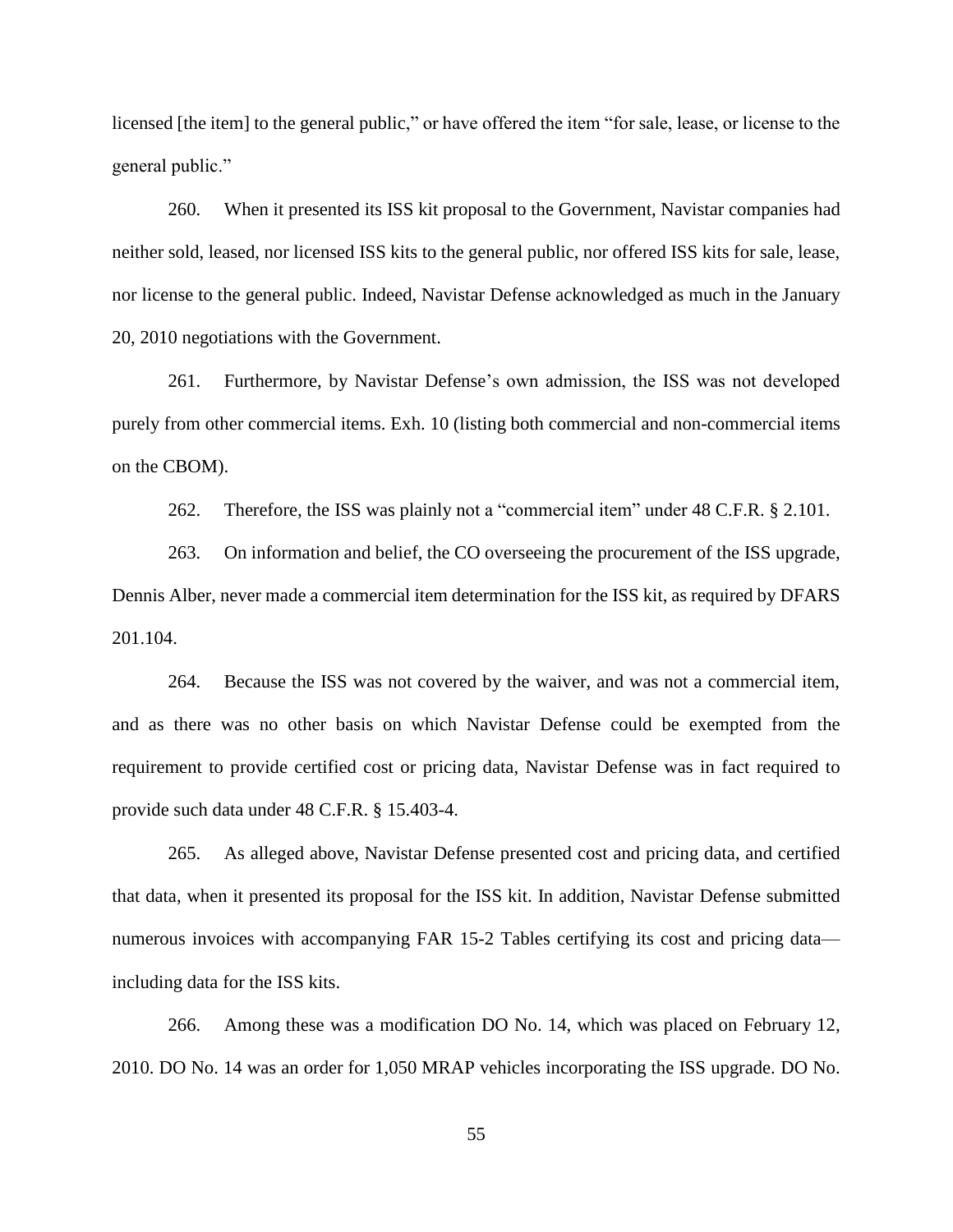14 had an initial value of \$751.5 million. Navistar Defense's work under DO No. 14 was completed on September 31, 2011, by which time the Government had obligated a total of \$760.1 million to Navistar Defense under this DO and any subsequent modifications to the order.

267. Each false certification of cost and pricing data was an actionable false statement.

268. Even if—contrary to the foregoing—Navistar Defense was not required to provide certified cost or pricing data, the company was still required to provide data sufficient to permit the CO to make a price reasonableness determination, as required by 48 C.F.R. § 15.402(a). And, as alleged above, a CO is permitted to rely on the data provided by Navistar Defense to make a price reasonableness determination, irrespective of whether the items procured are commercial or non-commercial.

269. And, irrespective of whether Navistar Defense was required to provide certified cost and pricing data, Navistar Defense in fact certified the data it provided in its proposal, and in the FAR 15-2 Tables the company submitted on all subsequent orders except for DO 23. Therefore, Navistar Defense made express false certifications in seeking payment from the Government for the ISS kits.

270. Furthermore, irrespective of whether the ISS kit or any of its components were in fact commercial items, CO Dennis Alber was required to make a price reasonableness determination, and relied on the information and documentation provided by Navistar Defense in making that determination—including the forged, fraudulent, and misleading documents detailed in the foregoing. Given that price is "unambiguously material," Navistar Defense's false certifications were therefore material to the Government's decision to pay.

### **4. Damages to the Government Resulting from Navistar Defense's Fraudulent Misrepresentations Concerning the ISS Upgrade.**

271. Navistar Defense's fraudulent misrepresentations led the Government to accept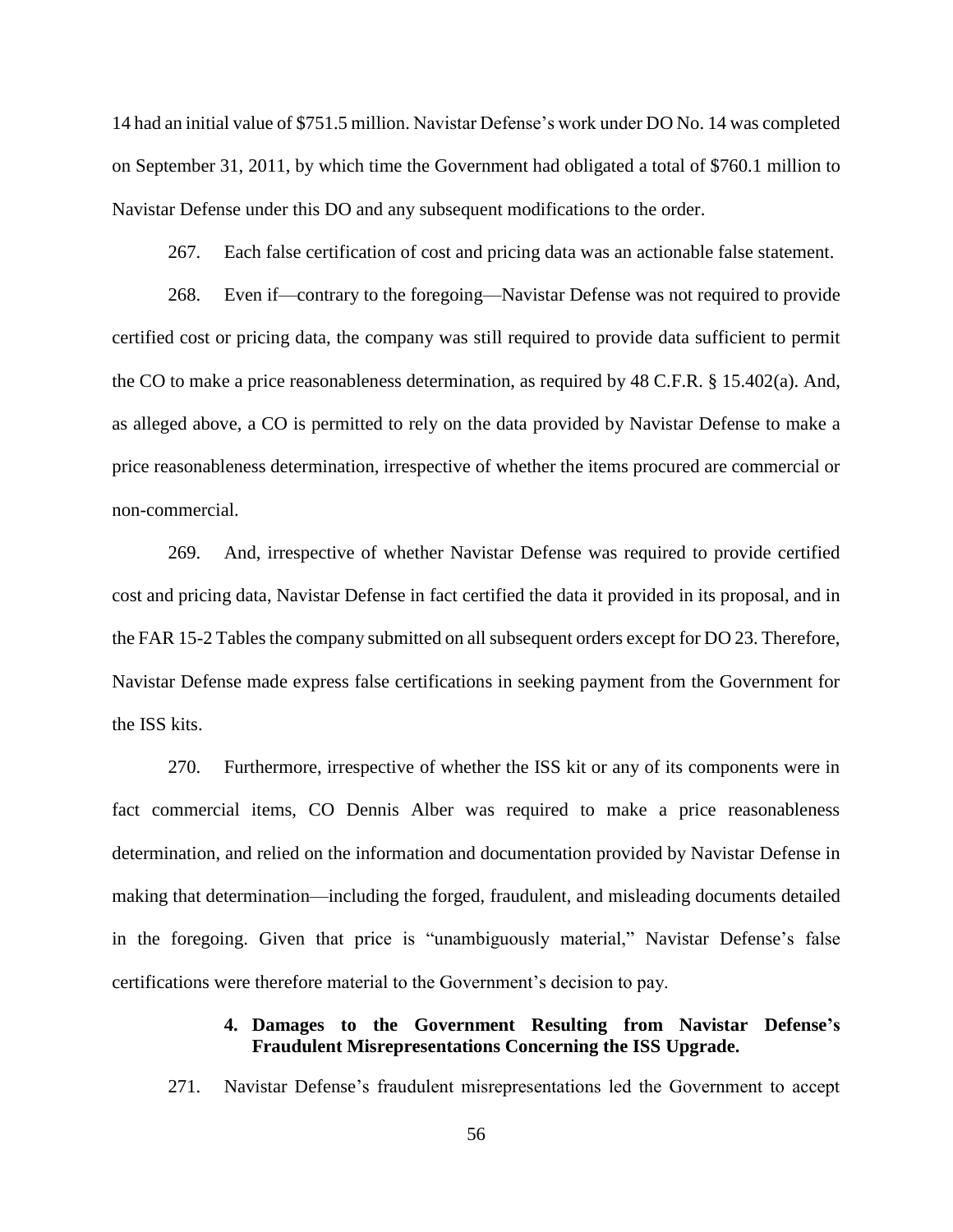wildly inflated prices for the ISS kits. As set out in detail below, Navistar Defense overcharged the Government \$30,455 per ISS kit.

272. Navistar Defense sold 3,898 ISS kits to the Government under the MRAP Contract. The total single damages to the Government as a result of Navistar Defense's fraudulent misrepresentations with respect to the ISS kits is, therefore, \$118,712,837.

273. As alleged above, Navistar Defense presented the Government the following prices for the 13 parts discussed in the foregoing in the CBOM for the ISS kits:

| Part number | Part Name                                        | Price    |
|-------------|--------------------------------------------------|----------|
| 3862362C91  | Rear Axle/Suspension Module                      | \$45,778 |
| 3862361C91  | Front Axle/Suspension Module                     | \$44,945 |
| 3863347C91  | Case, Transfer, Fabco                            | \$17,895 |
| 3862350C91  | Wheel, Disc                                      | \$3,443  |
| 3862275C91  | Gear, ASM Steering, Main                         | \$1,221  |
| 3716055C9   | Module Central Tire Inflation System (CTIS)      | \$1,154  |
| 3862276C91  | Gear, ASM Steering, Slave                        | \$704    |
| 3863875C91  | Prop #3 Transfer Case to Front axle w/Carc Paint | \$544    |
| 3865021C91  | Support assy, fss rear tire nozzle               | \$405    |
| 3865022C91  | Support assy, fss rear tire nozzle               | \$405    |
| 3862281C91  | <b>Shift Steering Immediate</b>                  | \$187    |
| 3862278C1   | Pittman Arm RS                                   | \$176    |
| 3862277C1   | Pittman Arm LS                                   | \$176    |

**Table 1** *Navistar Defense's Proposed Prices*.

274. Navistar Defense added 2.71% for G&A on top of the listed prices in its proposal, and then reduced the total price by 9.44% (a top-line discount referred to as the "decrement"). *See* Exh. 10. The resulting prices per part, applying both the G&A and the decrement proportionally across all line items on the ISS CBOM, are as follows: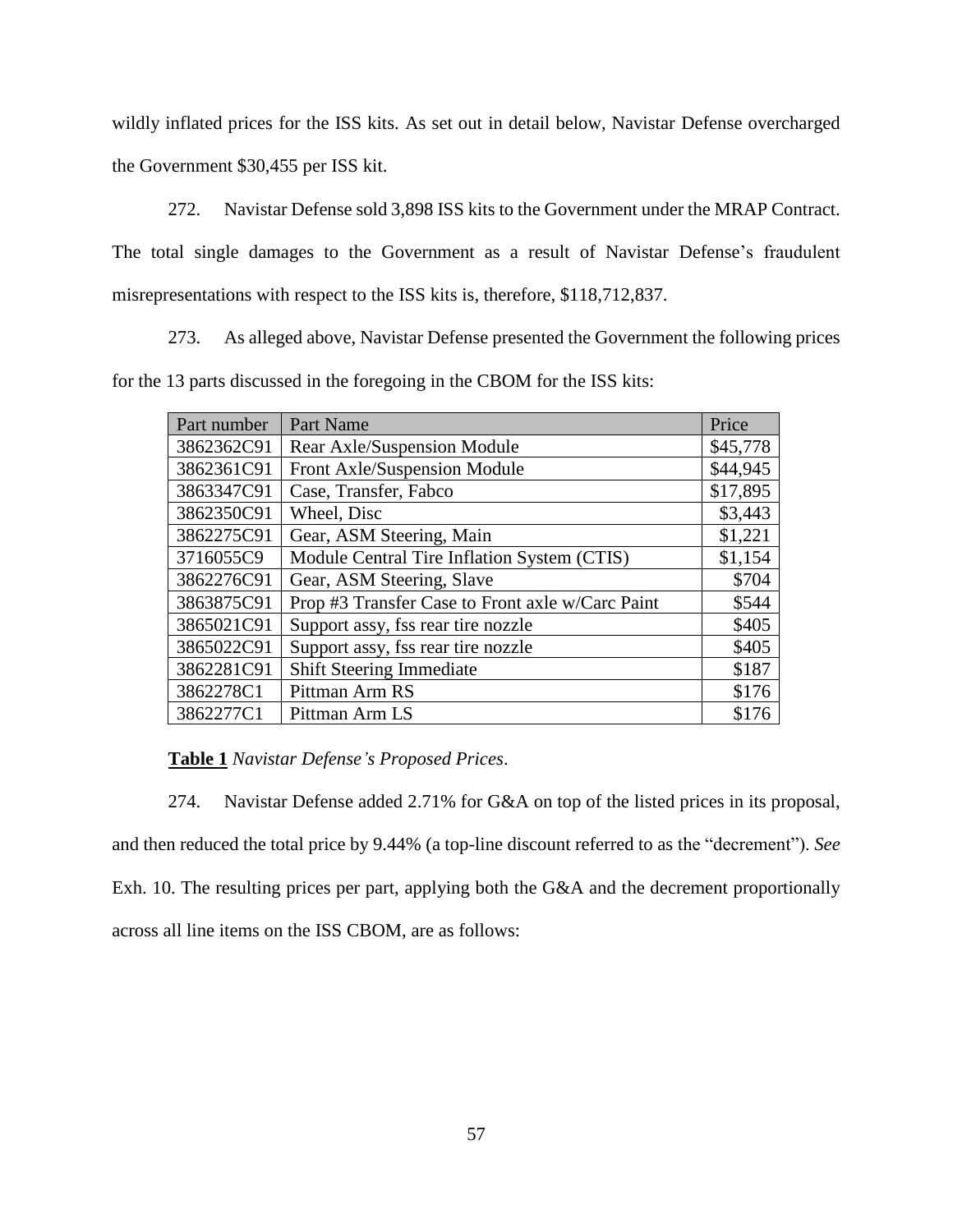| Part Name                                        | Price    |
|--------------------------------------------------|----------|
| Rear Axle/Suspension Module                      | \$42,578 |
| Front Axle/Suspension Module                     | \$41,802 |
| Case, Transfer, Fabco                            | \$16,644 |
| Wheel, Disc                                      | \$3,202  |
| Gear, ASM Steering, Main                         | \$1,135  |
| Module Central Tire Inflation System (CTIS)      | \$1,073  |
| Gear, ASM Steering, Slave                        | \$655    |
| Prop #3 Transfer Case to Front axle w/Carc Paint | \$506    |
| Support assy, fss rear tire nozzle               | \$377    |
| Support assy, fss rear tire nozzle               | \$377    |
| <b>Shift Steering Immediate</b>                  | \$174    |
| Pittman Arm RS                                   | \$164    |
| Pittman Arm LS                                   | \$164    |
|                                                  |          |

**Table 2** *Navistar Defense's Proposed Prices (Accounting for G&A and Decrement)*.

275. Navistar Defense's proposed prices for the above-listed 13 parts were supported by forged, fraudulent, and misleading documents, which served to permit Navistar Defense to reap excessive profits from the ISS kits.

276. Had Navistar Defense been an honest dealer, and limited its profits to the 16.3% that it had presented as its profit margin in the ISS proposal, its prices would have been considerably lower.

277. Based on actual vendor quotes and internal price documents that the Government obtained from Navistar Defense after opening an investigation into Navistar Defense's fraud based on Relator's allegations, prices for the 13 parts at issue would look very different, as Table 3 which accounts for the 16.3% profit margin Navistar Defense claimed under its March 2010 proposal, as well as for 2.75% for Material and Handling ("M&H") costs and 2.71 for G&A illustrates: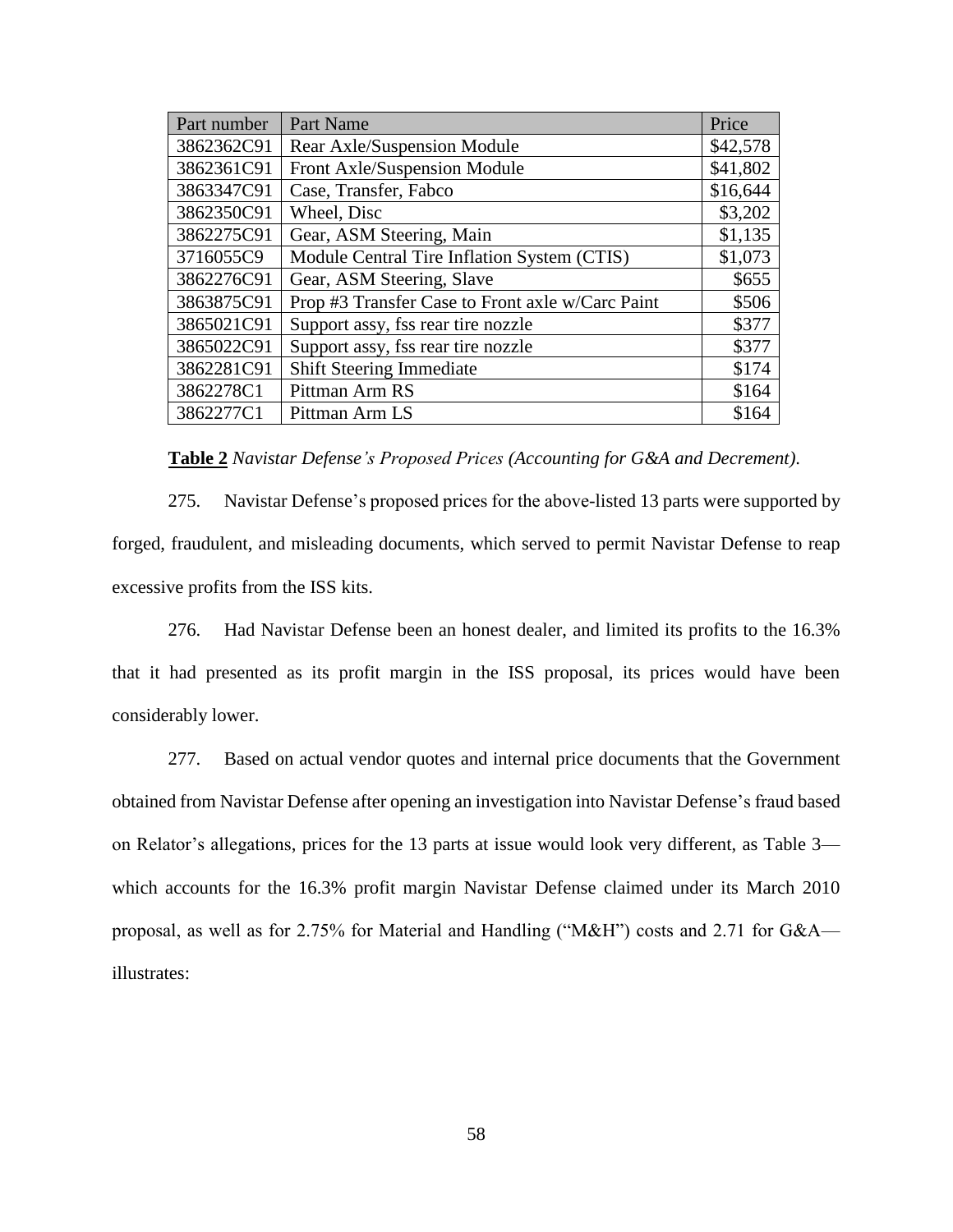| Part number | Proposed Price (incl. | Vendor   | Vendor Prices (incl. | <b>Difference</b> |
|-------------|-----------------------|----------|----------------------|-------------------|
|             | G&A and decrement)    | Prices   | M&H, G&A and profit) |                   |
| 3862362C91  | \$42,578              | \$25,083 | \$30,786             | \$11,792          |
| 3862361C91  | \$41,802              | \$25,083 | \$30,786             | \$11,016          |
| 3863347C91  | \$16,644              | \$10,280 | \$12,617             | \$4,027           |
| 3862350C91  | \$3,202               | \$2,105  | \$2,584              | \$618             |
| 3862275C91  | \$1,135               | \$735    | \$902                | \$233             |
| 3716055C9   | \$1,073               | \$694    | \$852                | \$221             |
| 3862276C91  | \$655                 | \$424    | \$520                | \$135             |
| 3863875C91  | \$506                 | \$266    | \$326                | \$180             |
| 3865021C91  | \$377                 | \$242    | \$297                | \$80              |
| 3865022C91  | \$377                 | \$242    | \$297                | \$80              |
| 3862281C91  | \$174                 | \$112    | \$137                | \$37              |
| 3862278C1   | \$164                 | \$60     | \$74                 | \$90              |
| 3862277C1   | \$164                 | \$60     | \$74                 | \$90              |

**Table 3** *Proposed Prices vs. Vendor Prices*. 16

278. One of these 13 parts—the wheel—was included four times in the ISS kit. *See* Exh.

10. All other parts were only included once.

 $\overline{a}$ 

279. Based on Table 3, and taking the number of times the respective parts were included

in the ISS kits into account, the total amount the Government overpaid per kit was  $$30,455$ .<sup>17</sup>

280. The Government purchased 3,898 ISS kits from Navistar Defense, and thus

<sup>&</sup>lt;sup>16</sup> The vendor prices listed in Table 3 are the lowest quotes Navistar Defense received for the respective parts, as based on the company's own records. Navistar Defense did not always select the vendor offering the part in question at the lowest price. Specifically, Navistar Defense did not select the lowest price for parts 3862362C91, 3862361C91, 3862278C1, and 3862277C1. The actual quoted prices from the vendors that Navistar Defense selected for these parts were, respectively, \$29,240 for parts 3862362C91 and 3862361C91, and \$106 for parts 3862278C1 and 3862277C1. Accounting for 2.75% M&H, 2.71% G&A, and 16.3% profit, the prices Navistar Defense would have charged for these parts had it been an honest dealer would have been, respectively, \$35,889 for parts 3862362C91 and 3862361C91, and \$130 for parts 3862278C1 and 3862277C1.

<sup>&</sup>lt;sup>17</sup> Note, first, that if overpayments per unit are to be calculated on the basis of the quotes of the vendors Navistar Defense in fact selected, the total amount overpaid per ISS kit would be \$20,137. For details, see note 16, *supra*. Second, rounding errors account for the small difference in the sum total of the difference in prices in Table 3 being \$30,452, and the correct price difference in ¶ 271 and ¶ 279 of \$30,455.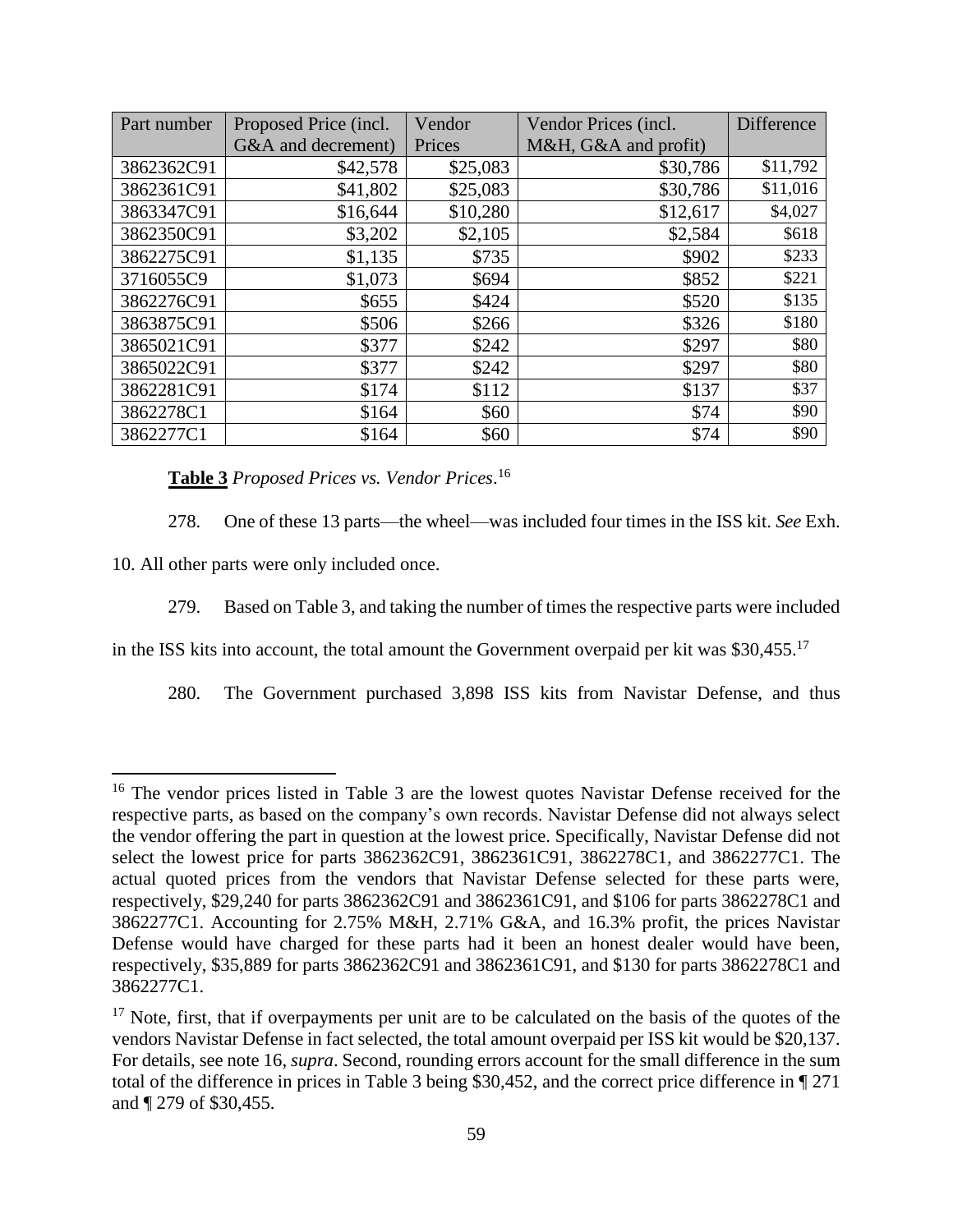overpaid a total of \$118,712,837 based on the company's fraudulent misrepresentations concerning these kits.

### **E. TOTAL DAMAGES TO THE GOVERNMENT AS A RESULT OF NAVISTAR DEFENSE'S FRAUDULENT MISREPRESENTATIONS RELATING TO THE MRAP CONTRACT**

281. As detailed in ¶¶ 155–184 above, the Government overpaid a total of approximately \$1,125,000,000 for approximately 9,000 MRAP vehicles that incorporated the 7400 chassis.<sup>18</sup>

282. As detailed in ¶¶ 191–217 above, the Government overpaid a total of approximately \$36,409,500 for 2,697 MRAP vehicles that incorporated a MaxxForce D9.3I6 engine.

283. As detailed in ¶¶ 234–280 above, the Government overpaid a total of \$118,712,837 for 3,898 ISS kits.

284. The total single damages the Government suffered as a direct result of Navistar Defense's fraudulent misrepresentations throughout the Government's inducement into and dealings under the MRAP Contract are, therefore, approximately **\$1.28 billion**.

285. Under 31 U.S.C. § 3729(a)(1), the Government is entitled to three times the actual damages it has suffered as a result of actionable fraudulent conduct. Treble damages resulting from Navistar Defense's fraud in relation to the MRAP Contract are approximately **\$3.84 billion**.

286. This figure does not include damages resulting from overcharges on other parts of the MRAP, specifically, the transmissions and suspensions. As alleged above, the forged invoices Mr. Lyons uncovered in the MRAP contract file reflected not only sales of engines, but also of transmissions and suspensions. These forged invoices were used to support inflated prices for these components. The Government has been further damaged by the difference between the inflated

 $\overline{\phantom{a}}$ 

<sup>18</sup> Again, as noted in footnote 14 *supra*, this is a conservative estimate based on the price Navistar Defense charged a different Government customer. Non-Government commercial customers may well have paid even lower prices for vehicles incorporating the identical chassis.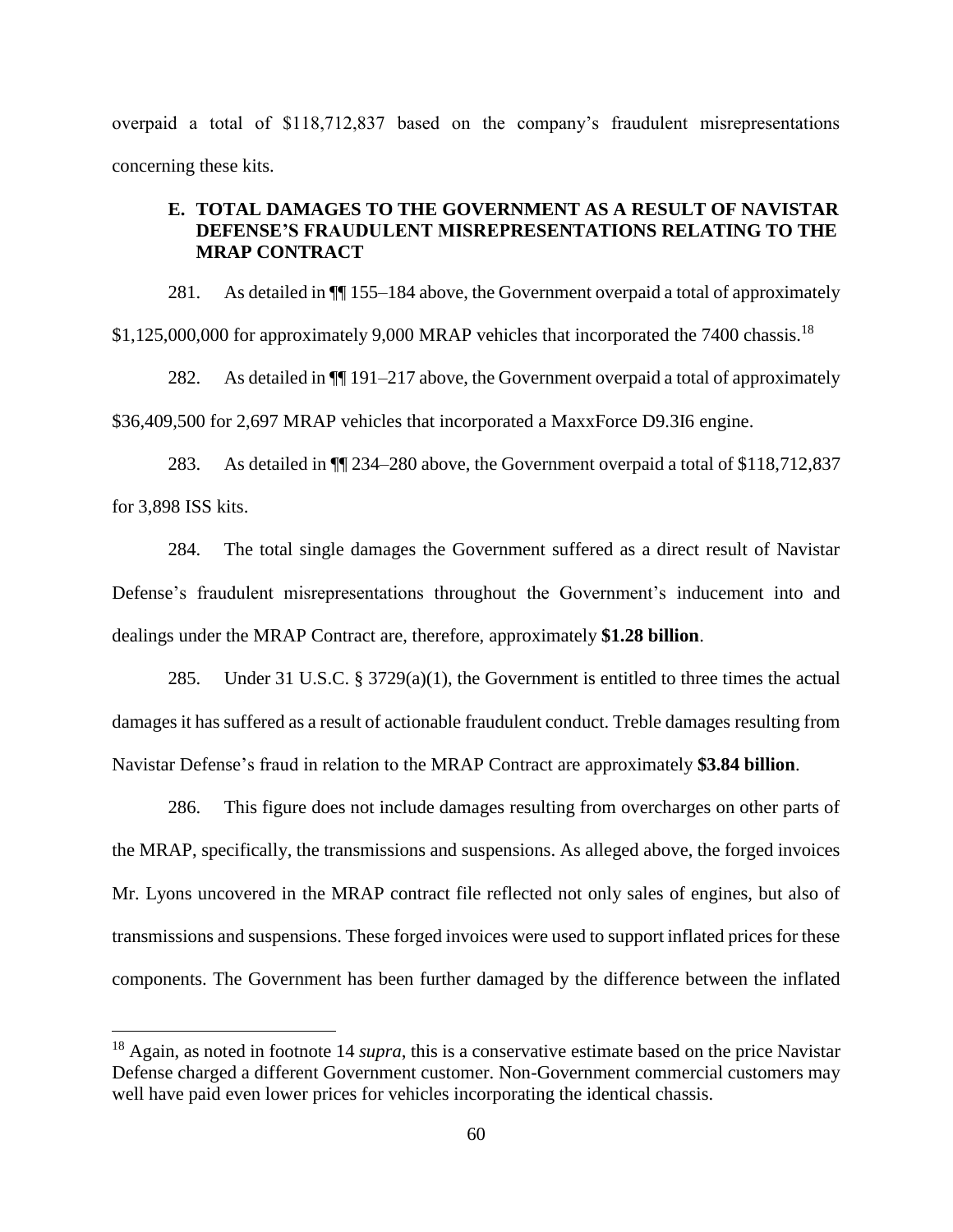price and the true commercial price that Navistar companies charged other customers for these components, in an amount to be determined after discovery.

287. This figure also does not include the statutory penalties, which range from \$11,181 to \$22,363 per false claim submitted to the Government. 31 U.S.C. § 3729(a)(1); 28 C.F.R. § 85.5.

# **F. NAVISTAR DEFENSE'S C-SUITE WAS AWARE OF AND SUPPORTED THE COMPANY'S FRAUDULENT MISREPRESENTATIONS TO THE GOVERNMENT**

288. The fraudulent misrepresentations described herein—which include, on more than one occasion, the presentation of forged and fabricated documents to the Government—were made with the full knowledge and support of the c-suite executives of Navistar Defense.

289. As alleged above, the Alpha Negotiation Sessions in 2008, during which Navistar Defense made false representations concerning the commercial price of the 7400 chassis, were attended by Navistar Defense President Archie Massicotte, Vice President Robert Walsh, and Navistar Defense Vice President and Chief Financial Officer Candace Tabor. All executives were therefore physically present in meetings during which false representations were made.

290. Furthermore, as alleged above, several certifications that accompanied the FAR 15- 2 Tables that Navistar Defense submitted to the Government, which certified cost and pricing data for goods provided under 22 of the 23 DOs under the MRAP Contract, were signed, respectively, by Navistar Defense's Director of Finance and later Chief Financial Officer Candace Tabor, Vice President Robert Walsh, and President Archie Massicotte.

291. Pricing decisions were kept firmly in the hands of Navistar Defense's executive leadership. For example, Linda DiToro, who served as Director of Government Contracts from 2008 to 2009, was systematically excluded from pricing decisions by President Massicotte and Vice President Walsh.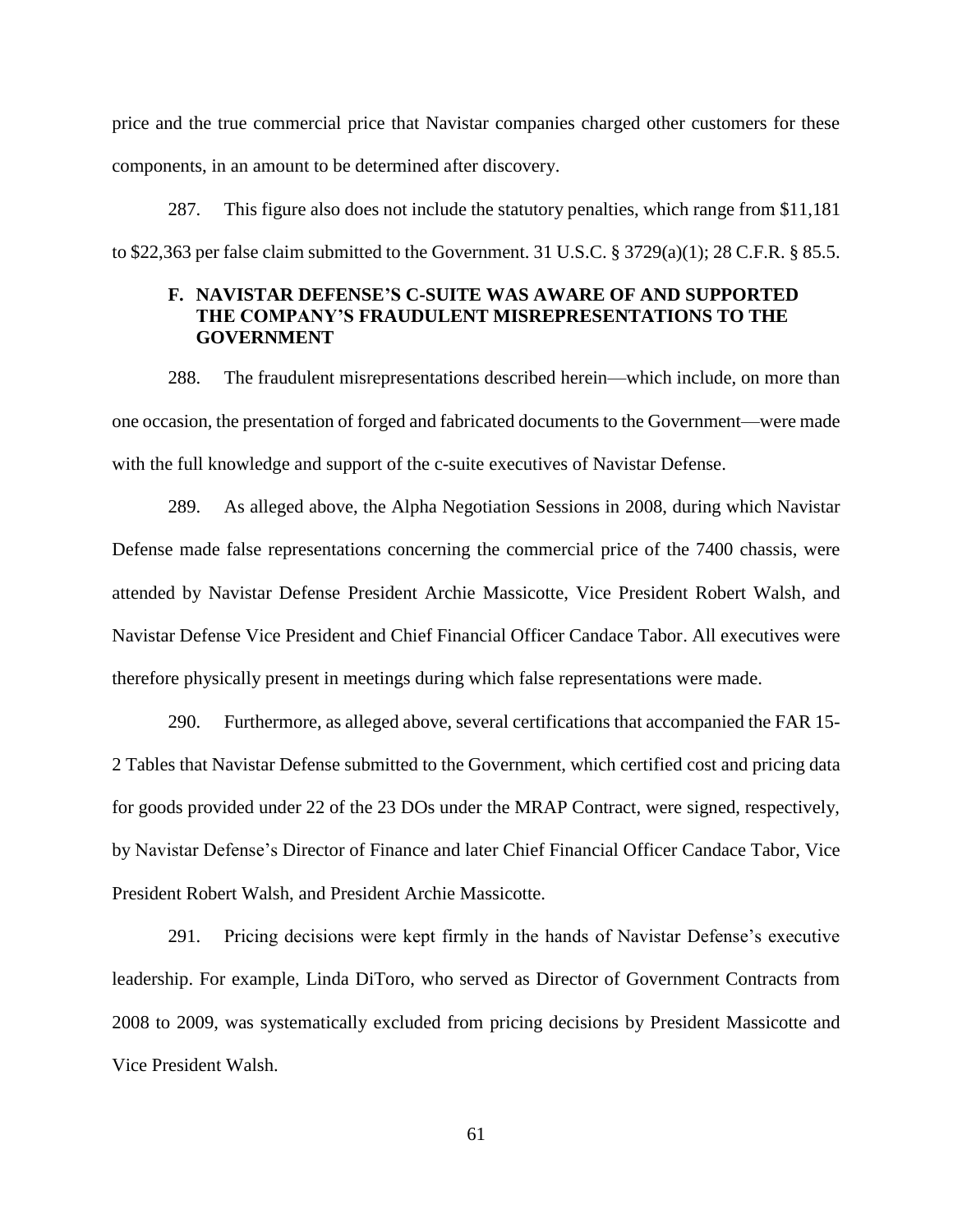292. Various employees—including Relator, Director of Government Contracts DiToro, and Government Contracts Manager Michael Lyons—brought pricing discrepancies, the existence of forgeries submitted to the Government, and potential violations of Government regulations to the attention of Navistar Defense's executive leadership.

293. Specifically, Ms. DiToro told James Feller, Director of Compliance, Pricing, and Contracts, that she was not comfortable signing TINA certifications for deliveries under the MRAP Contract, because she refused to "rubber stamp" Navistar Defense's cost and pricing data without seeing the underlying facts. Ms. DiToro also voiced her concerns about Navistar Defense's pricing practices to President Massicotte. Neither Mr. Feller nor Mr. Massicotte did anything to address Ms. DiToro's concerns. Instead, Mr. Massicotte reacted negatively, and excluded Ms. DiToro from social events to which the entire office was invited, including an end-of-the-year party at Mr. Massicotte's residence.

294. Ms. DiToro quit her position with Navistar Defense after only one year, due to the failure of the company's executive leadership to address the pricing improprieties in Government contracts she had brought to their attention, and the company's retaliatory conduct towards her.

295. Upon leaving her position at Navistar Defense, Ms. DiToro warned Relator about signing TINA certifications, and to be wary of Navistar Defense's practice of "pyramid pricing," *i.e.*, the practice of taking a profit at several stages in the production and assembly process of the vehicles Navistar sold the Government.<sup>19</sup> Ms. DiToro told Relator that he was a "young man" and should be concerned about the detrimental impact that signing defective TINA certifications would

 $\overline{\phantom{a}}$ 

 $19$  As alleged above, "pyramid pricing" occurred whenever Navistar companies (including Navistar Truck, in Garland, Texas) transferred components to the Navistar Defense facility in West Point, Mississippi "at price" (that is, including a mark-up), while representing that the transfer was "at cost" (that is, without a mark-up), so as to hide the true profit margin from the Government.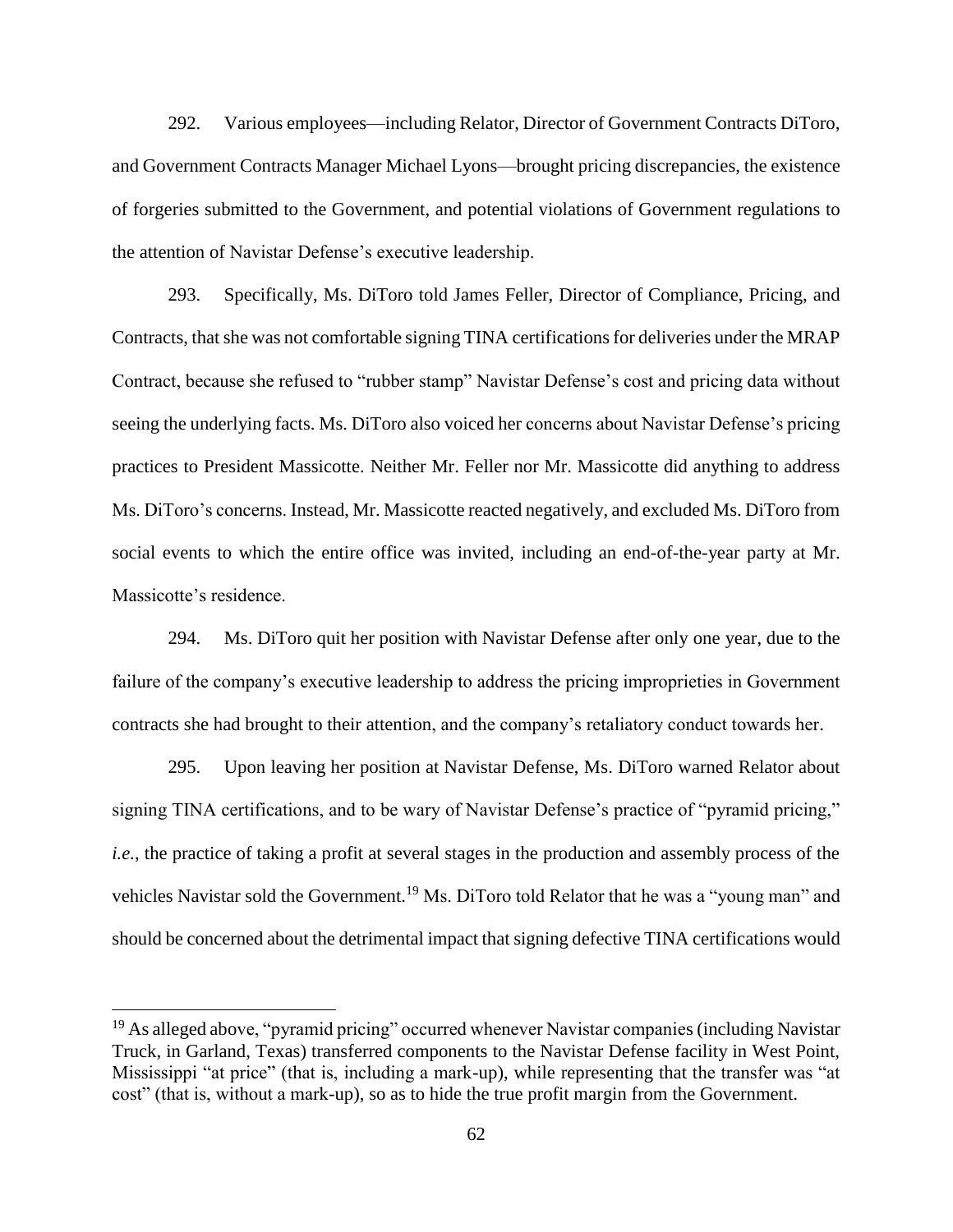have on his future career.

296. Michael Lyons, Manager of Government Contracts at Navistar Defense, raised concerns over both the commerciality determination of items sold to the Government and over the pricing practices of Navistar Defense with his supervisors, James Feller (Director of Compliance, Pricing, and Contracts) and Robert Walsh (Vice President) in or around 2011 or 2012. The concerns raised by Mr. Lyons included the forged invoices for vehicles incorporating the 7400 chassis, discussed in ¶¶ 196–205 above. Mr. Lyons raised similar concerns with Mary Gillie, Navistar Defense's Manager of Financing for the MRAP Contract, and with Relator.

297. At or around the time that Mr. Lyons complained, Relator served as Director of Contracts at Navistar Defense. In this capacity, Relator supervised Mr. Lyons. In his conversations with Relator, Mr. Lyons was adamant that he had discovered several instances of questionable and even fraudulent pricing related to various procurement actions on the part of Navistar Defense, including the fact that forged documents had been submitted to the Government.

298. Mr. Lyons voiced his concerns about fraudulent pricing actions both in private as well as over email and in face-to-face meetings with Relator, Candace Tabor, James Feller, Tom Meadows, Susan Licata, Mike Layman, and Robert Walsh. Relator himself reported Mr. Lyons' concerns to James Feller as well.

299. Rather than addressing Mr. Lyons' concerns, Navistar Defense contemplated how to fire Mr. Lyons. On two occasions, Relator was directed by his direct supervisor, Mr. Feller, to travel to Detroit (where Mr. Lyons was based) to fire Mr. Lyons, for alleged insubordination and creation of a hostile work environment.

300. Relator had asked his supervisors for permission to take a closer look at Mr. Lyons' claims. Instead of granting him permission to do so, Mr. Feller stated to Relator that Mr. Massicotte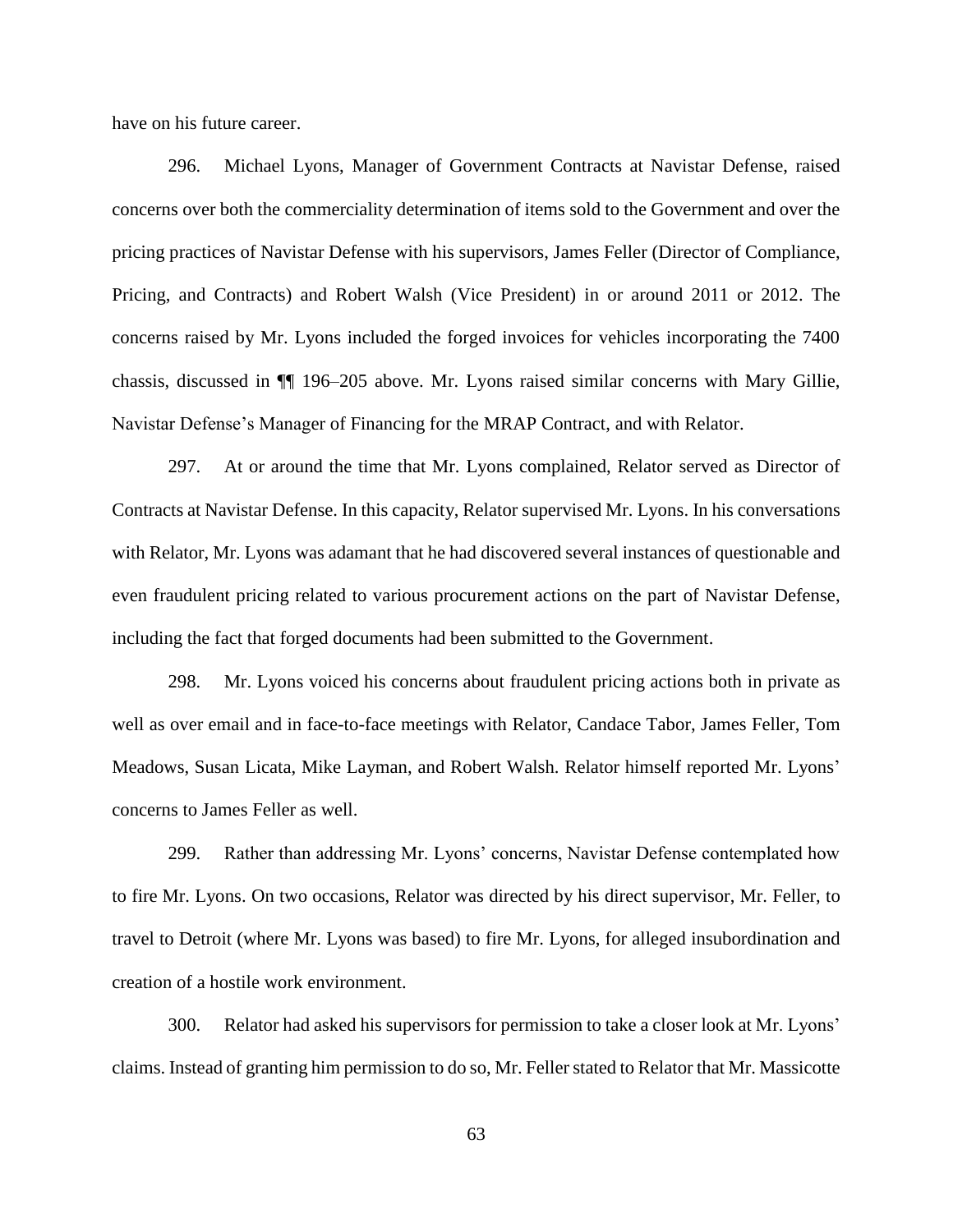"wanted [Mr. Lyons] gone." In response, Relator asked for a meeting with Mr. Feller, Mr. Meadows, Ms. Gillie, Mr. Cavanaugh, Ms. Tabor, and Gordon Wolverton, Program Manager. During this meeting, it became apparent that Navistar Defense's leadership feared that Mr. Lyons might become a whistleblower. At the end of this meeting, Relator's supervisors decided it would be better for Relator not to terminate Mr. Lyons.

301. On a later occasion, Relator was again directed to go to Detroit to terminate Mr. Lyons. When Relator landed in Detroit, he received a call from Elizabeth Serrano, Navistar Defense's Human Resources Manager. Ms. Serrano instructed Relator to talk to Mr. Lyons about the emails Mr. Lyons had sent which included allegations of fraud, but told him not to fire Mr. Lyons, as this was deemed to be "too risky."

302. Finally, Relator, both in his capacity as Contracts Manager and as Director of Contracts, brought his concerns over Navistar Defense's pricing practices to the attention of his supervisors, including Director of Compliance, Pricing, and Contracts James Feller, on several occasions. Like Ms. DiToro, Relator refused to sign TINA certifications for orders under the MRAP Contract. Relator's refusal to sign the TINA certifications upset Mr. Feller.

#### **VI. COUNTS**

#### **COUNT ONE**

# **31 U.S.C. §3729(a)(1)(A) – PRESENTATION OF FALSE CLAIMS (Against All Defendants)**

303. Plaintiff-Relator repeats and realleges each and every allegation contained herein.

304. This is a claim for treble damages and penalties under the False Claims Act, 31 U.S.C. §§ 3729 *et seq*.

305. Through the acts described above, Defendants Navistar International and Navistar Defense and their agents and employees knowingly (as "knowingly" is defined by 31 U.S.C. §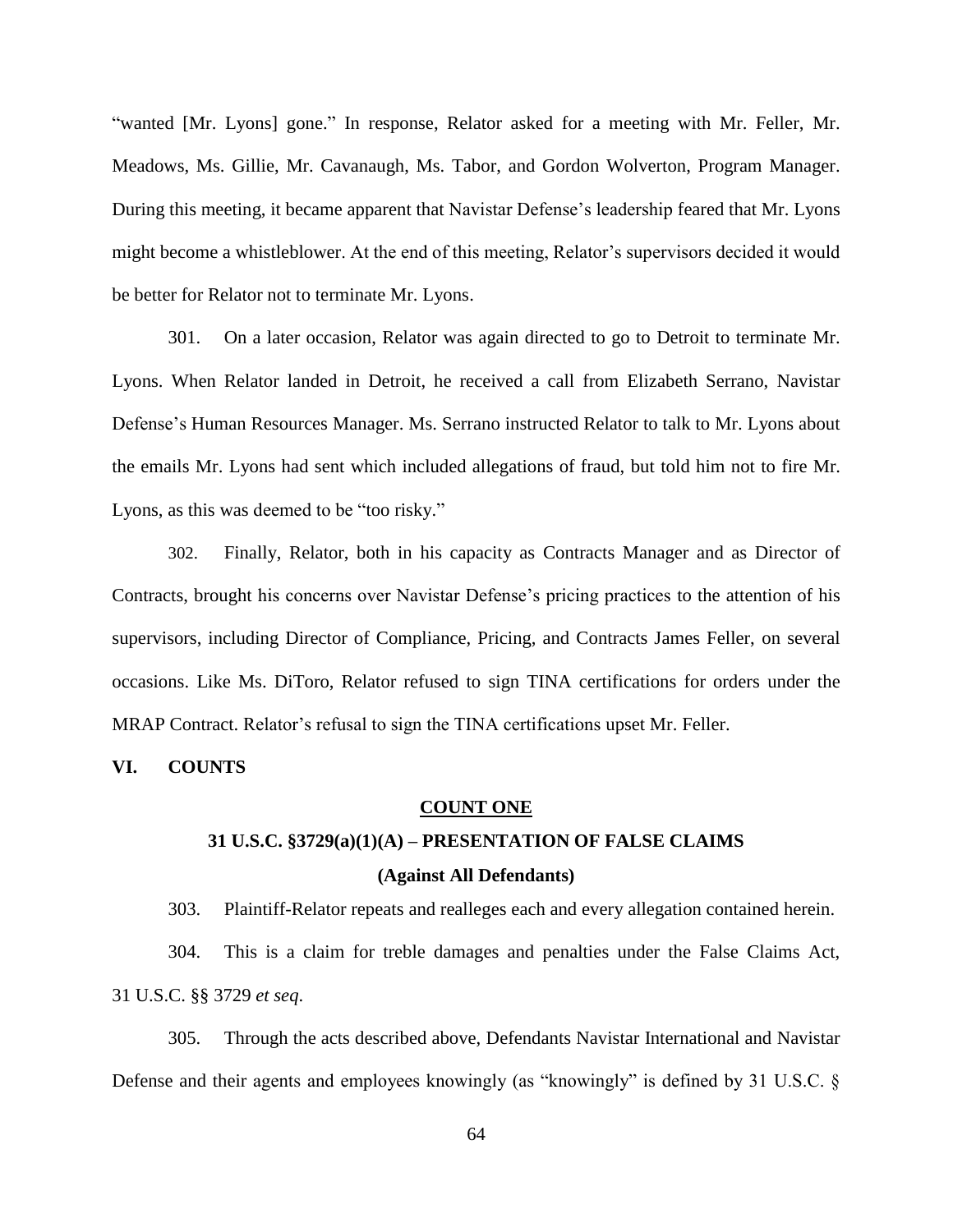3729(b)(1)) presented or caused to be presented material false or fraudulent claims for payment or approval to the United States.

306. Navistar Defense submitted forged invoices and other fraudulent and misleading documents, and made false statements in order to receive the MRAP Contract award, finalize the price terms under that contract, and receive the award of DOs and modifications under that contract.

307. By and through these actions, Navistar Defense hid the fact that the prices of its MRAP vehicles and the components of these vehicles was inflated for each and every delivery order placed and modification under the MRAP contract, making each response to a delivery order and modification a false claim.

308. The United States was unaware of the falsity of the claims presented or caused to be presented by Defendants Navistar International and Navistar Defense and their agents and employees, and consequently approved, paid, and participated in payments that otherwise would not have been allowed.

309. By reasons of these payments and approvals, the United States has been damaged to be damaged in an amount to be determined at trial.

#### **COUNT TWO**

# **31 U.S.C. § 3729 (a)(1)(B) – MAKING OR USING A FALSE RECORD OR STATEMENT (Against All Defendants)**

310. Plaintiff-Relator repeats and realleges each and every allegation contained herein.

311. This is a claim for treble damages and penalties under the False Claims Act, 31 U.S.C. §§ 3729 *et seq*.

312. Through the acts described above, Defendants Navistar International and Navistar Defense and their agents and employees knowingly (as "knowingly" is defined by 31 U.S.C. §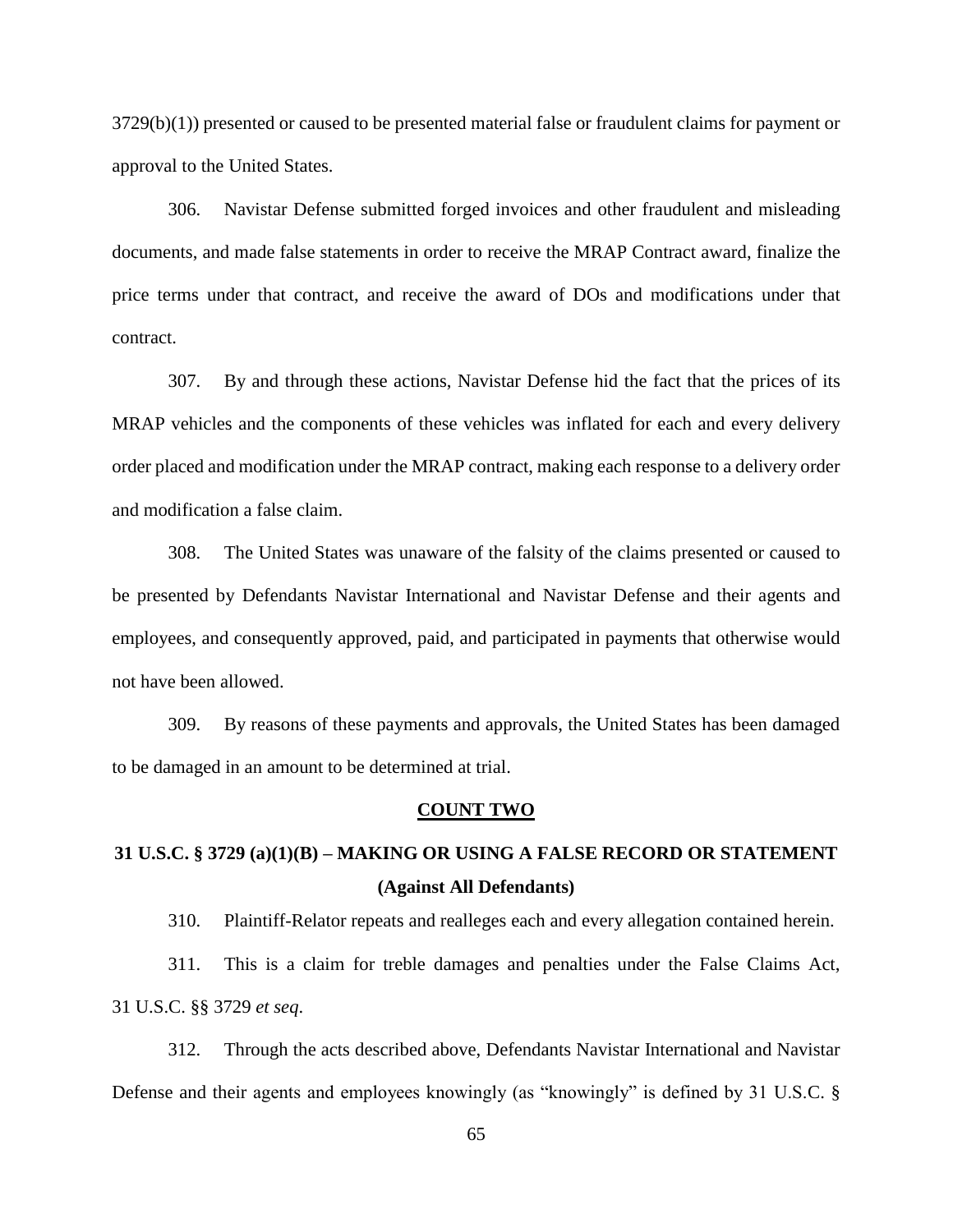$3729(b)(1)$ ) made, used, and caused to be made and used material false records and statements to get false or fraudulent claims paid or approved by the Government.

313. Navistar Defense submitted forged invoices and other fraudulent and misleading documents, and made false statements in order to receive the MRAP Contract award, finalize the terms of that contract, and receive the award of DOs and modifications under that contract.

314. Navistar Defense provided cost and pricing data in FAR 15-2 Table format, and signed TINA Certifications to make the Government believe that the cost and pricing data it had provided was accurate and complete, and that the prices it charged the Government were fair and reasonable.

315. Navistar Defense knew that the data it provided in its 15-2 tables were false and that the accompanying TINA Certifications were false, as the cost and pricing data contained in the tables was not accurate or complete.

316. The United States, unaware of the falsity of the records, statements, and claims made and caused to be made by Defendants Navistar International and Navistar Defense and their agents and employees, paid Navistar Defense for claims that would not have been paid if the truth were known.

317. By reasons of the false records, statements, and claims made and caused to be made by Defendants, the United States has been damaged in an amount to be determined at trial.

#### **COUNT THREE**

# **31 U.S.C. §3729(a)(1)(A) & 31 U.S.C. § 3729 (a)(1)(B) – FRAUDULENT INDUCEMENT (Against All Defendants)**

318. Plaintiff-Relator repeats and realleges each and every allegation contained herein.

319. This is a claim for treble damages and penalties under the False Claims Act, 31 U.S.C. §§ 3729 et seq.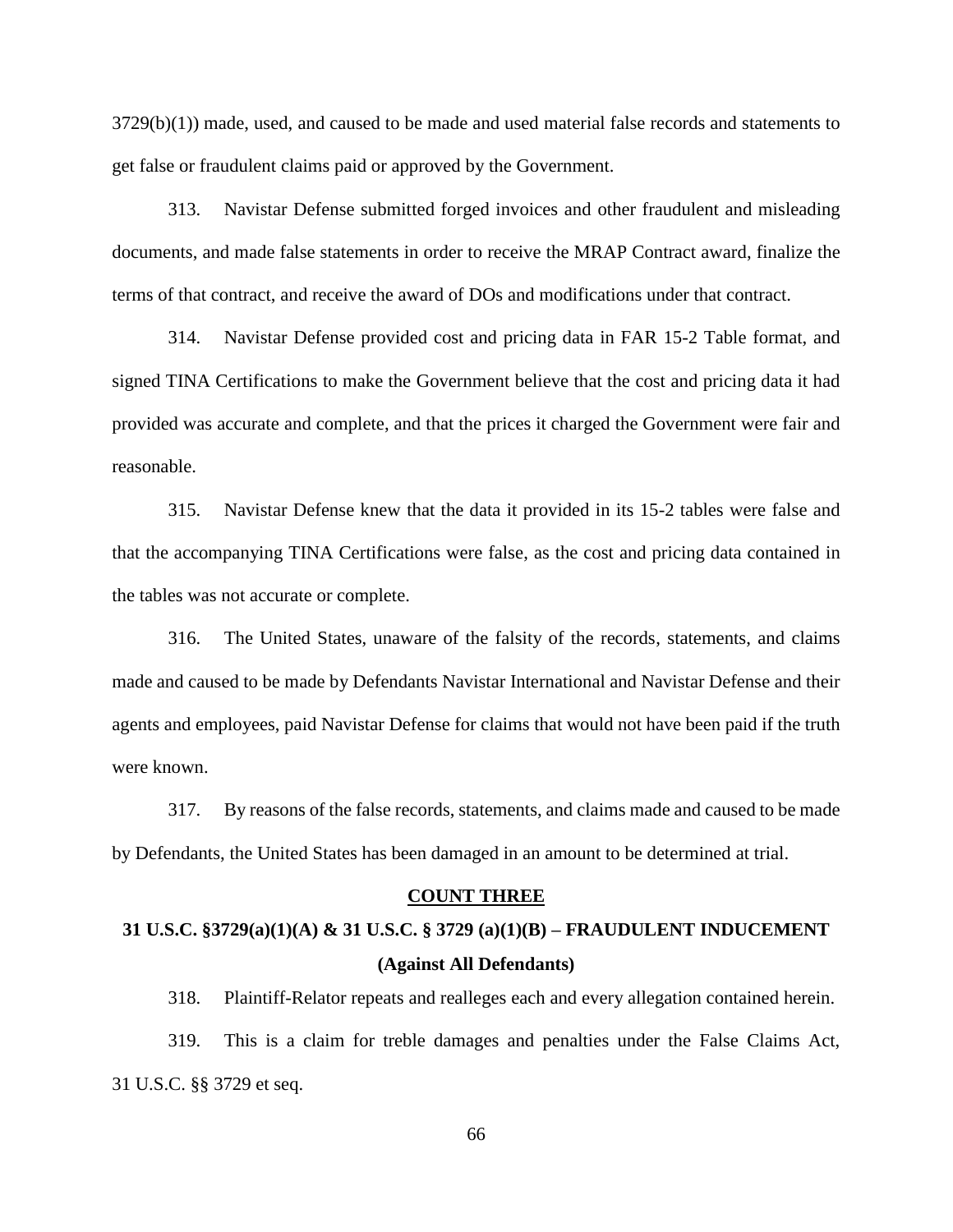320. Through the acts described above, Defendants Navistar International and Navistar Defense and their agents and employees knowingly (as "knowingly" is defined by 31 U.S.C. §  $3729(b)(1)$ ) presented or caused to be presented false or fraudulent claims and knowingly (as "knowingly" is defined by 31 U.S.C. § 3729(b)(1)) made, used, and caused to be made and used material false records and statements to fraudulently induce the United States to pay or approve Navistar's claims.

321. Navistar Defense submitted forged invoices and other fraudulent and misleading documents, and made false statements in order to induce the Government to enter into the MRAP Contract, and to definitize the terms of that Contract.

322. After being awarded the MRAP Contract and definitizing its terms, Navistar Defense submitted cost and pricing data and signed TINA Certifications to further induce the Government to award Navistar Defense DOs and modifications under the contract.

323. All invoices submitted under the MRAP contract were false claims, because the contract itself, as well as all DOs and modifications under that contract, was induced by fraud.

324. Navistar Defense knew that the Government was unaware of the forged documents that Navistar Defense had presented and the inflated prices the company charged for the MRAP vehicles and their components.

325. The United States, unaware of the falsity of the claims made by Defendants Navistar International and Navistar Defense and their agents and employees, relied on the false statements, records, and presentment of claims, and approved, paid, and participated in payments that otherwise would not have been allowed.

326. By reasons of these payments and approvals, the United States has been damaged in an amount to be determined at trial.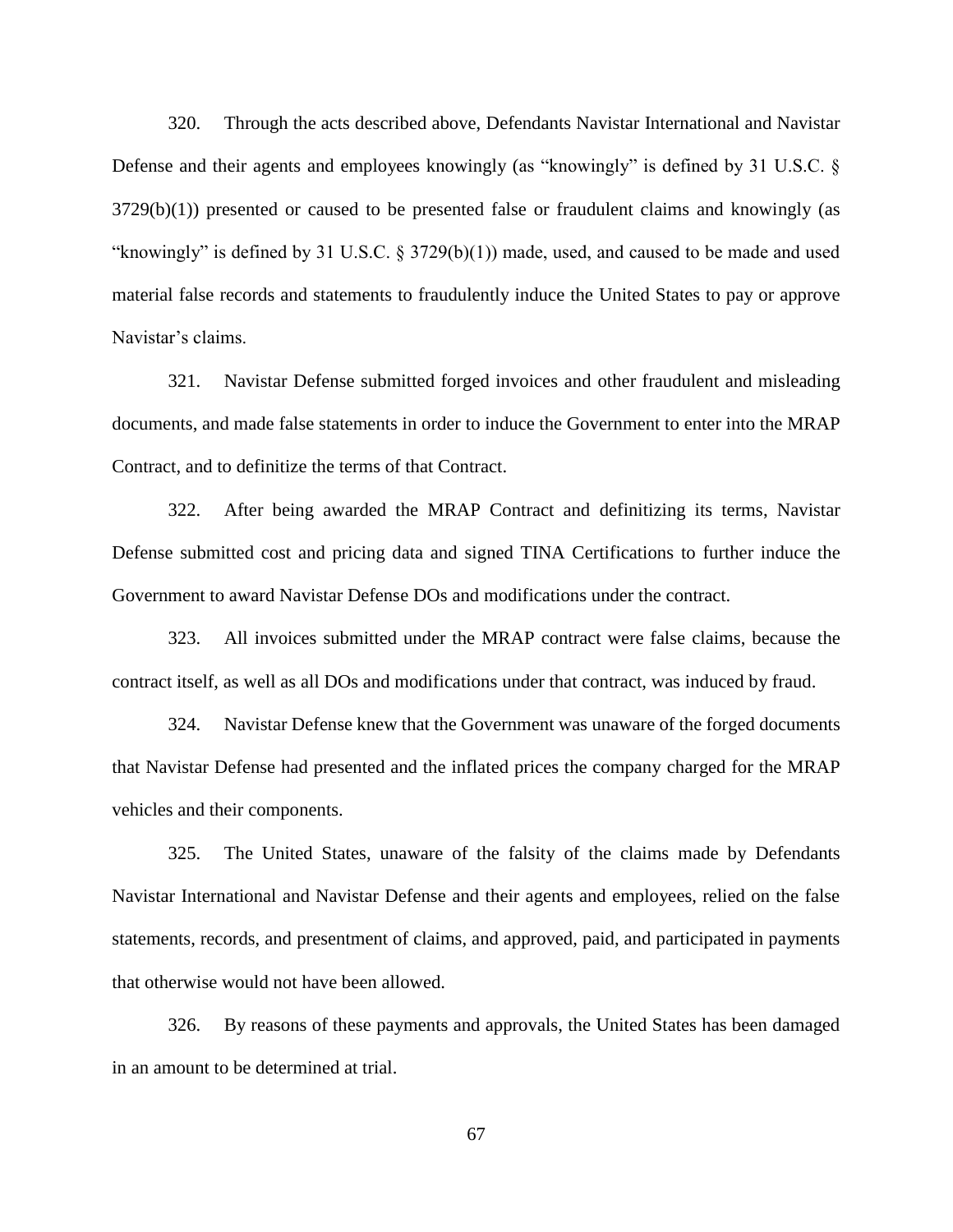## **VII. PRAYER FOR RELIEF**

WHEREFORE, Plaintiff-Relator prays for judgment against Defendants as follows:

- a. That Defendants cease and desist from violating 31 U.S.C. § 3729 *et seq.*;
- b. That this Court enter judgment against Defendants in an amount equal to three times the amount of damages the United States has sustained because of Defendants' actions, plus a civil penalty for each violation of 31 U.S.C. § 3729 proven at trial;
- c. That Plaintiff-Relator be awarded the maximum amount allowed pursuant to § 3730(d) of the Federal False Claims Act, including the costs and expenses of this action and reasonable attorneys' fees; and
- d. Such other, further, and different relief, whether preliminary or permanent, legal or equitable, as the Court deems just and proper.

## **VIII. DEMAND FOR JURY TRIAL**

Pursuant to Rule 38 of the Federal Rules of Civil Procedure, Plaintiff-Relator hereby demands a trial by jury.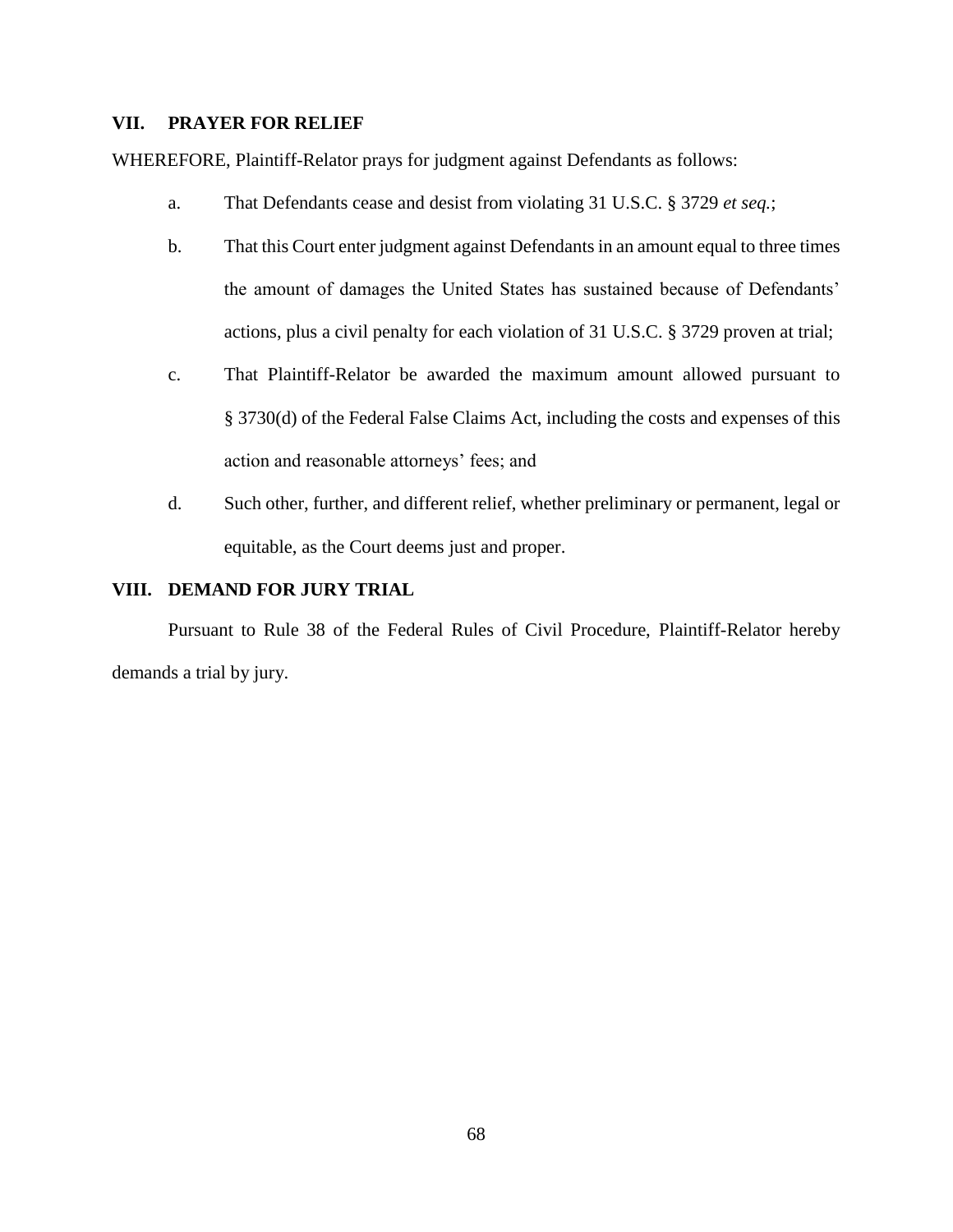Dated: November 1, 2019 Respectfully submitted:

Affment Mei

H. Vincent McKnight

H. Vincent McKnight (D.C. Bar No. 293811) Kevin Sharp (*Pro Hac Vice* forthcoming) John McKnight (D.C. Bar No. 1031354) Andrew Miller (D.C. Bar No. 1047209) Robert Van Someren Greve (D.C. Bar No. 1617234) **SANFORD HEISLER SHARP, LLP** 700 Pennsylvania Ave SE, Suite 300 Washington, DC 20003 Tel: (202) 499-5200 Fax: (202) 449-5199 Email: [vmcknight@sanfordheisler.com](mailto:vmcknight@sanfordheisler.com) [ksharp@sanfordheisler.com](mailto:ksharp@sanfordheisler.com) [jmcknight@sanfordheisler.com](mailto:jmcknight@sanfordheisler.com) [amiller@sanfordheisler.com](mailto:amiller@sanfordheisler.com) [rvansomerengreve@sanfordheisler.com](mailto:rvansomerengreve@sanfordheisler.com) 

*Attorneys for Relator Duquoin Burgess*